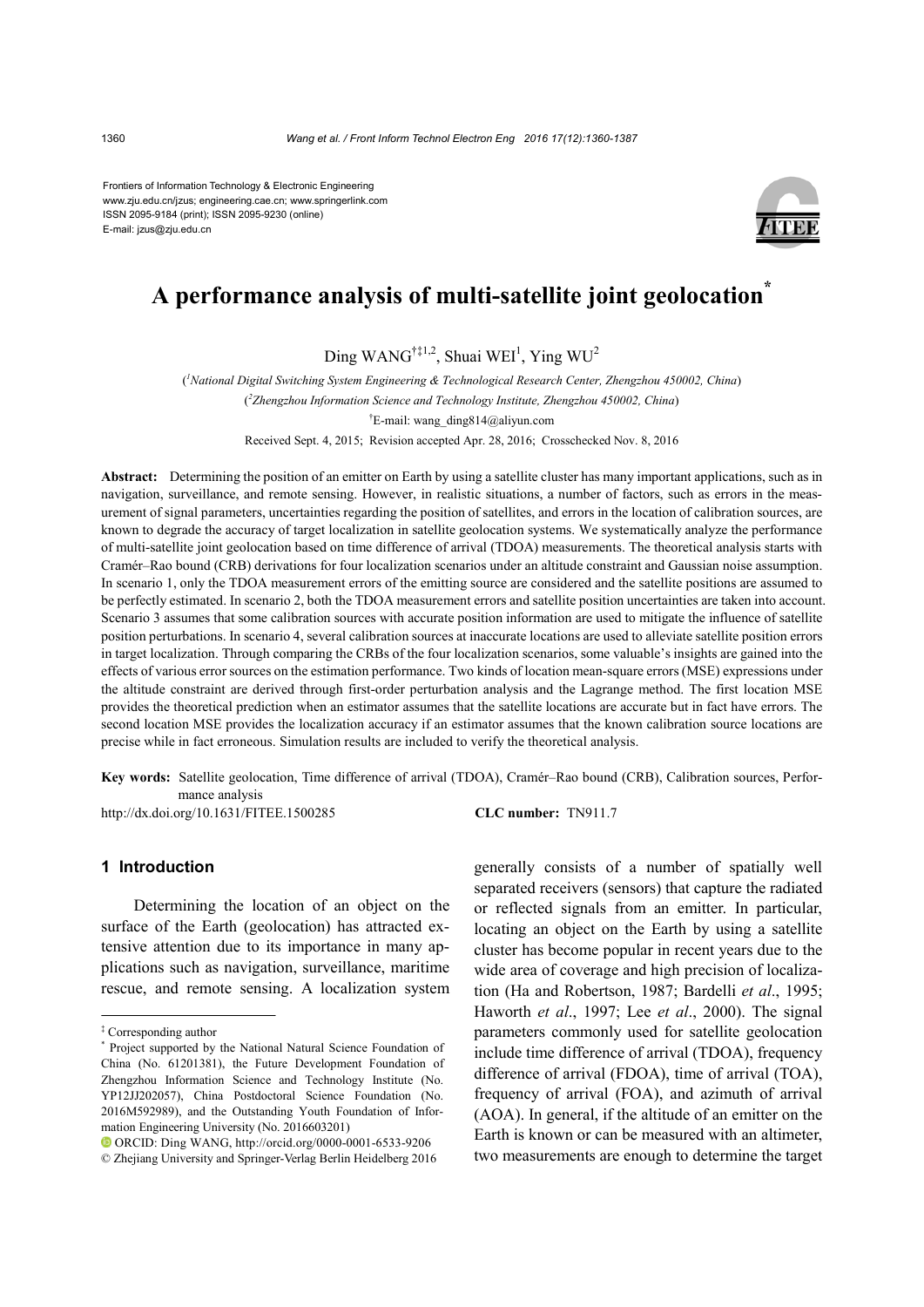location. In a dual-satellite geolocation system, a pair of TDOA/FDOA (Ho and Chan, 1997; Pattison and Chou, 2000; Wu and Luo, 2009; Mušicki *et al*., 2010) or TOA/FOA (Mason, 2004) measurements of the transmitted signal impinging on two receivers is obtained to geolocalize the target, along with an altitude constraint; in a tri-satellite geolocation system, two TDOA (Ho and Chan, 1993) or FDOA (Witzgall, 2014) measurements of the radiated signal received by three sensors are estimated to geolocate the emitter with the altitude knowledge of the emitter. Clearly, if more satellites are used to form an overdetermined set of equations, the localization accuracy can be further increased (Niezgoda and Ho, 1994; Ho and Chan, 1997; Musicki and Koch, 2008; Yang *et al*., 2011).

The position determination from the measurements is equivalent to solving a set of nonlinear equations relating signal parameters to position information. During recent decades, a number of localization methods have been proposed. Some are iterative algorithms (such as Taylor-series algorithms (Kovavisaruch and Ho, 2005; Lu and Ho, 2006a) and constrained total least squares algorithms (Yang *et al*., 2010; Yu *et al*., 2012)) that require proper initial solution guesses, and others are closed-form solutions (such as the quadratic constraint least square solution (Huang *et al*., 2001; Cheung *et al*., 2006) and the two-step weighted least square solution (Ho and Xu, 2004; Ho *et al*., 2007)) that are more computationally efficient. Most of these algorithms are able to reach their corresponding Cramér–Rao bound (CRB) accuracy under a moderate signal-to-noise ratio (SNR). However, for a satellite geolocation scenario, the altitude of the emitter may be known in advance. For example, an object on the Earth's surface has zero altitude at sea level. Evidently, it is advantageous to include this constraint to increase the location accuracy, and the localization algorithms mentioned above can be suitably modified to incorporate this prior knowledge. Ho and Chan (1997) developed a closed-form geolocation solution with the altitude constraint, and Ding (2014) developed a constrained Taylor-series location algorithm with altitude knowledge. Both of these geolocation algorithms have CRB accuracies at a moderate noise level.

In engineering applications, there are two major factors limiting geolocation accuracy: the measurement errors of the signal parameters, and the satellite position and velocity uncertainties. Measurement errors can be reduced by increasing the signal observation period. Satellite position and velocity uncertainties can be restrained by incorporating the statistical distribution of the receiver position and velocity errors into the localization algorithms (Ho *et al*., 2007; Ding, 2014), or eliminated by applying calibration sources at an accurate location (Ho and Yang, 2008; Yang and Ho, 2010a). The use of calibration sources at precise positions can significantly reduce the loss of accuracy in source localization when the available receiver positions and velocities have random errors. However, a more realistic situation is that the exact locations of the calibration sources are not available (Yang and Ho, 2010b). Inaccurate knowledge of the calibration emitter location can be found quite often in practice. For example, the calibration emitter may be on a moving platform, such as a land vehicle or an unmanned aerial vehicle (UAV) whose position cannot be obtained precisely. Alternatively, the emitter for calibration may be unintentional. In Yang and Ho (2010b), the amount of reduction in localization accuracy due to calibration position errors was derived through CRB analysis. They concluded that the penalty could be very high if an estimator assumes that the known calibration source locations are precise while in fact erroneous. Fortunately, they also showed that compared to a scenario with no calibration emitters, the use of calibration sources can always improve the location accuracy, regardless of whether the calibration source positions are perfectly obtained.

Note that although there have been many studies on the effects of various error sources on emitter location accuracy (Lu and Ho, 2006b; Ho *et al*., 2007; Ho and Yang, 2008; Yang and Ho, 2010b), these results cannot be readily extended to a satellite geolocation scenario with an altitude constraint. However, due to the importance and extensive use of satellite geolocation systems, a detailed performance analysis is essential to identify the level of accuracy which each variable must be determined to achieve the desired geolocation outcome. Note that although some analyses have been carried out on satellite geolocation (Ho and Chan, 1997; Wu and Luo, 2009; Pattison and Chou, 2000), they were not sufficiently systematic and comprehensive. For example, the effects of the calibration source were not taken into account,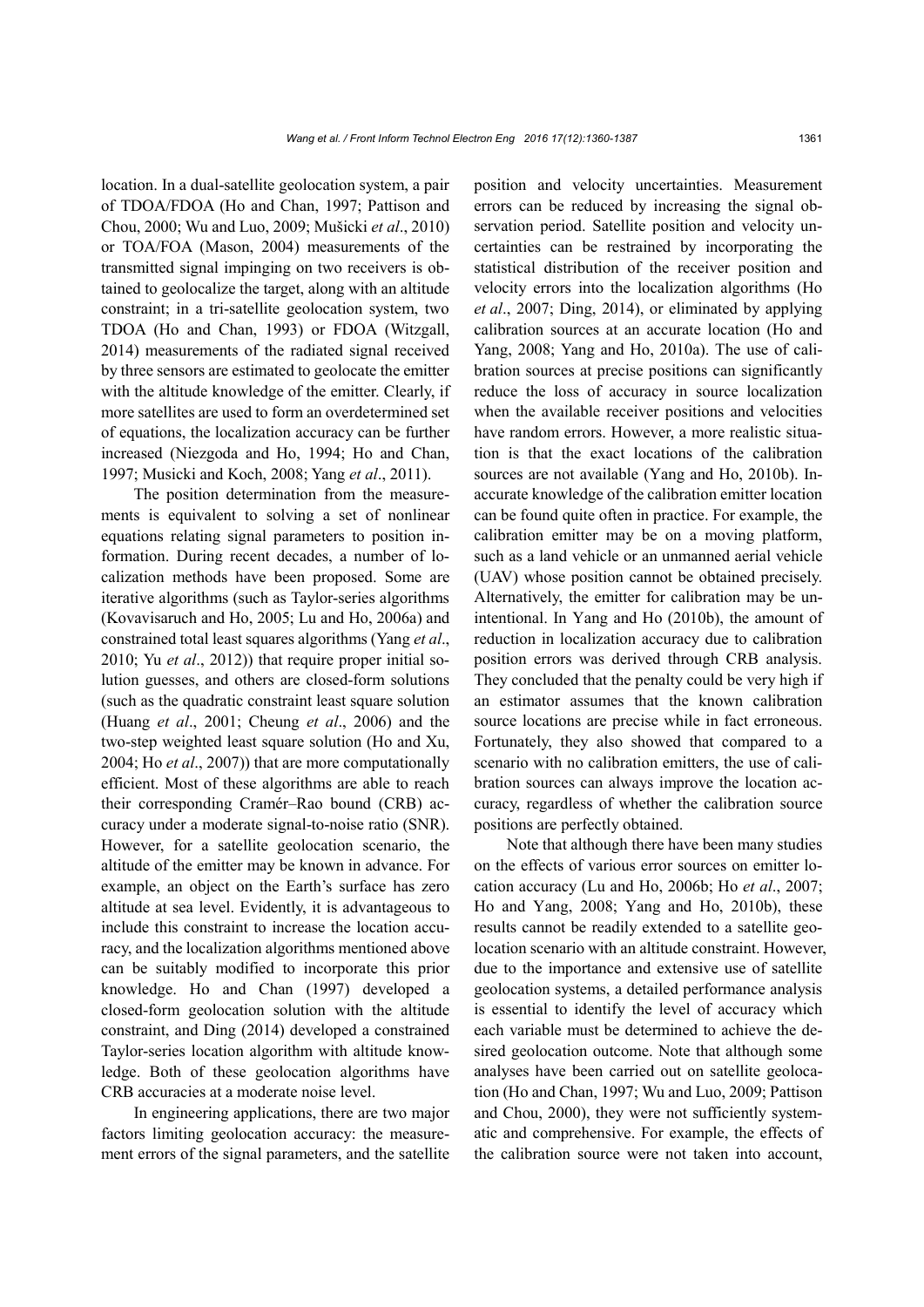only one or two error sources were considered, and comparisons of their performance were insufficient. We provide a more comprehensive and detailed theoretical analysis on satellite geolocation. Without loss of generality, TDOA based multi-satellite geolocation is used as an example for illustration. The theoretical analysis starts with CRB derivation for four geolocation scenarios under an altitude constraint and Gaussian noise assumption. In scenario 1, only TDOA measurement errors of the emitting source are accounted for, and the satellite positions are assumed to be perfectly obtained. In scenario 2, TDOA measurement errors and the satellite position perturbations are simultaneously considered. Scenario 3 assumes that some calibration sources with accurate position information are used to restrain the effects of satellite position perturbations; In scenario 4, several calibration sources at inaccurate positions are employed to alleviate satellite position uncertainties in target localization. Compared to existing results, the obtained CRB formulations have a different algebraic form with the help of some matrix equalities developed in this study. The new CRB expressions are helpful for obtaining some insights into the effects of various error sources on localization performance. Moreover, by comparing the CRBs for the four localization scenarios, some valuable insights are gained into the effects of various error sources on the estimation performance. Two kinds of location mean-square errors (MSE) expressions under the altitude constraint are deduced analytically using first-order error analysis and the Lagrange method. The first location MSE provides the theoretical prediction when an estimator assumes the satellite locations are precise but in fact have errors. The second location MSE provides the localization accuracy if an estimator assumes that the known calibration source locations are accurate while in fact erroneous. Then, the amount of reduction in localization accuracy due to the ignorance of satellite and calibration source location errors can be quantified. This allows us to decide whether the new algorithms to be accounted for satellite and calibration source position errors are necessary to improve the location accuracy. Also, the two location MSEs are compared to the corresponding CRBs. Although similar location MSEs have been deduced (Lu and Ho, 2006b; Ho *et al*., 2007; Ho and Yang, 2008; Yang and Ho, 2010b), the analyses did not involve an altitude

constraint, and consequently cannot be directly applied to satellite geolocation scenarios. In addition, these two location MSEs were not investigated by Ho and Chan (1997). Finally, simulations are provided to confirm the theoretical development.

#### **2 Notations and preliminary results**

#### **2.1 Notations**

In this paper, lowercase and uppercase boldface letters are used to denote vectors and matrices, respectively. In addition, the following conventions are used (Table 1).

| <b>Table 1 Mathematical notation</b> |  |
|--------------------------------------|--|
|                                      |  |

| Notation                      | Explanation                                        |
|-------------------------------|----------------------------------------------------|
| diag[a]                       | Diagonal matrix with diagonal entries              |
|                               | formed from vector <i>a</i>                        |
| blkdiag $[A_1, A_2]$          | Block-diagonal matrix formed from ma-              |
|                               | trices $A_1$ and $A_2$                             |
| Range[A]                      | Linear subspace spanned by the column              |
|                               | vectors of matrix $\boldsymbol{A}$                 |
| Rank[A]                       | Dimension of the range-space of matrix $\vec{A}$   |
| tr(A)                         | Trace of A                                         |
| $\Pi(A)$                      | Orthogonal projection matrix onto the              |
|                               | range-space of matrix $\vec{A}$                    |
| $\Pi^{\perp}(A)$              | Orthogonal projection matrix onto the              |
|                               | null-space of matrix $AT$                          |
| $\boldsymbol{O}_{n \times m}$ | $n \times m$ matrix with all entries equal to zero |
| $I_n$                         | $n \times n$ identity matrix                       |
| E\A\                          | Covariance matrix                                  |

#### **2.2 Preliminary results**

In this section, some preliminary mathematical results used throughout this paper are developed. **Theorem 1** Assume *A* is an  $n \times n$  positive definite

matrix and **b** is an  $n \times 1$  vector partitioned as  $\mathbf{b} = \begin{bmatrix} 2 \\ 7 \end{bmatrix}$  $\frac{1}{2}$  $\left| \frac{\overline{b}}{\overline{b}} \right|$ L  $=$  $b_n$  $\boldsymbol{b} = \left| \frac{\boldsymbol{b}}{\boldsymbol{b}} \right|,$ where  $b_n$  is a nonzero scalar. Constructing an  $n \times (n-1)$ matrix related to *b* as  $\Phi(b) = \left| -\frac{-n-1}{b} \right|$  $\frac{1}{2}$  $\left| \frac{I_{n-1}}{I_{n}T_{l}} \right|$ L  $=\left[-\frac{I_{n-1}}{\overline{b}^T/b_n}\right]$  $\boldsymbol{b}$   $\boldsymbol{b}$   $\boldsymbol{b}$   $\boldsymbol{b}$   $\boldsymbol{b}$   $\boldsymbol{b}$   $\boldsymbol{b}$   $\boldsymbol{b}$   $\boldsymbol{b}$   $\boldsymbol{b}$   $\boldsymbol{b}$   $\boldsymbol{b}$   $\boldsymbol{b}$   $\boldsymbol{b}$   $\boldsymbol{b}$   $\boldsymbol{b}$   $\boldsymbol{b}$   $\boldsymbol{b}$   $\boldsymbol{b}$   $\boldsymbol{b}$   $\boldsymbol{b}$   $\boldsymbol{b}$   $\boldsymbol{b}$   $\boldsymbol{b}$   $\boldsymbol{$ *b*  $\Phi(b) = \left| -\frac{I_{n-1}}{I_{n-1}} - \right|$ , it follows

that

$$
A - \frac{A b b^{\mathrm{T}} A}{b^{\mathrm{T}} A b} = \Phi(b) (\Phi^{\mathrm{T}}(b) A^{-1} \Phi(b))^{-1} \Phi^{\mathrm{T}}(b). \quad (1)
$$

The proof of Theorem 1 is given in Appendix A. Based on Theorem 1, Theorem 2 can be obtained.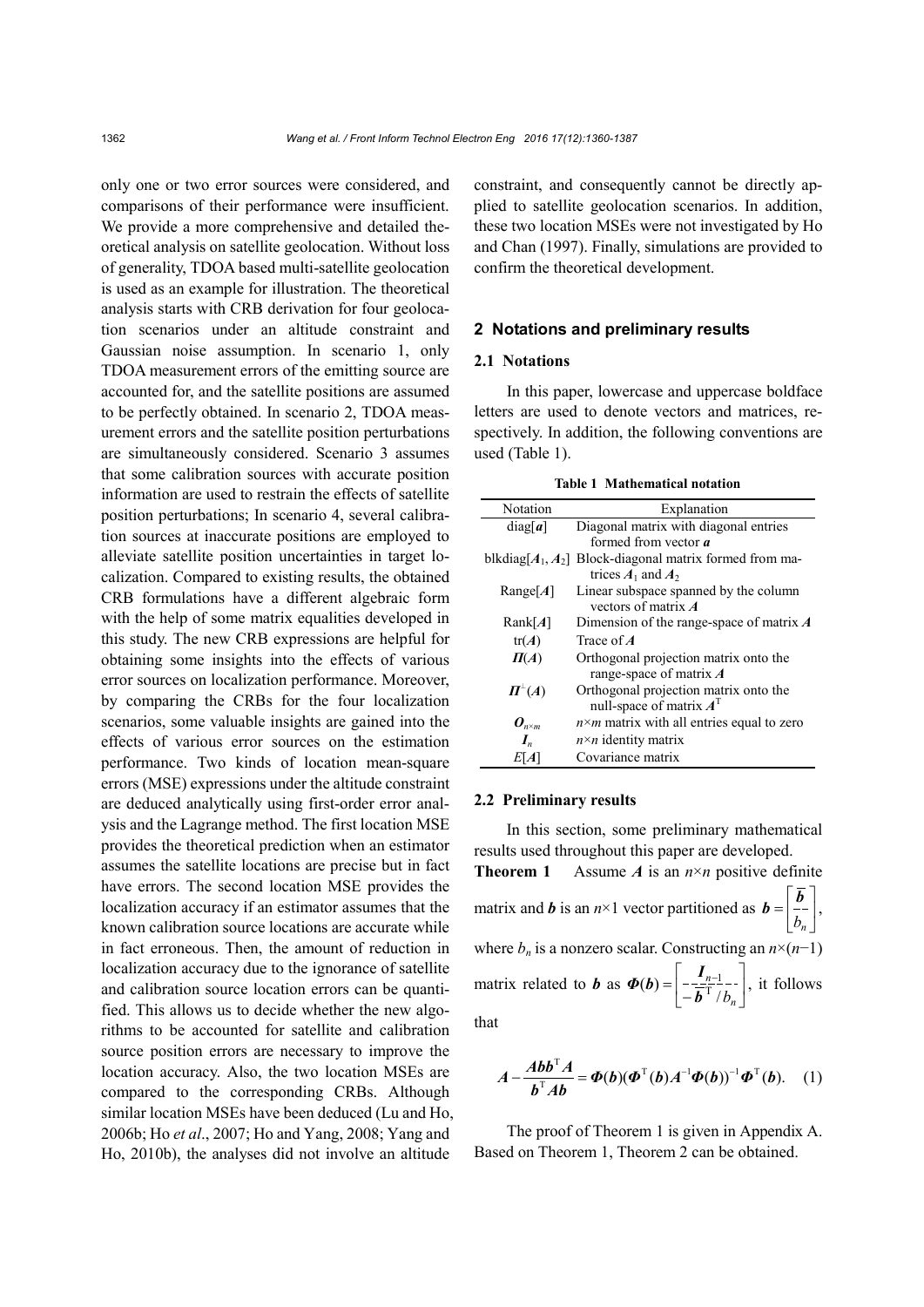**Theorem 2** Assume *A* is an  $(n+m)\times(n+m)$  positive definite matrix and *b* is an *n*-dimensional vector that can be partitioned as  $\mathbf{b} = \left| \frac{b}{b} \right|$  $\overline{\phantom{a}}$  $\left|\frac{\overline{b}}{\overline{b}}\right|$ L  $=$  $b_n$  $\boldsymbol{b} = \left| \frac{\boldsymbol{b}}{\boldsymbol{b}} \right|$ , where  $b_n$  is a nonzero scalar. Constructing an  $n \times (n-1)$  matrix with *b* as J J  $\left| \frac{I_{n-1}}{I_{n}T_{l}} \right|$ L  $=\left[-\frac{I_{n-1}}{\overline{b}^T}/b_n\right]$  $\boldsymbol{b}$   $\boldsymbol{b}$   $\boldsymbol{b}$   $\boldsymbol{b}$   $\boldsymbol{b}$   $\boldsymbol{b}$   $\boldsymbol{b}$   $\boldsymbol{b}$   $\boldsymbol{b}$   $\boldsymbol{b}$   $\boldsymbol{b}$   $\boldsymbol{b}$   $\boldsymbol{b}$   $\boldsymbol{b}$   $\boldsymbol{b}$   $\boldsymbol{b}$   $\boldsymbol{b}$   $\boldsymbol{b}$   $\boldsymbol{b}$   $\boldsymbol{b}$   $\boldsymbol{b}$   $\boldsymbol{b}$   $\boldsymbol{b}$   $\boldsymbol{b}$   $\boldsymbol{$ *b*  $\Phi(b) = \begin{vmatrix} I_{n-1} & \mathbf{I}_{n-1} \\ -I_{n-1} & I_{n-1} \end{vmatrix}$  and defining an  $(n+m) \times 1$  vector  $\boldsymbol{c} = [\boldsymbol{b}^\text{T}, \boldsymbol{O}_{1 \times m}]^\text{T}$ , which follows that

$$
A - \frac{Acc^{T} A}{c^{T} Ac} = \begin{bmatrix} \boldsymbol{\Phi}(b) & \boldsymbol{O}_{n \times m} \\ \boldsymbol{O}_{m \times (n-1)} & I_{m} \end{bmatrix}
$$

$$
\cdot \left( \begin{bmatrix} \boldsymbol{\Phi}^{T}(b) & \boldsymbol{O}_{(n-1) \times m} \\ \boldsymbol{O}_{m \times n} & I_{m} \end{bmatrix} A^{-1} \begin{bmatrix} \boldsymbol{\Phi}(b) & \boldsymbol{O}_{n \times m} \\ \boldsymbol{O}_{m \times (n-1)} & I_{m} \end{bmatrix} \right)^{-1}
$$

$$
\cdot \begin{bmatrix} \boldsymbol{\Phi}^{T}(b) & \boldsymbol{O}_{(n-1) \times m} \\ \boldsymbol{O}_{m \times n} & I_{m} \end{bmatrix} .
$$
(2)

The proof of Theorem 2 is provided in Appendix B. Note that with Theorems 1 and 2, we can obtain the CRB formulations in a new algebraic form, which differs from those of published formulations.

**Theorem 3** Assume *A* is an  $n \times n$  positive definite matrix and *B* is an  $n \times p$  matrix with a full column rank. Let C be an arbitrary  $n \times q$  matrix, we have

$$
\boldsymbol{C}^{\mathrm{T}}\boldsymbol{A}\boldsymbol{C}-\boldsymbol{C}^{\mathrm{T}}\boldsymbol{A}\boldsymbol{B}(\boldsymbol{B}^{\mathrm{T}}\boldsymbol{A}\boldsymbol{B})^{-1}\boldsymbol{B}^{\mathrm{T}}\boldsymbol{A}^{\mathrm{T}}\boldsymbol{C}\geq\boldsymbol{0}.\qquad(3)
$$

The proof of Theorem 3 can be found in Ho and Yang (2008). Finally, two matrix inversion formulas used throughout this paper are listed in Table 2.

# **3 Measurement model and statistical assumptions**

# **3.1 Measurement model and statistical assumptions for an emitter signal**

Consider a multi-satellite geolocation system with *M* satellites to locate a stationary emitter on the

surface of the Earth. To simplify the subsequent analysis, we choose an Earth-centered geosynchronous reference frame, and a Cartesian coordinate system with its *z* axis along the Earth's axis of rotation, and *x* and *y* axes in the equatorial plane. The true positions of the *m*th satellite and the emitter are denoted by  $s_m^{\circ}$  and  $u^{\circ}$ , respectively. For easy analysis, the emitter is assumed to be located at the Earth's surface with zero altitude at sea level. As a consequence, the position vector  $\mathbf{u}^{\circ}$  shall obey the following equation:

$$
x^{u02} + y^{u02} + z^{u02} / (1 - e^2) = r_e^2 \Leftrightarrow (u^{\circ})^{\mathrm{T}} \, Du^{\circ} = r_e^2, \tag{4}
$$

where  $u^{\circ} = [x^{u\circ}, y^{u\circ}, z^{u\circ}]^T$ ,  $r_e = 6378.137$  km is the equatorial radius, *e*=0.08191908426214957 is the first eccentricity, and  $\mathbf{D}$ =diag(1, 1, 1/(1−*e*<sup>2</sup>)). An observer on the Earth's surface receives the downlink signals radiated from the satellites, and the parameters used to determine the target position can be extracted from the received signals. The position of the ground observer is accurately known, denoted by  $r^{\circ}$ . Without loss of generality, TDOA measurements are adopted for localization, and the theoretical analysis throughout this paper is based on this kind of measurement.

If the true TDOA of a signal retransmitted by the satellite pair *m* and 1 is  $\Delta t_{m}^{uo}$ , then the set of equations that relates the TDOAs and the source position is modeled as

$$
\Delta t_m^{uo} = h_m(\boldsymbol{u}^\circ, \boldsymbol{s}^\circ)
$$
  
\n
$$
= \frac{1}{c} (\parallel \boldsymbol{u}^\circ - \boldsymbol{s}_m^\circ \parallel + \parallel \boldsymbol{r}^\circ - \boldsymbol{s}_m^\circ \parallel
$$
  
\n
$$
- \parallel \boldsymbol{u}^\circ - \boldsymbol{s}_1^\circ \parallel - \parallel \boldsymbol{r}^\circ - \boldsymbol{s}_1^\circ \parallel),
$$
  
\n
$$
2 \le m \le M,
$$
 (5)

where *c* is the signal propagation speed, and  $\mathbf{s}^{\circ} = [\mathbf{s}_1^{\circ^{\mathrm{T}}}, \mathbf{s}_2^{\circ^{\mathrm{T}}}, \cdots, \mathbf{s}_M^{\circ^{\mathrm{T}}}]^{\mathrm{T}}$  includes all the position vectors of the satellites. For notation simplicity, we

| No. | Matrix inversion formula                                                                                                                                                                   |  |  |
|-----|--------------------------------------------------------------------------------------------------------------------------------------------------------------------------------------------|--|--|
|     | $\begin{bmatrix} A & B \\ C & D \end{bmatrix}^{-1} = \begin{bmatrix} (A - BD^{-1}C)^{-1} & -A^{-1}B(D - CA^{-1}B)^{-1} \\ -D^{-1}C(A - BD^{-1}C)^{-1} & (D - CA^{-1}B)^{-1} \end{bmatrix}$ |  |  |
|     | $(A + BCD)^{-1} = A^{-1} - A^{-1}B(C^{-1} + DA^{-1}B)^{-1}DA^{-1}$                                                                                                                         |  |  |

**Table 2 Matrix inversion formulas**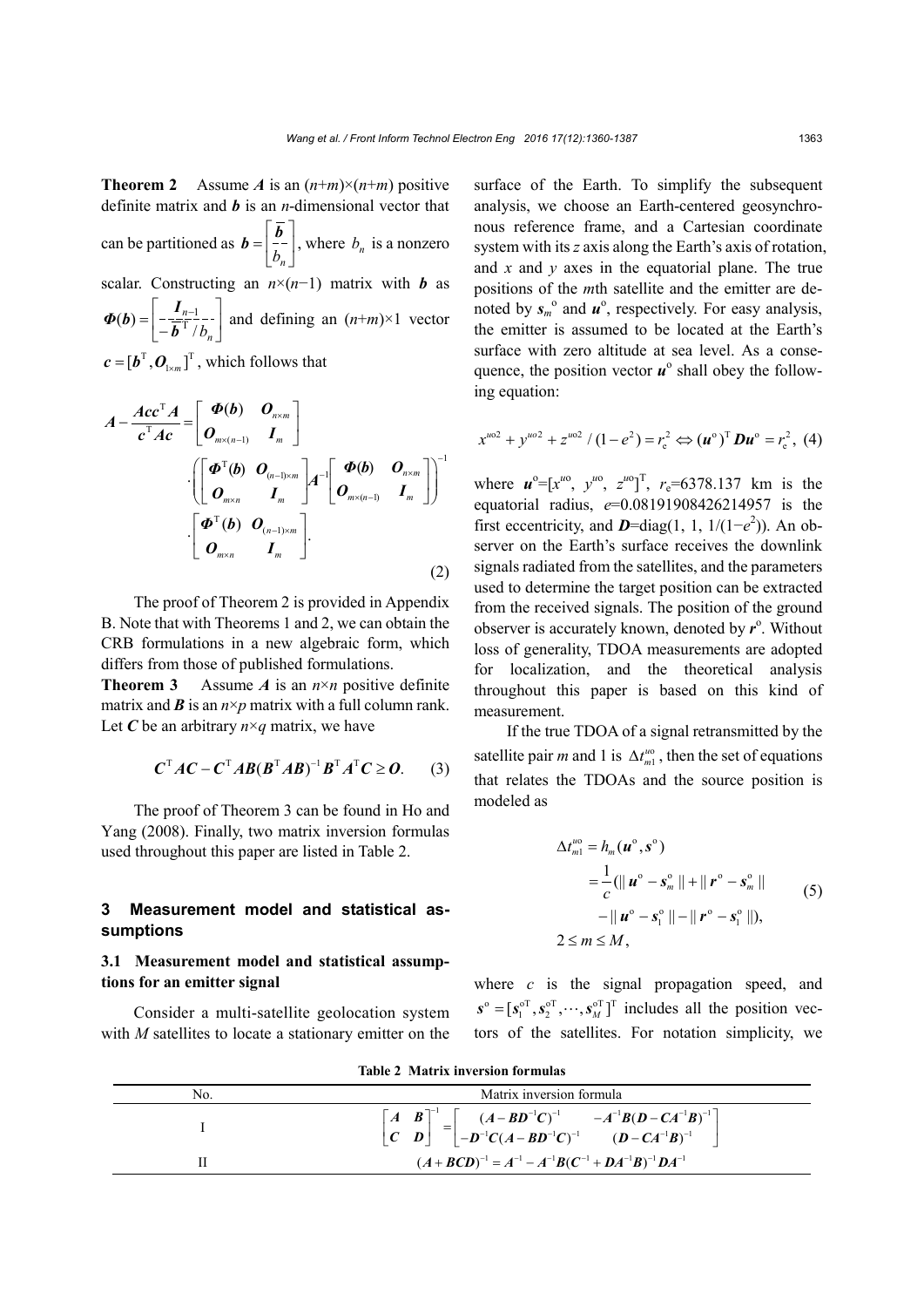collect  $\Delta t_{m1}^{u0}$  and  $h_m(u^0, s^0)$  (2≤*m*≤*M*), respectively, to yield two (*M*−1)×1 vectors as

$$
\begin{cases}\n\Delta \boldsymbol{t}^{uo} = [\Delta t_{21}^{uo}, \Delta t_{31}^{uo}, \cdots, \Delta t_{M1}^{uo}]^{\mathrm{T}}, \\
\boldsymbol{h}(\boldsymbol{u}^{\mathrm{o}}, \boldsymbol{s}^{\mathrm{o}}) = [h_2(\boldsymbol{u}^{\mathrm{o}}, \boldsymbol{s}^{\mathrm{o}}), h_3(\boldsymbol{u}^{\mathrm{o}}, \boldsymbol{s}^{\mathrm{o}}), \cdots, h_M(\boldsymbol{u}^{\mathrm{o}}, \boldsymbol{s}^{\mathrm{o}})]^{\mathrm{T}}.\n\end{cases}
$$
\n(6)

From Eqs. (5) and (6),  $\Delta t^{\mu o} = h(u^o, s^o)$ .

If the ground observer can obtain the true TDOAs and the position information of the satellites are precisely determined, the emitter will be accurately located using Eqs. (4) and (5). Unfortunately, these ideal assumptions are not very realistic. In this study, we consider two kinds of errors that influence the localization accuracy. The first is TDOA estimation noise and the second is satellite position uncertainty.

Assume that the noisy versions of TDOAs from measurement are given by

$$
\Delta t_{m1}^{u} = \Delta t_{m1}^{u0} + \Delta \tilde{t}_{m1}^{u}, \ \ 2 \le m \le M, \tag{7}
$$

where  $\Delta \tilde{t}_{m1}^u$  is the additive noise. Putting all the measurements and noises together yields two (*M*−1)×1 vectors as

$$
\begin{cases}\n\Delta t^u = [\Delta t_{21}^u, \Delta t_{31}^u, \cdots, \Delta t_{M1}^u]^T, \\
\Delta \tilde{t}^u = [\Delta \tilde{t}_{21}^u, \Delta \tilde{t}_{31}^u, \cdots, \Delta \tilde{t}_{M1}^u]^T.\n\end{cases} \tag{8}
$$

From Eqs. (5)–(8) we deduce that

$$
\Delta \boldsymbol{t}^u = \Delta \boldsymbol{t}^{uv} + \Delta \tilde{\boldsymbol{t}}^u = \boldsymbol{h}(\boldsymbol{u}^\circ, \boldsymbol{s}^\circ) + \Delta \tilde{\boldsymbol{t}}^u. \tag{9}
$$

To simplify theoretical analysis,  $\Delta \tilde{t}^u$  is modeled as a zero-mean Gaussian random process with a covariance matrix  $\mathbf{Q}_1 = E[\Delta \tilde{\mathbf{t}}^u \Delta \tilde{\mathbf{t}}^{uT}]$ .

Note that the precise satellite position may not be available in practice. In this situation, the perturbed satellite positions are modeled by

$$
\mathbf{s}_m = \mathbf{s}_m^{\circ} + \tilde{\mathbf{s}}_m, \ 1 \le m \le M, \tag{10}
$$

where  $\tilde{s}_m$  is the measurement error. The collection of all the measurements and noises of the satellite position forms two 3(*M*−1)×1 vectors as

$$
\begin{cases}\ns = [\mathbf{s}_1^{\mathrm{T}}, \mathbf{s}_2^{\mathrm{T}}, \cdots, \mathbf{s}_M^{\mathrm{T}}]^{\mathrm{T}}, \n\tilde{s} = [\tilde{s}_1^{\mathrm{T}}, \tilde{s}_2^{\mathrm{T}}, \cdots, \tilde{s}_M^{\mathrm{T}}]^{\mathrm{T}}.\n\end{cases} (11)
$$

From Eqs. (10) and (11), it follows that

$$
s = s^{\circ} + \tilde{s}.\tag{12}
$$

For mathematical convenience and motivated by the central limit theorem,  $\tilde{s}$  is assumed to be Gaussian distributed with zero mean and covariance matrix  $\mathbf{Q}_2 = E[\tilde{\mathbf{s}}\tilde{\mathbf{s}}^{\mathrm{T}}]$  .

### **3.2 Measurement model and statistical assumptions for calibration signals**

To reduce the loss in localization accuracy due to the satellite position uncertainty, some calibration sources at known locations are usually deployed not far from the emitter. Suppose that a total of *N* calibration sources are used, and that the true position vector of the *n*th sources is denoted by  $v_n^{\circ}$ . If the true TDOA associated with the *n*th calibration signal retransmitted by the satellite pair *m* and 1 is  $\Delta t_{mn}^{\nu}$ , then the set of equations that relates the TDOAs and the calibration source location can be directly obtained by replacing  $u^{\circ}$  in Eq. (5) with  $v_n^{\circ}$  as

$$
\Delta t_{nm1}^{\infty} = h_m(\mathbf{v}_n^{\circ}, \mathbf{s}^{\circ})
$$
  
\n
$$
= \frac{1}{c} (\|\mathbf{v}_n^{\circ} - \mathbf{s}_m^{\circ}\| + \|\mathbf{r}^{\circ} - \mathbf{s}_m^{\circ}\| - \|\mathbf{v}_n^{\circ} - \mathbf{s}_1^{\circ}\|) - \|\mathbf{v}_n^{\circ} - \mathbf{s}_1^{\circ}\| - \|\mathbf{r}^{\circ} - \mathbf{s}_1^{\circ}\|),
$$
  
\n
$$
1 \le n \le N \text{ and } 2 \le m \le M.
$$
 (13)

Similarly, only the noisy version of  $\Delta t_{nm}^{\nu o}$  is available in practice, modeled as

$$
\Delta t_{nm1}^{\nu} = \Delta t_{nm1}^{\nu o} + \Delta \tilde{t}_{nm1}^{\nu} , \ 1 \le n \le N, \ 2 \le m \le M, \ (14)
$$

where  $\Delta \tilde{t}_{nm1}^{\nu}$  is the additive noise. For notation convenience, we collect  $\Delta t_{nm1}^{\nu}$ ,  $\Delta t_{nm1}^{\nu_0}$ , and  $\Delta \tilde{t}_{nm1}^{\nu}$ (2≤*m*≤*M*), respectively, to form the following three (*M*−1)×1 vectors:

$$
\begin{cases}\n\Delta t_n^{\nu} = [\Delta t_{n21}^{\nu}, \Delta t_{n31}^{\nu}, \cdots, \Delta t_{nM1}^{\nu}]^{\mathrm{T}}, \\
\Delta t_n^{\nu_0} = [\Delta t_{n21}^{\nu_0}, \Delta t_{n31}^{\nu_0}, \cdots, \Delta t_{nM1}^{\nu_0}]^{\mathrm{T}}, \\
\Delta \tilde{t}_n^{\nu} = [\Delta \tilde{t}_{n21}^{\nu}, \Delta \tilde{t}_{n31}^{\nu}, \cdots, \Delta \tilde{t}_{nM1}^{\nu_0}]^{\mathrm{T}}.\n\end{cases} (15)
$$

From Eqs.  $(13)$ – $(15)$ , it follows that

$$
\Delta \boldsymbol{t}_n^{\nu} = \Delta \boldsymbol{t}_n^{\nu o} + \Delta \tilde{\boldsymbol{t}}_n^{\nu} = \boldsymbol{h}(\boldsymbol{v}_n^{\mathrm{o}}, \boldsymbol{s}^{\mathrm{o}}) + \Delta \tilde{\boldsymbol{t}}_n^{\nu}, \quad 1 \le n \le N. \quad (16)
$$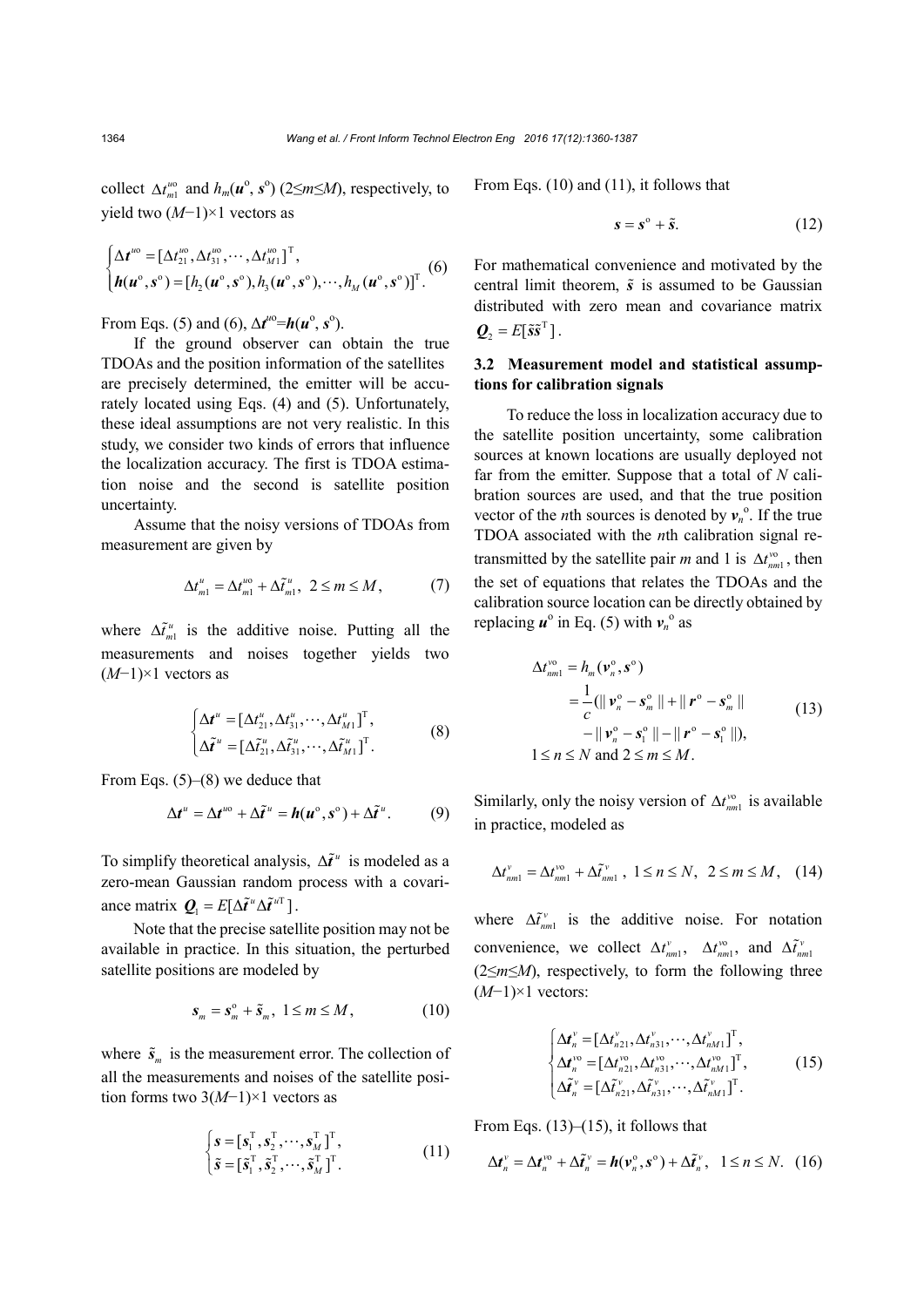Furthermore, the collections of  $\Delta t_n^{\nu}$ ,  $\Delta t_n^{\nu o}$ , and  $\Delta \tilde{t}_n^{\nu}$  (1  $\le n \le M$ ), yield the following three (*M*−1)*N*×1 vectors:

$$
\begin{cases}\n\Delta t^{\nu} = [\Delta t_1^{\nu T}, \Delta t_2^{\nu T}, \cdots, \Delta t_N^{\nu T}]^T, \\
\Delta t^{\nu o} = [\Delta t_1^{\nu o T}, \Delta t_2^{\nu o T}, \cdots, \Delta t_N^{\nu o T}]^T, \\
\Delta \tilde{t}^{\nu} = [\Delta \tilde{t}_1^{\nu T}, \Delta \tilde{t}_2^{\nu T}, \cdots, \Delta \tilde{t}_N^{\nu T}]^T.\n\end{cases} (17)
$$

Using Eqs.  $(16)$  and  $(17)$ , we obtain

$$
\Delta t^{\nu} = \Delta t^{\nu o} + \Delta \tilde{t}^{\nu} = g(\nu^{\circ}, s^{\circ}) + \Delta \tilde{t}^{\nu}, \qquad (18)
$$

where

$$
\boldsymbol{g}(\boldsymbol{v}^{\circ}, \boldsymbol{s}^{\circ}) = [\boldsymbol{h}^{\mathrm{T}}(\boldsymbol{v}_{1}^{\circ}, \boldsymbol{s}^{\circ}), \boldsymbol{h}^{\mathrm{T}}(\boldsymbol{v}_{2}^{\circ}, \boldsymbol{s}^{\circ}), \cdots, \boldsymbol{h}^{\mathrm{T}}(\boldsymbol{v}_{N}^{\circ}, \boldsymbol{s}^{\circ})]^{\mathrm{T}}, \quad (19)
$$

where  $\mathbf{v}^{\circ} = [\mathbf{v}_1^{\circ^T}, \mathbf{v}_2^{\circ^T}, \cdots, \mathbf{v}_N^{\circ^T}]^T$  includes all the position vectors of the calibration sources. Analogously,  $\Delta \tilde{t}$ <sup>*''*</sup> is assumed to be Gaussian distributed with zero mean and covariance matrix  $P_1 = E[\Delta \tilde{t}^\nu \Delta \tilde{t}^\nu]$ .

In practice, the position measurements of the calibration emitters may also be corrupted by random errors. Assume that the noisy version of  $v_n^{\circ}$  is given by

$$
\mathbf{v}_n = \mathbf{v}_n^{\circ} + \tilde{\mathbf{v}}_n, \ 1 \le n \le N,
$$
 (20)

where  $\tilde{v}_n$  is the measurement error vector. Since there are *N* calibration sources, the total position measurements and noises are

$$
\begin{cases}\n\mathbf{v} = [\mathbf{v}_1^{\mathrm{T}}, \mathbf{v}_2^{\mathrm{T}}, \cdots, \mathbf{v}_N^{\mathrm{T}}]^{\mathrm{T}}, \n\widetilde{\mathbf{v}} = [\widetilde{\mathbf{v}}_1^{\mathrm{T}}, \widetilde{\mathbf{v}}_2^{\mathrm{T}}, \cdots, \widetilde{\mathbf{v}}_N^{\mathrm{T}}]^{\mathrm{T}}.\n\end{cases}
$$
\n(21)

It follows from Eqs. (20) and (21) that

$$
v = v^{\circ} + \tilde{v}, \tag{22}
$$

where  $\tilde{v}$  is assumed to be Gaussian distributed with zeros mean and covariance matrix  $P_2 = E[\tilde{v}\tilde{v}^T]$ .

### **4 Analysis on the Cramér–Rao bound for multi-satellite joint geolocation**

It is well known that the CRB establishes a lower bound on the error covariance matrix for any unbiased estimator, and is equal to the inverse of the Fisher information matrix (FIM) that is created from the probability density function (PDF) of the underlying problem. This section is devoted to deriving the compact CRB expressions for multi-satellite joint geolocation. This differs from conventional CRB formulation (Ho and Yang, 2008; Yang and Ho, 2010b) in that the bounds developed here take the constraint of Eq. (4) into consideration. Also, although the constrained CRB was investigated by Ho and Chan (1997), the satellite position errors and calibration signals were not taken into account. As a consequence, the analysis and comparisons were not sufficiently comprehensive.

To gain more comprehensive insights, we derive the CRB formulations for four geolocation cases. In case (a), the satellite positions are assumed to be accurately known and, therefore, the use of calibration sources is not necessary. In case (b), the accurate satellite positions are not available but the calibration sources are not used. Consequently, the difference between the CRBs for cases (a) and (b) provides the amount of possible loss of accuracy resulting from satellite position errors. In case (c), the accurate satellite positions are not available and the calibration sources with an accurate knowledge of position are used. Then, through comparing the CRBs for cases (b) and (c), we can find the performance improvement due to the introduction of calibration sources at accurate positions. In case (d), neither the satellite positions nor the calibration source locations are precisely obtained. As a result, the amount of degradation in localization accuracy can be determined by comparing the CRBs for cases (c) and (d). Note that the obtained CRB formulations take an algebraic form different from that in Ho and Chan (1997). The new form is beneficial in providing insights into the effects of various error sources on localization performance.

# **4.1 Case (a): in the absence of satellite position errors**

Note that if accurate satellite positions are available, the adoption of calibration sources is not necessary. In this scenario, the measurement vector is  $\Delta t^{\mu}$ , whose PDF  $u^{\circ}$  is formulated as

$$
p^{(a)}(\Delta t^u; \boldsymbol{u}^{\circ}) = K^{(a)}
$$

$$
\cdot \exp\left\{-\frac{1}{2}(\Delta t^u - \boldsymbol{h}(\boldsymbol{u}^{\circ}, \boldsymbol{s}^{\circ}))^{\mathrm{T}} \boldsymbol{Q}_1^{-1}(\Delta t^u - \boldsymbol{h}(\boldsymbol{u}^{\circ}, \boldsymbol{s}^{\circ}))\right\},
$$
(23)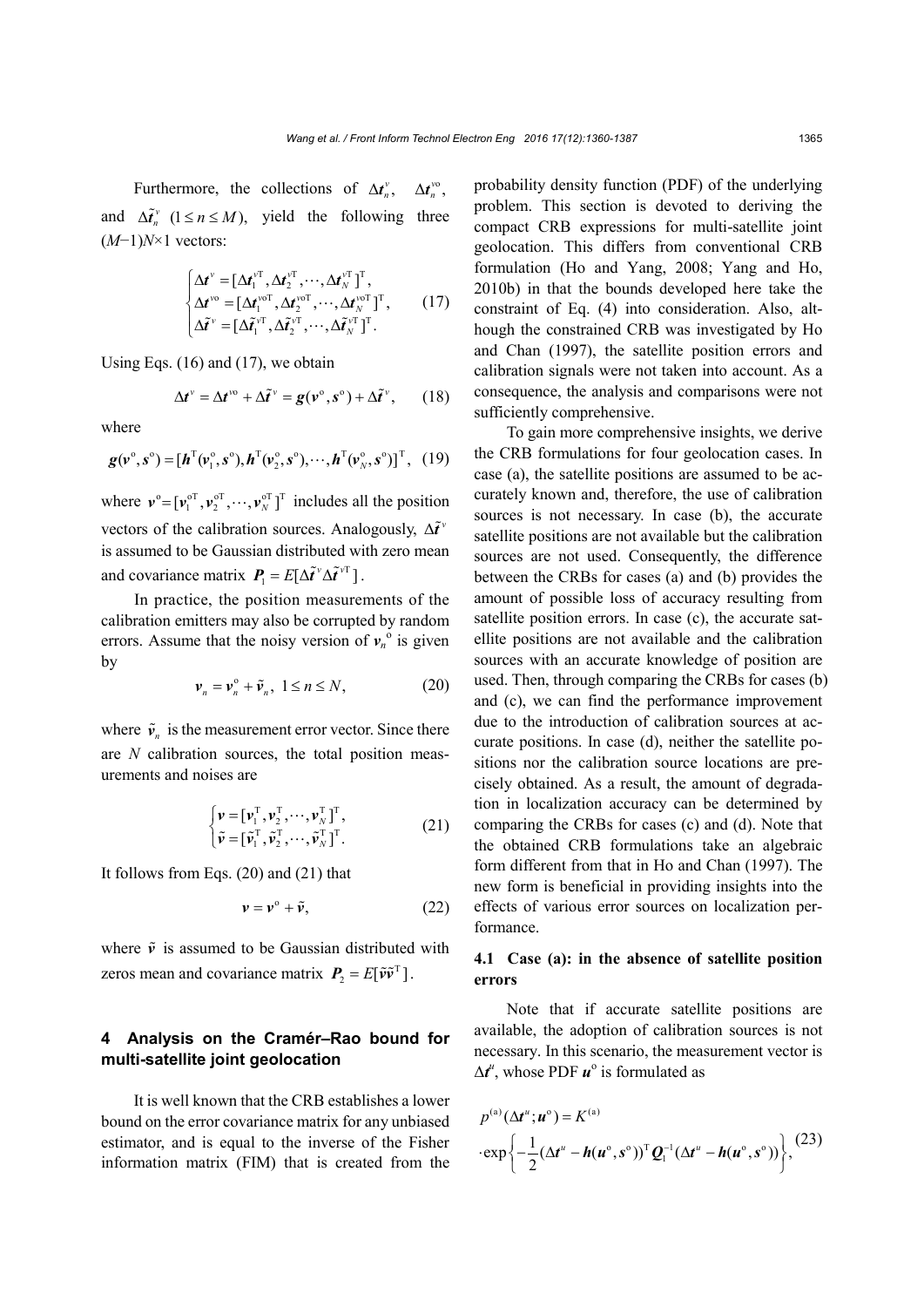where  $K^{(a)}$  is a constant factor that does not depend on the unknowns. If there is no restriction on  $u^{\circ}$ , the Fisher information matrix for  $\mathbf{u}^{\circ}$  can be written as

**FIGH**<sup>(a)</sup>
$$
(u^{\circ}) = H_1^T(u^{\circ}, s^{\circ})Q_1^{-1}H_1(u^{\circ}, s^{\circ}) = X^{(a)}, (24)
$$

where  $H_1(u^{\circ}, s^{\circ})$  is stated in Eq. (25) (see page 1367).

However, as stated in Section 3, vector  $u^{\circ}$  must obey the constraint of Eq. (4). Consequently, the CRB matrix for  $u^{\circ}$  is not simply the inverse of **FISH**<sup>(a)</sup> $(u^{\circ})$ . According to the result in Marzetta (1993), the CRB matrix for  $u^{\circ}$  under the constraint of Eq. (4) can be formulated as

$$
\text{CRB}^{(a)}(u^{\circ}) = (X^{(a)})^{-1} - \frac{(X^{(a)})^{-1} \omega^{(a)} \omega^{(a)T} (X^{(a)})^{-1}}{\omega^{(a)T} (X^{(a)})^{-1} \omega^{(a)}}, (26)
$$

where

$$
\boldsymbol{\omega}^{\text{(a)}} = [x^{\text{uo}}, y^{\text{uo}}, z^{\text{uo}} / (1 - e^2)]^{\text{T}} = \boldsymbol{D}\boldsymbol{u}^{\text{o}}.
$$
 (27)

Note that the second term on the right-hand side of Eq. (26) quantifies the improvement in localization accuracy resulting from incorporating the prior knowledge of  $u^{\circ}$ .

According to Theorem 1,  $CRB^{(a)}(u^{\circ})$  can be rephrased by

$$
CRB(a)(uo) = \Phi(Duo)(\PhiT(Duo)X(a)\Phi(Duo))-1 \cdot \PhiT(Duo),
$$
 (28)

where

$$
\boldsymbol{\Phi}(\boldsymbol{Du}^{\circ}) = \left[ \frac{I_2}{-(1-e^2)x^{u\circ}/z^{u\circ}} \frac{I_2}{\left| -(1-e^2)y^{u\circ}/z^{u\circ}} \right|, (29)
$$

which is constructed in the manner described in Theorem 1. Obviously, the CRB formulation in Eq. (28) takes a different algebraic form from that of Eq. (26). The CRB expression in Eq. (28) is useful for subsequent analysis and comparison.

# **4.2 Case (b): in the presence of satellite position errors and the absence of calibration sources**

In this scenario, the measurements include both  $\Delta t^{\mu}$  and *s*, and the joint PDF of  $\Delta t^{\mu}$  and *s* parameterized on the unknowns  $u^{\circ}$  and  $s^{\circ}$  can be written as

$$
p^{(b)}(\Delta t^u, s; \boldsymbol{u}^{\circ}, s^{\circ}) = K^{(b)} \exp\left\{-\frac{1}{2}(\Delta t^u - \boldsymbol{h}(\boldsymbol{u}^{\circ}, s^{\circ}))^{\mathrm{T}} \right. \\ \left. \cdot \boldsymbol{Q}_1^{-1}(\Delta t^u - \boldsymbol{h}(\boldsymbol{u}^{\circ}, s^{\circ}))\right\} \tag{30}
$$

$$
\cdot \exp\left\{-\frac{1}{2}(\boldsymbol{s} - \boldsymbol{s}^{\circ})^{\mathrm{T}} \boldsymbol{Q}_2^{-1}(\boldsymbol{s} - \boldsymbol{s}^{\circ})\right\},
$$

where  $K^{(b)}$  is a constant factor. If the constraint of Eq. (4) is ignored, the Fisher information matrix is given by

$$
\mathbf{FISH}^{(b)}\left(\begin{bmatrix} \boldsymbol{u}^{\mathrm{o}} \\ \boldsymbol{s}^{\mathrm{o}} \end{bmatrix}\right) = \begin{bmatrix} \boldsymbol{X}^{(b)} & \boldsymbol{Y}^{(b)} \\ \boldsymbol{Y}^{(b)T} & \boldsymbol{Z}^{(b)} \end{bmatrix},\tag{31}
$$

where

$$
\begin{cases}\nX^{(b)} = H_1^{\mathrm{T}}(u^{\circ}, s^{\circ})Q_1^{-1}H_1(u^{\circ}, s^{\circ}), \\
Y^{(b)} = H_1^{\mathrm{T}}(u^{\circ}, s^{\circ})Q_1^{-1}H_2(u^{\circ}, s^{\circ}), \\
Z^{(b)} = H_2^{\mathrm{T}}(u^{\circ}, s^{\circ})Q_1^{-1}H_2(u^{\circ}, s^{\circ}) + Q_2^{-1},\n\end{cases} (32)
$$

where  $H_2(u^{\circ}, s^{\circ})$  is stated in Eq. (33) (see page 1367).

In general,  $H_2(u^{\circ}, s^{\circ})$  has a full row rank. Similarly, the CRB matrix is not simply the inverse of **FISH**<sup>(b)</sup>( $[u^{\circ}, s^{\circ}]^T$ ) under the constraint of Eq. (4). Making use of the result in Marzetta (1993) again leads to

$$
\mathbf{CRB}^{(b)}\left(\begin{bmatrix} \mathbf{u}^{o} \\ \mathbf{s}^{o} \end{bmatrix}\right) = \begin{bmatrix} \mathbf{X}^{(b)} & \mathbf{Y}^{(b)} \\ \mathbf{Y}^{(b)T} & \mathbf{Z}^{(b)} \end{bmatrix}^{-1}
$$
\n
$$
-\frac{\begin{bmatrix} \mathbf{X}^{(b)} & \mathbf{Y}^{(b)} \\ \mathbf{Y}^{(b)T} & \mathbf{Z}^{(b)} \end{bmatrix}^{-1} \boldsymbol{\omega}^{(b)} \boldsymbol{\omega}^{(b)T} \begin{bmatrix} \mathbf{X}^{(b)} & \mathbf{Y}^{(b)} \\ \mathbf{Y}^{(b)T} & \mathbf{Z}^{(b)} \end{bmatrix}^{-1}}{\boldsymbol{\omega}^{(b)T} \begin{bmatrix} \mathbf{X}^{(b)} & \mathbf{Y}^{(b)} \\ \mathbf{Y}^{(b)T} & \mathbf{Z}^{(b)} \end{bmatrix}^{-1} \boldsymbol{\omega}^{(b)},
$$
\n(34)

where

$$
\boldsymbol{\omega}^{(b)} = [x^{\circ}, y^{\circ}, z^{\circ} / (1 - e^2)] \boldsymbol{\theta}_{1 \times 3M}]^{T}
$$
  
= 
$$
[\boldsymbol{\omega}^{(a)T} | \boldsymbol{\theta}_{1 \times 3M}]^{T} = [(\boldsymbol{\mathit{Du}}^{\circ})^{T} | \boldsymbol{\theta}_{1 \times 3M}]^{T}.
$$
 (35)

With the application of Theorem 2,  $CRB^{(b)}([\mu^{\circ},$  $\mathbf{s}^{\text{o}}$ <sup>T</sup>) can be rewritten as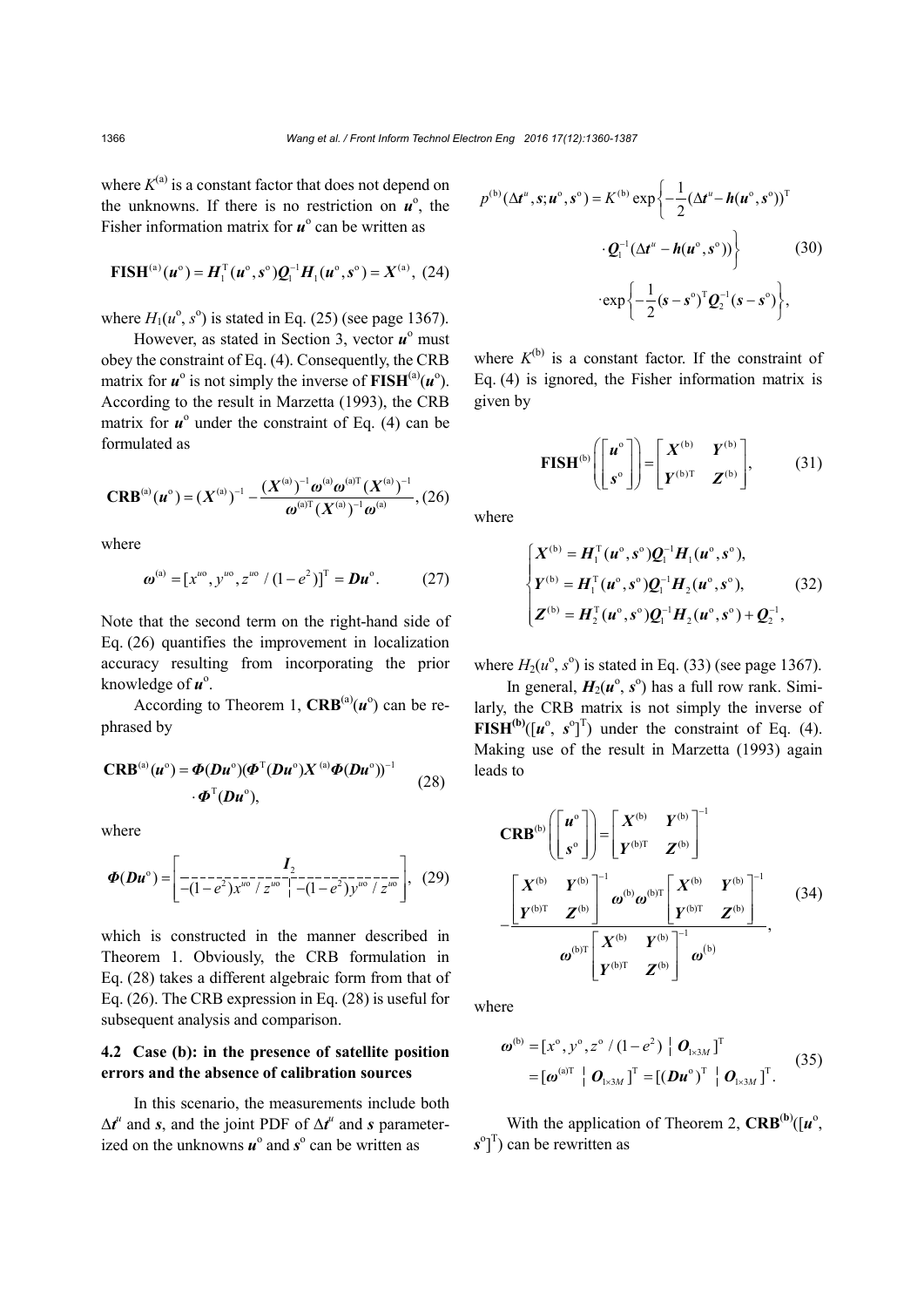$$
H_{1}(u^{\circ}, s^{\circ}) = \frac{\partial h(u^{\circ}, s^{\circ})}{\partial u^{\circ T}}
$$
  
= 
$$
\frac{1}{c} \left[ \frac{u^{\circ} - s_{2}^{\circ}}{\| u^{\circ} - s_{2}^{\circ} \|} - \frac{u^{\circ} - s_{1}^{\circ}}{\| u^{\circ} - s_{1}^{\circ} \|} \frac{u^{\circ} - s_{3}^{\circ}}{\| u^{\circ} - s_{3}^{\circ} \|} - \frac{u^{\circ} - s_{1}^{\circ}}{\| u^{\circ} - s_{1}^{\circ} \|} \frac{u^{\circ} - s_{M}^{\circ}}{\| u^{\circ} - s_{M}^{\circ} \|} - \frac{u^{\circ} - s_{1}^{\circ}}{\| u^{\circ} - s_{1}^{\circ} \|} \right]^{T}.
$$
 (25)

$$
H_{2}(u^{\circ}, s^{\circ}) = \frac{\partial h(u^{\circ}, s^{\circ})}{\partial s^{\circ T}}
$$
\n
$$
= \frac{1}{c} \begin{bmatrix} \frac{u^{\circ} - s_{1}^{\circ}}{\|u^{\circ} - s_{1}^{\circ}\|} + \frac{r^{\circ} - s_{1}^{\circ}}{\|r^{\circ} - s_{1}^{\circ}\|} & \frac{u^{\circ} - s_{1}^{\circ}}{\|u^{\circ} - s_{1}^{\circ}\|} + \frac{r^{\circ} - s_{1}^{\circ}}{\|r^{\circ} - s_{1}^{\circ}\|} & \cdots & \frac{u^{\circ} - s_{1}^{\circ}}{\|u^{\circ} - s_{1}^{\circ}\|} + \frac{r^{\circ} - s_{1}^{\circ}}{\|r^{\circ} - s_{1}^{\circ}\|} \\ \frac{s_{2}^{\circ} - u^{\circ}}{\|u^{\circ} - s_{2}^{\circ}\|} & \frac{s_{2}^{\circ} - u^{\circ}}{\|u^{\circ} - s_{2}^{\circ}\|} & \cdots & \frac{s_{3}^{\circ} - u^{\circ}}{\|u^{\circ} - s_{3}^{\circ}\|} & \cdots & \frac{s_{3}^{\circ} - u^{\circ}}{\|u^{\circ} - s_{3}^{\circ}\|} \end{bmatrix} \qquad \dots \qquad \dots \qquad \frac{Q_{3\times 1}}{Q_{3\times 1}} \qquad \dots \qquad \frac{Q_{3\times 1}}{Q_{3\times 1}} \qquad \dots \qquad \frac{Q_{3\times 1}}{Q_{3\times 1}} \qquad \dots \qquad \frac{Q_{3\times 1}}{Q_{3\times 1}} \qquad \dots \qquad \frac{Q_{3\times 1}}{Q_{3\times 1}} \qquad \dots \qquad \frac{Q_{3\times 1}}{Q_{3\times 1}} \qquad \dots \qquad \frac{Q_{3\times 1}}{Q_{3\times 1}} \qquad \dots \qquad \frac{Q_{3\times 1}}{Q_{3\times 1}} \qquad \dots \qquad \frac{Q_{3\times 1}}{Q_{3\times 1}} \qquad \dots \qquad \frac{Q_{3\times 1}}{Q_{3\times 1}} \qquad \dots \qquad \frac{Q_{3\times 1}}{Q_{3\times 1}} \qquad \dots \qquad \frac{
$$

$$
\mathbf{CRB}^{(b)}\begin{bmatrix}\begin{bmatrix}\boldsymbol{u}^{\mathrm{o}} \\ \boldsymbol{s}^{\mathrm{o}}\end{bmatrix}\end{bmatrix} = \begin{bmatrix}\boldsymbol{\Phi}(\boldsymbol{Du}^{\mathrm{o}}) & \boldsymbol{O}_{3\times 3M} \\ \boldsymbol{O}_{3M\times 2} & \boldsymbol{I}_{3M}\end{bmatrix} \\
\cdot \begin{bmatrix}\begin{bmatrix}\boldsymbol{\Phi}^{\mathrm{T}}(\boldsymbol{Du}^{\mathrm{o}}) & \boldsymbol{O}_{2\times 3M} \\ \boldsymbol{O}_{3M\times 3} & \boldsymbol{I}_{3M}\end{bmatrix}\begin{bmatrix}\boldsymbol{X}^{(b)} & \boldsymbol{Y}^{(b)} \\ \boldsymbol{Y}^{(b)\mathrm{T}} & \boldsymbol{Z}^{(b)}\end{bmatrix} \\
\cdot \begin{bmatrix}\boldsymbol{\Phi}(\boldsymbol{Du}^{\mathrm{o}}) & \boldsymbol{O}_{3\times 3M} \\ \boldsymbol{O}_{3M\times 2} & \boldsymbol{I}_{3M}\end{bmatrix}\end{bmatrix}^{-1} \\
\cdot \begin{bmatrix}\boldsymbol{\Phi}^{\mathrm{T}}(\boldsymbol{Du}^{\mathrm{o}}) & \boldsymbol{O}_{2\times 3M} \\ \boldsymbol{O}_{3M\times 3} & \boldsymbol{I}_{3M}\end{bmatrix}.
$$
\n(36)

Furthermore, the use of matrix inversion formulas in Table 2 yields

$$
\begin{split}\n &\mathbf{CRB}^{(b)}(u^{o}) \\
 &= \Phi(Du^{o})[\Phi^{T}(Du^{o})(X^{(b)}-Y^{(b)}(Z^{(b)})^{-1}Y^{(b)T})\Phi(Du^{o})]^{-1} \\
 &\cdot\Phi^{T}(Du^{o}) \\
 &= \Phi(Du^{o})(\Phi^{T}(Du^{o})X^{(b)}\Phi(Du^{o}))^{-1}\Phi^{T}(Du^{o}) \\
 &\quad + \Phi(Du^{o})(\Phi^{T}(Du^{o})X^{(b)}\Phi(Du^{o}))^{-1} \\
 &\cdot\Phi^{T}(Du^{o})Y^{(b)}[Z^{(b)}-Y^{(b)T}\Phi(Du^{o}) \\
 &\cdot(\Phi^{T}(Du^{o})X^{(b)}\Phi(Du^{o}))^{-1}\Phi^{T}(Du^{o})Y^{(b)}]^{-1} \\
 &\cdot Y^{(b)T}\Phi(Du^{o})(\Phi^{T}(Du^{o})X^{(b)}\Phi(Du^{o}))^{-1}\Phi^{T}(Du^{o}),\n\end{split}
$$
\n(37)

$$
\mathbf{CRB}^{(b)}(s^{\circ})
$$
\n
$$
= [Z^{(b)} - Y^{(b)T} \Phi(Du^{\circ})(\Phi^{T}(Du^{\circ})X^{(b)}\Phi(Du^{\circ}))^{-1}
$$
\n
$$
\cdot \Phi^{T}(Du^{\circ})Y^{(b)}]^{-1}
$$
\n
$$
= (Z^{(b)})^{-1} + (Z^{(b)})^{-1}Y^{(b)T}\Phi(Du^{\circ})
$$
\n
$$
\cdot [\Phi^{T}(Du^{\circ})(X^{(b)} - Y^{(b)}(Z^{(b)})^{-1}Y^{(b)T})\Phi(Du^{\circ})]^{-1}
$$
\n
$$
\cdot \Phi^{T}(Du^{\circ})Y^{(b)}(Z^{(b)})^{-1}.
$$
\n(38)

Combining Eqs. (28), (37), and (38), some important results can be drawn in the sequel, which we state formally as Propositions 1–3.

**Proposition 1** CRB<sup>(b)</sup>( $u$ <sup>o</sup>) $\geq$ CRB<sup>(a)</sup>( $u$ <sup>o</sup>).

Proposition 1 is proved in Appendix C. Proposition 1 indicates an obvious fact that satellite position uncertainty may cause degradation in emitter location precision.

**Proposition 2** Define the matrix

$$
\breve{\boldsymbol{Q}}_1 = \boldsymbol{Q}_1 + \boldsymbol{H}_2(\boldsymbol{u}^\circ, \boldsymbol{s}^\circ) \boldsymbol{Q}_2 \boldsymbol{H}_2^\mathrm{T}(\boldsymbol{u}^\circ, \boldsymbol{s}^\circ). \qquad (39)
$$

Then,  $CRB^{(b)}(u^{\circ})$  can be represented by

$$
CRB^{(b)}(u^{\circ}) = \Phi(Du^{\circ})
$$
  
\n
$$
\cdot (\Phi^{T}(Du^{\circ})H_{1}^{T}(u^{\circ}, s^{\circ})\breve{Q}_{1}^{-1}H_{1}(u^{\circ}, s^{\circ})\Phi(Du^{\circ}))^{-1}
$$
 (40)  
\n
$$
\cdot \Phi^{T}(Du^{\circ}).
$$

The proof of Proposition 2 is given in Appendix D. Proposition 2 states that  $CRB^{(b)}(u^{\circ})$  can be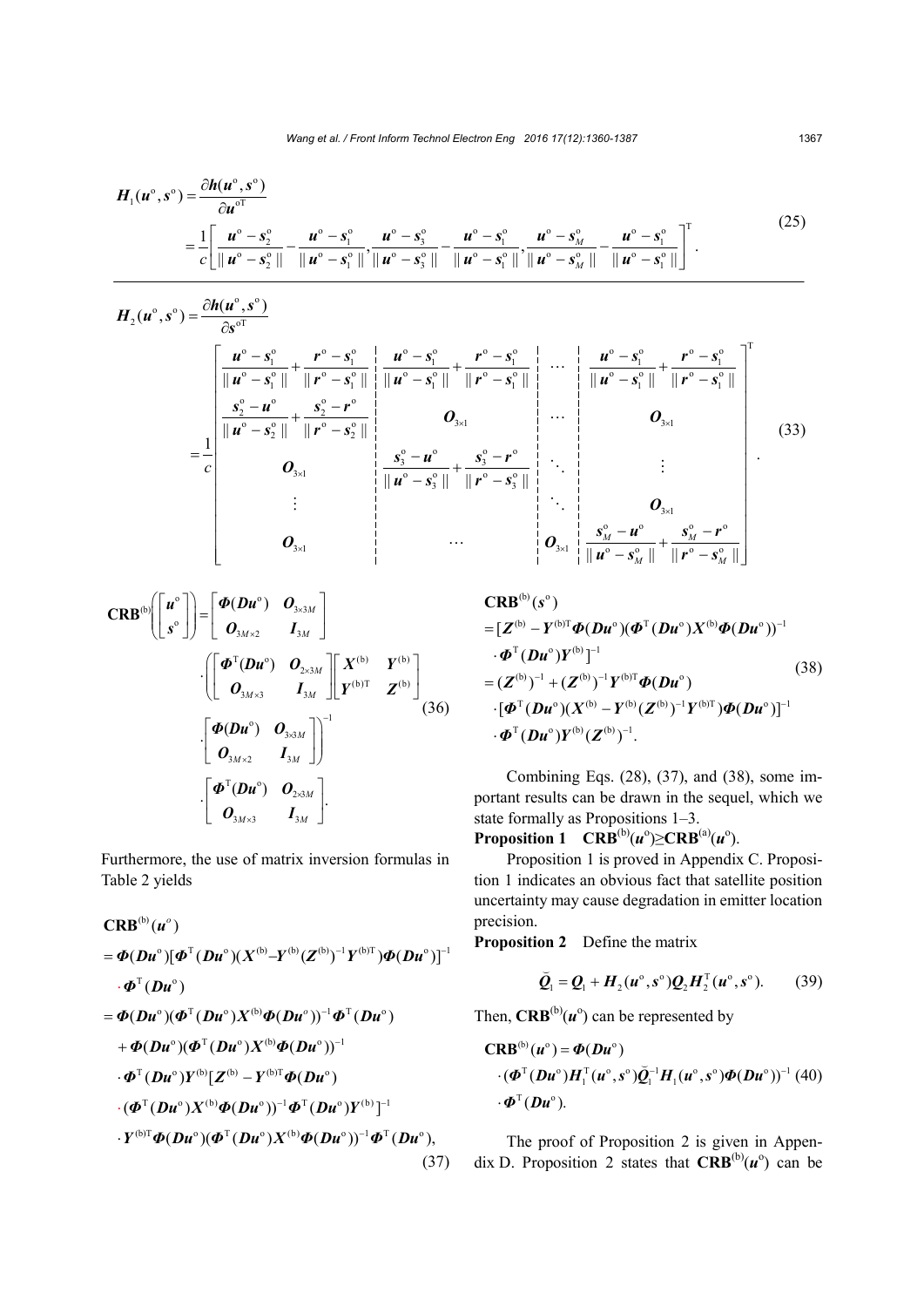considered as the CRB of an equivalent localization problem where the accurate satellite positions are available but the TDOA measurements are degraded to have an increased covariance matrix of  $Q_1 + H_2(u)$ ,  $s^{\circ}$ ) $Q_2H_2^T(u^{\circ}, s^{\circ})$ . This observation leads to an interesting interpretation that the satellite position errors affect the emitter localization precision through increasing TDOA measurement errors.

**Proposition 3** If  $M=3$ , then **CRB**<sup>(b)</sup>( $s$ <sup>o</sup>)= $Q_2$ ; if  $M>3$ , then  $CRB^{(b)}(s^{\circ})<\mathbf{Q}_2$ .

Proposition 3 is proved in Appendix E. Proposition 3 reveals that if we want to obtain a lower estimation variance for satellite position from TDOA measurements, the location problem requires at least four satellites to produce three TDOAs.

# **4.3 Case (c): in the presence of calibration sources at accurate locations**

In this scenario, the measurements include  $\Delta t^{\mu}$ ,  $\Delta t^{\nu}$ , and *s*, and the joint PDF of  $\Delta t^{\mu}$ ,  $\Delta t^{\nu}$ , and *s* parameterized on the unknowns  $u^{\circ}$  and  $s^{\circ}$  can be written as

$$
p^{(c)}(\Delta t^u, \Delta t^v, s; u^o, s^o) = K^{(c)}
$$
  
\n
$$
\cdot \exp\left\{-\frac{1}{2}(\Delta t^u - h(u^o, s^o))^T \mathbf{Q}_1^{-1}(\Delta t^u - h(u^o, s^o))\right\}
$$
  
\n
$$
\cdot \exp\left\{-\frac{1}{2}(s - s^o)^T \mathbf{Q}_2^{-1}(s - s^o)\right\}
$$
  
\n
$$
\cdot \exp\left\{-\frac{1}{2}(\Delta t^v - g(v^o, s^o))^T \mathbf{P}_1^{-1}(\Delta t^v - g(v^o, s^o))\right\},\tag{41}
$$

where  $K^{(c)}$  is a constant factor. Similar to case (b), if the constraint of Eq. (4) is not considered, the Fisher information matrix is given by

**FIGH**<sup>(c)</sup>
$$
\begin{bmatrix} \mathbf{u}^{\circ} \\ \mathbf{s}^{\circ} \end{bmatrix} = \begin{bmatrix} \mathbf{X}^{(c)} & \mathbf{Y}^{(c)} \\ \mathbf{Y}^{(c)T} & \mathbf{Z}^{(c)} \end{bmatrix}
$$
, (42)

where

$$
\begin{cases}\nX^{(c)} = H_1^{\mathrm{T}}(u^{\circ}, s^{\circ})Q_1^{-1}H_1(u^{\circ}, s^{\circ}), \\
Y^{(c)} = H_1^{\mathrm{T}}(u^{\circ}, s^{\circ})Q_1^{-1}H_2(u^{\circ}, s^{\circ}), \\
Z^{(c)} = H_2^{\mathrm{T}}(u^{\circ}, s^{\circ})Q_1^{-1}H_2(u^{\circ}, s^{\circ}) + Q_2^{-1} \\
+ G_2^{\mathrm{T}}(v^{\circ}, s^{\circ})P_1^{-1}G_2(v^{\circ}, s^{\circ}),\n\end{cases} (43)
$$

where

$$
G_2(\mathbf{v}^\circ, \mathbf{s}^\circ) = \frac{\partial g(\mathbf{v}^\circ, \mathbf{s}^\circ)}{\partial \mathbf{s}^\circ} = [H_2^{\mathrm{T}}(\mathbf{v}_1^\circ, \mathbf{s}^\circ), H_2^{\mathrm{T}}(\mathbf{v}_2^\circ, \mathbf{s}^\circ), \cdots, H_2^{\mathrm{T}}(\mathbf{v}_N^\circ, \mathbf{s}^\circ)]^{\mathrm{T}}.
$$
\n(44)

Analogously, the CRB matrix is not equal to the inverse of  $\text{FISH}^{(c)}([\mu^o, s^o]^T)$  under the constraint of Eq. (4). Applying the result in Marzetta (1993), the CRB matrix is formulated as

$$
\mathbf{CRB}^{(c)}\left(\begin{bmatrix} \mathbf{u}^{\mathrm{o}} \\ \mathbf{s}^{\mathrm{o}} \end{bmatrix}\right) = \begin{bmatrix} X^{(c)} & Y^{(c)} \\ Y^{(c)T} & Z^{(c)} \end{bmatrix}^{-1}
$$
\n
$$
-\frac{\begin{bmatrix} X^{(c)} & Y^{(c)} \\ Y^{(c)T} & Z^{(c)} \end{bmatrix}^{-1} \boldsymbol{\omega}^{(c)} \boldsymbol{\omega}^{(c)T} \begin{bmatrix} X^{(c)} & Y^{(c)} \\ Y^{(c)T} & Z^{(c)} \end{bmatrix}^{-1}}{\boldsymbol{\omega}^{(c)T} \begin{bmatrix} X^{(c)} & Y^{(c)} \\ Y^{(c)T} & Z^{(c)} \end{bmatrix}^{-1} \boldsymbol{\omega}^{(c)}}
$$
\n(45)

where

$$
\boldsymbol{\omega}^{(c)} = \boldsymbol{\omega}^{(b)} = [x^{\circ} y^{\circ} z^{\circ} / (1 - e^2)] \boldsymbol{\Theta}_{1 \times 3M}]^{T}
$$
  
= 
$$
[(\boldsymbol{D} \boldsymbol{u}^{\circ})^{T}] \boldsymbol{\Theta}_{1 \times 3M}]^{T}.
$$
 (46)

In addition, using the result in Theorem 2,  $CRB^{(c)}([u^{\circ}, s^{\circ}]^T)$  can be represented as

$$
\begin{bmatrix}\n\mathbf{CRB}^{(c)}\n\begin{bmatrix}\n\mathbf{u}^{o} \\
\mathbf{s}^{o}\n\end{bmatrix}\n\end{bmatrix} =\n\begin{bmatrix}\n\boldsymbol{\Phi}(D\mathbf{u}^{o}) & \mathbf{O}_{3\times3M} \\
\mathbf{O}_{3M\times2} & \mathbf{I}_{3M}\n\end{bmatrix}
$$
\n
$$
\begin{bmatrix}\n\mathbf{\Phi}^{T}(D\mathbf{u}^{o}) & \mathbf{O}_{2\times3M} \\
\mathbf{O}_{3M\times3} & \mathbf{I}_{3M}\n\end{bmatrix}\n\begin{bmatrix}\n\mathbf{X}^{(c)} & \mathbf{Y}^{(c)} \\
\mathbf{Y}^{(c)T} & \mathbf{Z}^{(c)}\n\end{bmatrix}\n\begin{bmatrix}\n\mathbf{\Phi}^{T}(D\mathbf{u}^{o}) & \mathbf{O}_{2\times3M} \\
\mathbf{O}_{3M\times3} & \mathbf{I}_{3M}\n\end{bmatrix}.\n\begin{bmatrix}\n\mathbf{\Phi}^{T}(D\mathbf{u}^{o}) & \mathbf{O}_{2\times3M} \\
\mathbf{O}_{3M\times3} & \mathbf{I}_{3M}\n\end{bmatrix}.\n\tag{47}
$$

Employing the matrix inversion formulas in Table 2 again, we arrive at

$$
CRB^{(c)}(u^{\circ}) = \Phi(Du^{\circ})[\Phi^{T}(Du^{\circ})
$$
  
\n
$$
\cdot (X^{(c)} - Y^{(c)}(Z^{(c)})^{-1}Y^{(c)T})\Phi(Du^{\circ})]^{-1}\Phi^{T}(Du^{\circ})
$$
  
\n
$$
= \Phi(Du^{\circ})(\Phi^{T}(Du^{\circ})X^{(c)}\Phi(Du^{\circ}))^{-1}\Phi^{T}(Du^{\circ})
$$
  
\n
$$
+ \Phi(Du^{\circ})(\Phi^{T}(Du^{\circ})X^{(c)}\Phi(Du^{\circ}))^{-1}
$$
  
\n
$$
\cdot \Phi^{T}(Du^{\circ})Y^{(c)}(Z^{(c)} - Y^{(c)T}\Phi(Du^{\circ})
$$
  
\n
$$
\cdot (\Phi^{T}(Du^{\circ})X^{(c)}\Phi(Du^{\circ}))^{-1}\Phi^{T}(Du^{\circ})Y^{(c)})^{-1}Y^{(c)T}
$$
  
\n
$$
\cdot \Phi(Du^{\circ})(\Phi^{T}(Du^{\circ})X^{(c)}\Phi(Du^{\circ}))^{-1}\Phi^{T}(Du^{\circ}),
$$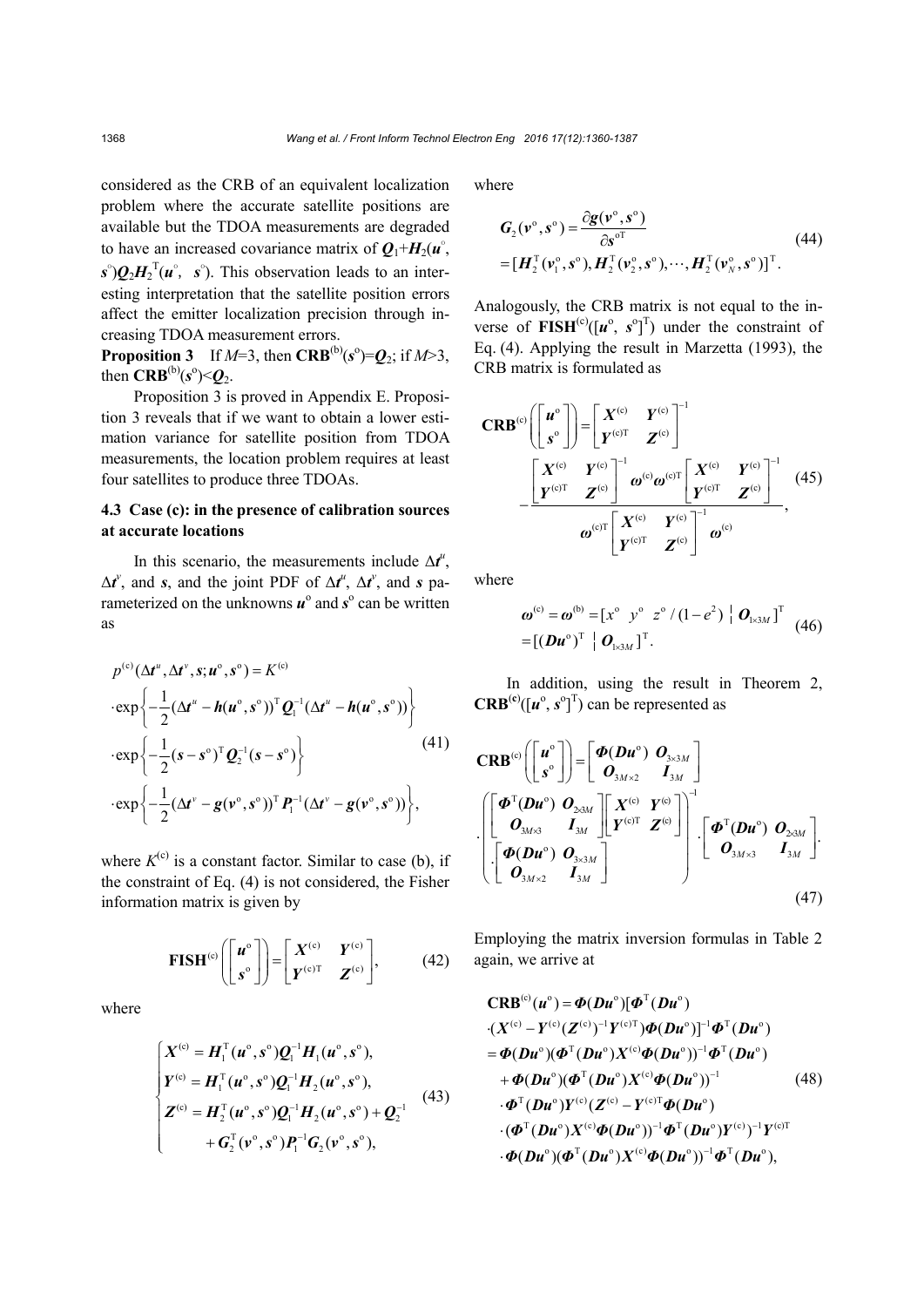$$
CRB^{(c)}(s^{\circ}) = [Z^{(c)} - Y^{(c)T} \Phi (Du^{\circ}) (\Phi^{T} (Du^{\circ})
$$
  
\n
$$
\cdot X^{(c)} \Phi (Du^{\circ})^{-1} \Phi^{T} (Du^{\circ}) Y^{(c)}]^{-1}
$$
  
\n
$$
= (Z^{(c)})^{-1} + (Z^{(c)})^{-1} Y^{(c)T} \Phi (Du^{\circ})
$$
  
\n
$$
\cdot [\Phi^{T} (Du^{\circ}) (X^{(c)} - Y^{(c)} (Z^{(c)})^{-1} Y^{(c)T})
$$
  
\n
$$
\cdot \Phi (Du^{\circ})]^{-1} \Phi^{T} (Du^{\circ}) Y^{(c)} (Z^{(c)})^{-1}.
$$

Combining Eqs. (28), (37), (38), (48), and (49), some important results can be concluded in the sequel, which we state formally as Propositions 4–6.

Proposition 4 
$$
\text{CRB}^{(b)}(u^{\circ}) \geq \text{CRB}^{(c)}(u^{\circ}) \geq \text{CRB}^{(a)}(u^{\circ}).
$$

The proof of Proposition 4 can be found in Appendix F. Proposition 4 indicates that it is beneficial to use the calibration sources at accurate locations to increase the best localization accuracy when satellites position errors are present. However, it is hard to achieve the best localization precision in the absence of satellite position uncertainty. However, under certain ideal conditions, it is possible to completely eliminate the effects of satellite position errors on emitter localization precision. This conclusion is supported by Proposition 5.

**Proposition 5** If  $G_2(v^{\circ}, s^{\circ})$  has a full column rank, then it follows that  $\lim_{P_1 \to 0} \mathbf{CRB}^{(c)}(\mathbf{u}^{\circ}) = \mathbf{CRB}^{(a)}(\mathbf{u}^{\circ}).$ 

Proposition 5 is proved in Appendix G. An intuitive explanation of Proposition 5 is that when the calibration TDOAs are noiseless and  $G_2(v^0, s^0)$  is a full-column rank matrix, the 3*M*×1 satellite position vector  $s^{\circ}$  can be uniquely identified using the TDOA Eq. (13). As a consequence, the emitter location accuracy becomes unaffected by the satellite position errors. In addition, the full-column rank property of  $G_2(v^0, s^0)$  leads to  $(M-1)N \geq 3M$ , which means that *N*≥4, i.e., at least four calibration sources are needed.

**Proposition 6** CRB<sup>(c)</sup>( $s$ <sup>o</sup>) $\leq$ CRB<sup>(b)</sup>( $s$ <sup>o</sup>), and if  $G_2(v^o)$ ,  $s^{\circ}$ ) has full column rank, then  $\mathbf{CRB}^{\text{(c)}}(s^{\circ})<\mathbf{CRB}^{\text{(b)}}(s^{\circ}).$ 

The proof of Proposition 6 is straightforward, and it is omitted here due to limited space. Proposition 6 demonstrates that the calibration TDOAs can be used to improve the best achievable estimation accuracy for satellite position in case (b).

# **4.4 Case (d): in the presence of calibration sources at inaccurate locations**

If the position of the calibration sources cannot be accurately obtained, the vector  $v^{\circ}$  shall be viewed as the unknowns. In this scenario, the measurements include  $\Delta t^{\mu}$ ,  $\Delta t^{\nu}$ , *s*, and *v*, and the joint PDF of  $\Delta t^{\mu}$ ,  $\Delta t^{\nu}$ , *s*, and *v* parameterized on the unknowns  $u^{\circ}$ ,  $s^{\circ}$ , and  $v^{\circ}$ can be written as

$$
p^{(d)}(\Delta t^u, \Delta t^v, s, v; u^o, s^o, v^o) = K^{(d)}
$$
  
\n
$$
\cdot \exp\left\{-\frac{1}{2}(\Delta t^u - h(u^o, s^o))^T \mathbf{Q}_1^{-1}(\Delta t^u - h(u^o, s^o))\right\}
$$
  
\n
$$
\cdot \exp\left\{-\frac{1}{2}(s - s^o)^T \mathbf{Q}_2^{-1}(s - s^o)\right\}
$$
  
\n
$$
\cdot \exp\left\{-\frac{1}{2}(\Delta t^v - g(v^o, s^o))^T \mathbf{P}_1^{-1}(\Delta t^v - g(v^o, s^o))\right\}
$$
  
\n
$$
\cdot \exp\left\{-\frac{1}{2}(v - v^o)^T \mathbf{P}_2^{-1}(v - v^o)\right\},
$$
  
\n(50)

where  $K^{(b)}$  is a constant factor. If the constraint of Eq. (4) is neglected, the Fisher information matrix is given by

$$
\mathbf{FISH}^{(d)}\begin{bmatrix} \boldsymbol{u}^{\mathrm{o}} \\ \boldsymbol{s}^{\mathrm{o}} \\ \boldsymbol{v}^{\mathrm{o}} \end{bmatrix} = \begin{bmatrix} \boldsymbol{X}^{(d)} & \boldsymbol{Y}^{(d)} & \boldsymbol{O} \\ \boldsymbol{Y}^{(d)T} & \boldsymbol{Z}^{(d)} & \boldsymbol{W}^{(d)T} \\ \boldsymbol{O} & \boldsymbol{W}^{(d)} & \boldsymbol{T}^{(d)} \end{bmatrix}, \quad (51)
$$

where

$$
\begin{cases}\nX^{(d)} = H_1^{\mathrm{T}}(u^{\circ}, s^{\circ})Q_1^{-1}H_1(u^{\circ}, s^{\circ}), \\
Y^{(d)} = H_1^{\mathrm{T}}(u^{\circ}, s^{\circ})Q_1^{-1}H_2(u^{\circ}, s^{\circ}), \\
Z^{(d)} = H_2^{\mathrm{T}}(u^{\circ}, s^{\circ})Q_1^{-1}H_2(u^{\circ}, s^{\circ}) + Q_2^{-1} \\
+ G_2^{\mathrm{T}}(v^{\circ}, s^{\circ})P_1^{-1}G_2(v^{\circ}, s^{\circ}), \\
W^{(d)} = G_1^{\mathrm{T}}(v^{\circ}, s^{\circ})P_1^{-1}G_2(v^{\circ}, s^{\circ}), \\
T^{(d)} = G_1^{\mathrm{T}}(v^{\circ}, s^{\circ})P_1^{-1}G_1(v^{\circ}, s^{\circ}) + P_2^{-1},\n\end{cases} (52)
$$

where

$$
G_1(\mathbf{v}^\circ, \mathbf{s}^\circ) = \frac{\partial g(\mathbf{v}^\circ, \mathbf{s}^\circ)}{\partial \mathbf{v}^\circ} = \text{blkdiag}[H_1(\mathbf{v}_1^\circ, \mathbf{s}^\circ), H_1(\mathbf{v}_2^\circ, \mathbf{s}^\circ), \cdots, H_1(\mathbf{v}_N^\circ, \mathbf{s}^\circ)].
$$
\n(53)

Using the result in Marzetta (1993), the CRB matrix under the constraint of Eq. (4) is formulated as Eq. (54) (see page 1371), where

$$
\boldsymbol{\omega}^{(d)} = [x^{\circ}, y^{\circ}, z^{\circ} / (1 - e^2)] \boldsymbol{\Theta}_{1 \times 3(M+N)}]^{T}
$$
  
= 
$$
[(\boldsymbol{D}\boldsymbol{u}^{\circ})^{T} | \boldsymbol{\Theta}_{1 \times 3(M+N)}]^{T}.
$$
 (55)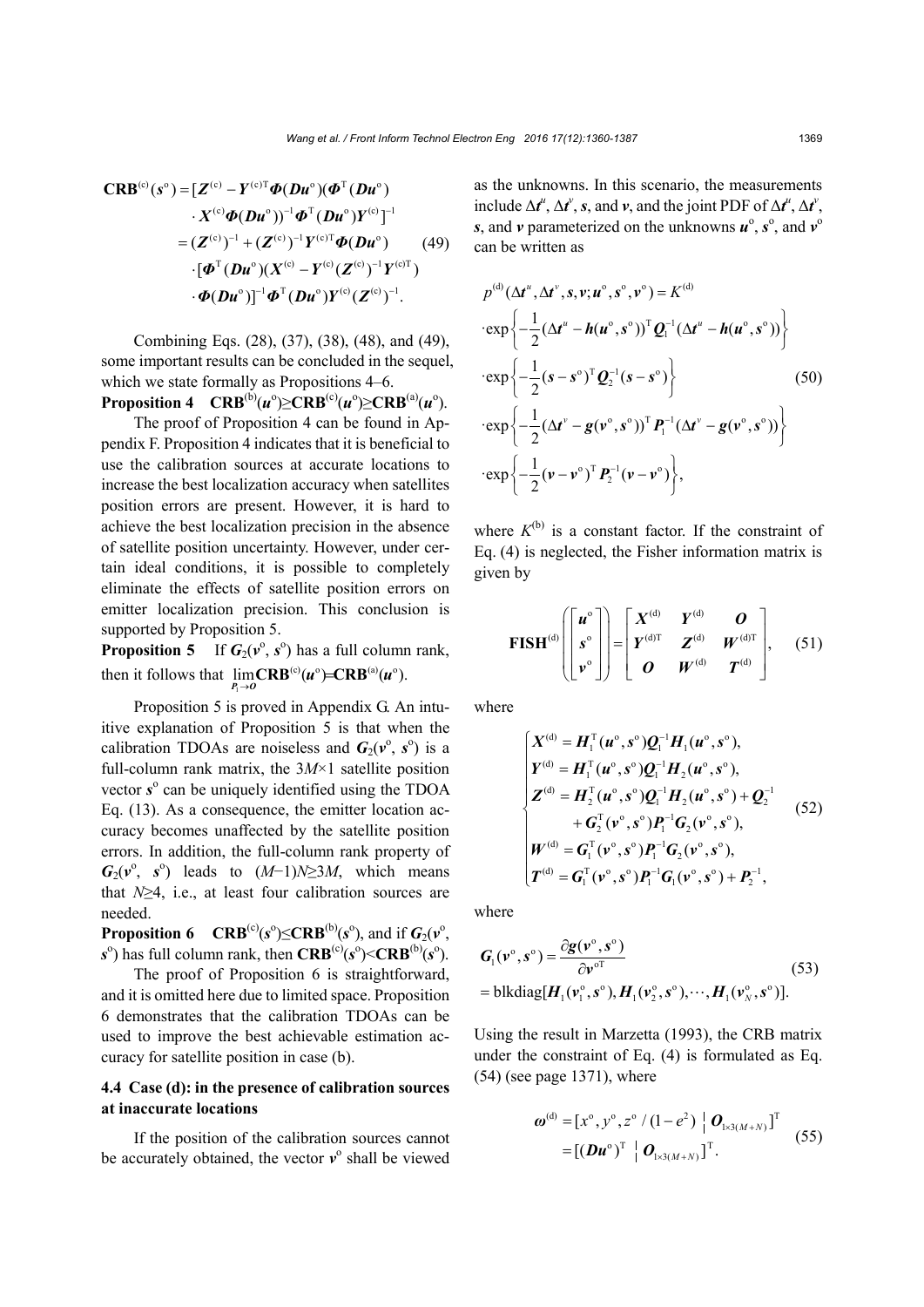Once again, applying the result in Theorem 2, we can represent  $CRB^{(d)}([u^{\circ}, s^{\circ}, v^{\circ}]^T)$  as Eq. (56) (see page 1371).

Using the matrix inversion formulas in Table 2 yields Eqs. (57)–(59) (see page 1371).

Combining Eqs. (28), (37), (38), (48), (49), (57), (58), and (59), some important results can be obtained in the sequel, which we state formally as Propositions 7–10.

**Proposition 7** )≥**CRB<sup>(d)</sup>(u<sup>o</sup>)≥CRB<sup>(c)</sup>(u<sup>o</sup>)**  $\geq$ **CRB**<sup>(a)</sup>( $u$ <sup>o</sup>).

The proof of Proposition 7 is provided in Appendix H. Proposition 7 indicates that the best achievable localization accuracy with calibration source position errors will be worse than one with accurate calibration position information. It also reveals that although their positions are not known exactly, using the calibration sources provides potential improvement in target localization accuracy.

**Proposition 8** Define a matrix

$$
\breve{\boldsymbol{P}}_1 = \boldsymbol{P}_1 + \boldsymbol{G}_1(\boldsymbol{v}^\circ, \boldsymbol{s}^\circ) \boldsymbol{P}_2 \boldsymbol{G}_1^{\mathrm{T}}(\boldsymbol{v}^\circ, \boldsymbol{s}^\circ), \tag{60}
$$

which can be used to form a novel matrix as follows:

$$
\breve{\mathbf{Z}}^{(c)} = \mathbf{Z}^{(b)} + \mathbf{G}_2^{\mathrm{T}}(\mathbf{v}^{\circ}, \mathbf{s}^{\circ}) \breve{\mathbf{P}}_1^{-1} \mathbf{G}_2(\mathbf{v}^{\circ}, \mathbf{s}^{\circ})
$$
  
=  $\mathbf{H}_2^{\mathrm{T}}(\mathbf{u}^{\circ}, \mathbf{s}^{\circ}) \mathbf{Q}_1^{-1} \mathbf{H}_2(\mathbf{u}^{\circ}, \mathbf{s}^{\circ}) + \mathbf{Q}_2^{-1}$  (61)  
+  $\mathbf{G}_2^{\mathrm{T}}(\mathbf{v}^{\circ}, \mathbf{s}^{\circ}) \breve{\mathbf{P}}_1^{-1} \mathbf{G}_2(\mathbf{v}^{\circ}, \mathbf{s}^{\circ}).$ 

Then,  $CRB^{(d)}(u^{\circ})$  can be represented by

$$
\mathbf{CRB}^{(d)}(\boldsymbol{u}^{\circ}) = \boldsymbol{\Phi}(\boldsymbol{Du}^{\circ})
$$

$$
\cdot [\boldsymbol{\Phi}^{\mathrm{T}}(\boldsymbol{Du}^{\circ})(X^{(c)} - Y^{(c)}(\boldsymbol{\breve{Z}}^{(c)})^{-1}Y^{(c)\mathrm{T}}) \quad (62)
$$

$$
\cdot \boldsymbol{\Phi}(\boldsymbol{Du}^{\circ})]^{-1} \boldsymbol{\Phi}^{\mathrm{T}}(\boldsymbol{Du}^{\circ}).
$$

Proposition 8 can be directly proved with Eq. (H5) in Appendix H. Proposition 8 indicates that  $CRB^{(d)}(u^{\circ})$  can be considered as the CRB of an equivalent localization problem, where the accurate calibration source positions are available but the calibration TDOA measurements are degraded to have an increased covariance matrix of  $P_1 + G_1(v^0, s^0)$  $P_2G_1^{\mathrm{T}}(v^{\circ}, s^{\circ})$ . This observation leads to an interesting interpretation that the calibration source position errors affect the source localization accuracy through decreasing the quality of the calibration TDOA measurements.

**Proposition 9** <sup>o</sup>)≤**CRB**<sup>(d)</sup>(s<sup>o</sup>)≤**CRB**<sup>(b)</sup>(s<sup>o</sup>), and if  $G_2(v^0, s^0)$  has a full column rank, then  $CRB^{(c)}(s^{\circ})$ 

The proof of Proposition 9 is straightforward, but it is omitted here due to limited space. Proposition 9 demonstrates that calibration source position errors may degrade the accuracy of estimation of satellite position. However, it also reveals that using the calibration emitters provides considerable improvement in the accuracy of position estimation by the satellites, although their positions are not obtained exactly.

# **Proposition 10**  $CRB^{(d)}(\nu^{\circ}) \leq P_2$ .

Proposition 10 is shown in Appendix I. Proposition 10 demonstrates that through applying the calibration TDOA measurements, the accuracy of calibration emitter localization can be improved.

# **5 Performance analysis ignoring position errors of satellites and calibration sources**

In this section, two kinds of location MSE expressions under the altitude constraint are deduced analytically. The first location MSE provides the theoretical prediction when an estimator assumes that the satellite locations are precise, but in fact they have errors. The second location MSE provides the localization accuracy if an estimator assumes that the known calibration source locations are accurate, while in fact erroneous. The two location MSEs are compared to the corresponding CRBs and some insights are gained into the effects of position errors of satellites and calibration sources on the estimation performance.

Note that although similar location MSEs have been deduced (Lu and Ho, 2006b; Ho *et al*., 2007; Ho and Yang, 2008; Yang and Ho, 2010b), these analyses did not involve an altitude constraint, and consequently cannot be directly applied here. In addition, these two location MSEs were not studied by Ho and Chan (1997).

# **5.1 Source location ignoring satellite position errors**

The aim of this subsection is to quantify the performance degradation attributable to the ignorance of satellite position errors. The location MSE is analytically derived when satellite positions are assumed accurate but in fact they have errors. By comparing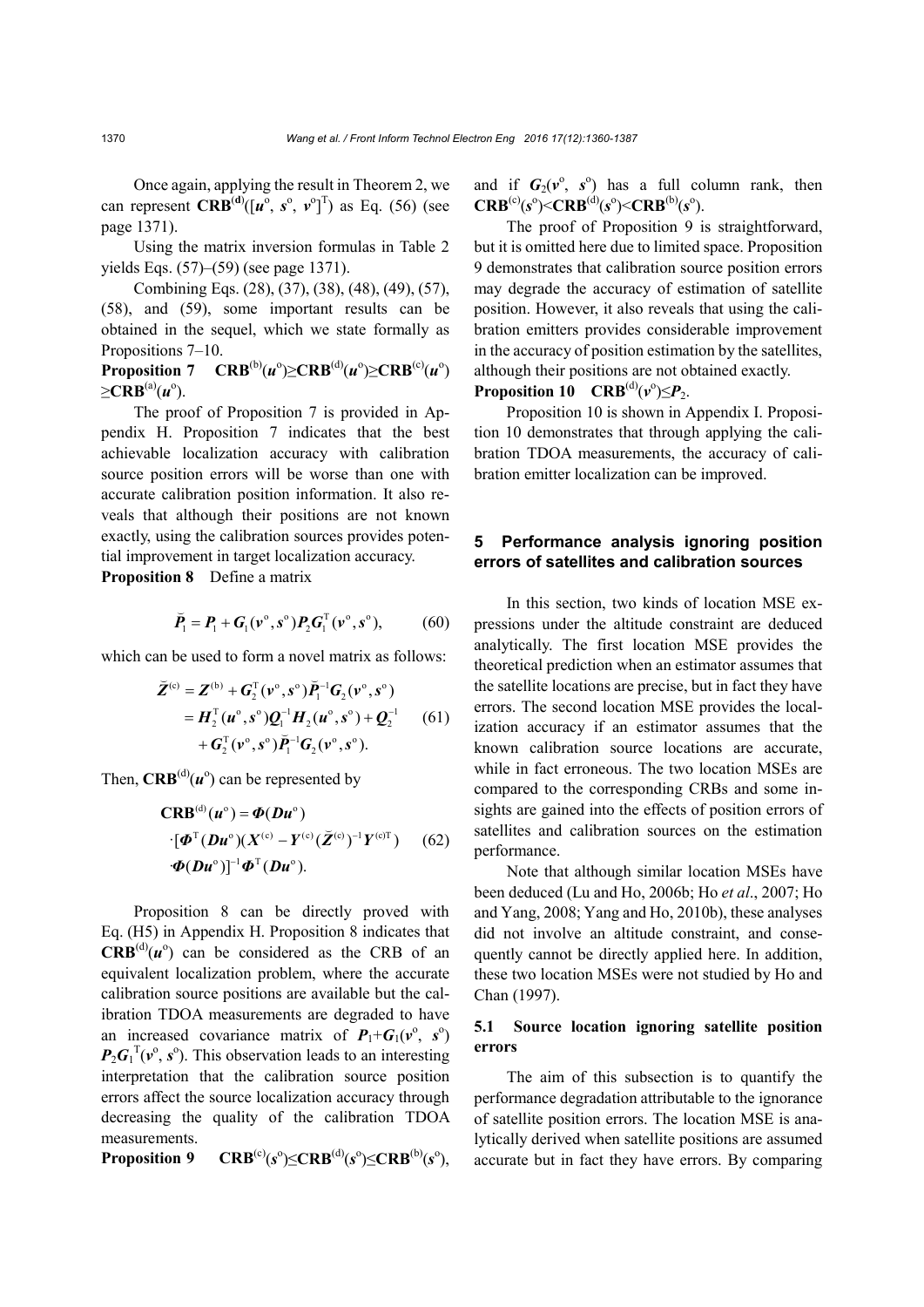$$
\mathbf{CRB}^{(d)}\left(\begin{bmatrix} \boldsymbol{u}^{\mathrm{o}} \\ \boldsymbol{s}^{\mathrm{o}} \\ \boldsymbol{v}^{\mathrm{o}} \end{bmatrix}\right) = \begin{bmatrix} \boldsymbol{X}^{(d)} & \boldsymbol{Y}^{(d)} & \boldsymbol{O} \\ \boldsymbol{Y}^{(d)T} & \boldsymbol{Z}^{(d)} & \boldsymbol{W}^{(d)T} \\ \boldsymbol{O} & \boldsymbol{W}^{(d)} & \boldsymbol{T}^{(d)} \end{bmatrix}^{-1} - \frac{\begin{bmatrix} \boldsymbol{X}^{(d)} & \boldsymbol{Y}^{(d)} & \boldsymbol{O} \\ \boldsymbol{Y}^{(d)T} & \boldsymbol{Z}^{(d)} & \boldsymbol{W}^{(d)T} \\ \boldsymbol{O} & \boldsymbol{W}^{(d)} & \boldsymbol{T}^{(d)} \end{bmatrix}^{-1} \boldsymbol{\omega}^{(d)} \boldsymbol{\omega}^{(d)} \boldsymbol{\omega}^{(d)T} \begin{bmatrix} \boldsymbol{X}^{(d)} & \boldsymbol{Y}^{(d)} & \boldsymbol{O} \\ \boldsymbol{O} & \boldsymbol{W}^{(d)} & \boldsymbol{T}^{(d)} \end{bmatrix}^{-1} \boldsymbol{\omega}^{(d)} \boldsymbol{\omega}^{(d)T} \begin{bmatrix} \boldsymbol{X}^{(d)} & \boldsymbol{V}^{(d)T} & \boldsymbol{O} \\ \boldsymbol{O} & \boldsymbol{W}^{(d)} & \boldsymbol{T}^{(d)} \end{bmatrix}^{-1} \boldsymbol{\omega}^{(d)} \boldsymbol{\omega}^{(d)}
$$
\n
$$
\boldsymbol{\omega}^{(d)T} \begin{bmatrix} \boldsymbol{X}^{(d)} & \boldsymbol{V}^{(d)T} & \boldsymbol{O} \\ \boldsymbol{V}^{(d)T} & \boldsymbol{Z}^{(d)} & \boldsymbol{W}^{(d)T} \\ \boldsymbol{O} & \boldsymbol{W}^{(d)} & \boldsymbol{T}^{(d)} \end{bmatrix}^{-1} \boldsymbol{\omega}^{(d)}
$$
\n
$$
(54)
$$

$$
\mathbf{CRB}^{(d)}\begin{bmatrix} \mathbf{u}^{\circ} \\ \mathbf{s}^{\circ} \\ \mathbf{v}^{\circ} \end{bmatrix} = \begin{bmatrix} \boldsymbol{\Phi}(D\mathbf{u}^{\circ}) & \mathbf{0}_{3\times 3M} & \mathbf{0}_{3\times 3N} \\ \mathbf{0}_{3M\times 2} & \mathbf{I}_{3M} & \mathbf{0}_{3M\times 3N} \\ \mathbf{0}_{3M\times 3} & \mathbf{0}_{3M\times 3M} & \mathbf{I}_{3N} \end{bmatrix}
$$
\n
$$
\cdot \left( \begin{bmatrix} \boldsymbol{\Phi}^{T}(\mathbf{D}\mathbf{u}^{\circ}) & \mathbf{0}_{2\times 3M} & \mathbf{0}_{2\times 3M} & \mathbf{0}_{2\times 3N} \\ \mathbf{0}_{3M\times 3} & \mathbf{I}_{3M} & \mathbf{0}_{3M\times 3N} \\ \mathbf{0}_{3M\times 3} & \mathbf{I}_{3M} & \mathbf{0}_{3M\times 3N} \end{bmatrix} \begin{bmatrix} \mathbf{X}^{(d)} & \mathbf{Y}^{(d)} & \mathbf{0} \\ \mathbf{Y}^{(d)T} & \mathbf{Z}^{(d)} & \mathbf{W}^{(d)T} \\ \mathbf{0} & \mathbf{W}^{(d)} & \mathbf{T}^{(d)} \end{bmatrix} \begin{bmatrix} \boldsymbol{\Phi}(\mathbf{D}\mathbf{u}^{\circ}) & \mathbf{0}_{3\times 3M} & \mathbf{0}_{3\times 3N} \\ \mathbf{0}_{3M\times 2} & \mathbf{I}_{3M} & \mathbf{0}_{3M\times 3N} \\ \mathbf{0}_{3M\times 3} & \mathbf{I}_{3M} & \mathbf{0}_{3M\times 3M} & \mathbf{I}_{3N} \end{bmatrix} \begin{bmatrix} \mathbf{56} \\ \mathbf{0}_{3M\times 3} & \mathbf{0}_{3M\times 3M} \\ \mathbf{0}_{3M\times 3} & \mathbf{0}_{3M\times 3M} & \mathbf{I}_{3N} \end{bmatrix} \begin{bmatrix} \mathbf{67} \\ \mathbf{0}_{3M\times 3} & \mathbf{0}_{3M\times 3M} \\ \mathbf{0}_{3M\times 3} & \mathbf
$$

 $\mathbf{CRB}^{(\text{d})}(u^{\text{o}}) = \boldsymbol{\Phi}(Du^{\text{o}})\{\boldsymbol{\Phi}^{\text{T}}(\boldsymbol{Du}^{\text{o}})[X^{(\text{d})} - Y^{(\text{d})}(\boldsymbol{Z}^{(\text{d})} - W^{(\text{d})\text{T}}(\boldsymbol{T}^{(\text{d})})^{-1}W^{(\text{d})})^{-1}Y^{(\text{d})\text{T}}]\boldsymbol{\Phi}(\boldsymbol{Du}^{\text{o}})\}^{-1}\boldsymbol{\Phi}^{\text{T}}(\boldsymbol{Du}^{\text{o}})$  $\delta^0$  ) ( $\boldsymbol{\delta}^{\mathrm{T}}$  (  $\boldsymbol{D}$   $\boldsymbol{\mu}^0$  )  $\mathbf{V}^{(d)}$  of (  $\boldsymbol{D}$   $\boldsymbol{\mu}^0$  ))  $^{-1}$  of  $(\boldsymbol{D}$   $\boldsymbol{\mu}^0$  ) (or  $\delta^{\mathrm{T}}$  (  $\boldsymbol{D}$   $\boldsymbol{\mu}^0$  )  $\mathbf{V}^{(d)}$  of (  $\boldsymbol{D}$   $\boldsymbol{\mu}^0$  ))  $^{-1}$  of  $(\boldsymbol{D}$   $\boldsymbol$  $(\text{d})$  [  $\mathbf{z}$ (d)  $\mathbf{v}$   $(\text{d})$   $\mathbf{L}$  of  $(\mathbf{D} \cdot \text{d}) \cdot (\mathbf{A}^{\text{T}} \cdot \mathbf{D} \cdot \text{d}) \cdot \mathbf{v}$  (d) o  $(\mathbf{D} \cdot \text{d}) \cdot \mathbf{D} \cdot \text{d} \cdot \mathbf{D}$  $({\bm{D}}{\bm{u}}^\mathrm{o})(\bm{\varPhi}^{\mathrm{\,I}}\,({\bm{D}}{\bm{u}}^\mathrm{o})X^{(\mathrm{d})}{\bm{\varPhi}}({\bm{D}}{\bm{u}}^\mathrm{o}))^{-1}{\bm{\varPhi}}^{\mathrm{\,I}}\,({\bm{D}}{\bm{u}}^\mathrm{o}) + {\bm{\varPhi}}({\bm{D}}{\bm{u}}^\mathrm{o})(\bm{\varPhi}^{\mathrm{\,I}}({\bm{D}}{\bm{u}}^\mathrm{o})X^{(\mathrm{d})}{\bm{\varPhi}}({\bm{D}}{\bm{u}}^\mathrm{o}))^{-1}{\bm{\varPhi}}^{\mathrm{\,I}}({\bm{D}}{\bm{u}}^\mathrm{o})$  $\cdot Y^{(d)}[Z^{(d)} - Y^{(d)T} \Phi(Du^{\circ})(\Phi^T(Du^{\circ})X^{(d)} \Phi(Du^{\circ}))^{-1} \Phi^T$  $-\mathbf{1}$ ሐ  $(\mathbf{D} \cdot \mathbf{v}^0) \cdot (\mathbf{v}^0)$  (ሐ  $(\mathbf{D} \cdot \mathbf{v}^0) \mathbf{V}^{\text{(d)}}$ ሐ ( $(\mathbf{D} \cdot \mathbf{v}^0)$ ) – −  $=\boldsymbol{\varPhi}(\boldsymbol{Du}^{\rm o})(\boldsymbol{\varPhi}^{\rm T}(\boldsymbol{Du}^{\rm o})\boldsymbol{X}^{\rm (d)}\boldsymbol{\varPhi}(\boldsymbol{Du}^{\rm o}))^{-1}\boldsymbol{\varPhi}^{\rm T}(\boldsymbol{Du}^{\rm o})+$ −  $\bm{\Phi}(\bm{Du}^{\mathrm{o}})(\bm{\Phi}^{\mathrm{T}}(\bm{Du}^{\mathrm{o}})X^{(\mathrm{d})}\bm{\Phi}(\bm{Du}^{\mathrm{o}}))^{-1}\bm{\Phi}^{\mathrm{T}}(\bm{Du}^{\mathrm{o}})+\bm{\Phi}(\bm{Du}^{\mathrm{o}})(\bm{\Phi}^{\mathrm{T}}(\bm{Du}^{\mathrm{o}})X^{(\mathrm{d})}\bm{\Phi}(\bm{Du}^{\mathrm{o}}))^{-1}\bm{\Phi}^{\mathrm{T}}(\bm{Du}^{\mathrm{T}}(\bm{Du}^{\mathrm{T}}))$  $Y^{(\textnormal{\texttt{d}})} [\bm{Z}^{(\textnormal{\texttt{d}})} - Y^{(\textnormal{\texttt{d}}) \text{T}} \bm{\varPhi} (\bm{Du}^{\textnormal{\texttt{0}}})(\bm{\varPhi}^{\text{T}} (\bm{Du}^{\textnormal{\texttt{0}}}) X^{(\textnormal{\texttt{d}})} \bm{\varPhi} (\bm{Du}^{\textnormal{\texttt{0}}}))^{-1} \bm{\varPhi}^{\text{T}} (\bm{Du}^{\textnormal{\texttt{0}}}) Y^{(\textnormal{\texttt{d}})} - \bm{W}^{(\textnormal{\texttt{d}}) \text{T}} (\bm{T}^{(\textnormal{\texttt{d}})})^{-1} \bm{W}^{(\textnormal{\text$  $\cdot Y^{(d)T} \boldsymbol{\Phi}(D \boldsymbol{u}^{\mathrm{o}}) (\boldsymbol{\Phi}^{\mathrm{T}}(D \boldsymbol{u}^{\mathrm{o}})) X^{(d)} \boldsymbol{\Phi}(D \boldsymbol{u}^{\mathrm{o}}))^{-1} \boldsymbol{\Phi}^{\mathrm{T}}(D \boldsymbol{u}^{\mathrm{o}}).$ (57)

$$
\mathbf{CRB}^{(d)}(\mathbf{s}^{\circ}) = [\mathbf{Z}^{(d)} - W^{(d)T} (\mathbf{T}^{(d)})^{-1} W^{(d)} - Y^{(d)T} \boldsymbol{\Phi} (\mathbf{D} \boldsymbol{u}^{\circ}) (\boldsymbol{\Phi}^T (\mathbf{D} \boldsymbol{u}^{\circ}) \mathbf{X}^{(d)} \boldsymbol{\Phi} (\mathbf{D} \boldsymbol{u}^{\circ}))^{-1} \boldsymbol{\Phi}^T (\mathbf{D} \boldsymbol{u}^{\circ}) Y^{(d)} ]^{-1}
$$
\n
$$
= (\mathbf{Z}^{(d)} - W^{(d)T} (\mathbf{T}^{(d)})^{-1} W^{(d)})^{-1} + (\mathbf{Z}^{(d)} - W^{(d)T} (\mathbf{T}^{(d)})^{-1} W^{(d)})^{-1} Y^{(d)T} \boldsymbol{\Phi} (\mathbf{D} \boldsymbol{u}^{\circ})
$$
\n
$$
\cdot {\{\boldsymbol{\Phi}^T (\mathbf{D} \boldsymbol{u}^{\circ}) [\mathbf{X}^{(d)} - \mathbf{Y}^{(d)} (\mathbf{Z}^{(d)} - W^{(d)T} (\mathbf{T}^{(d)})^{-1} W^{(d)})^{-1} \mathbf{Y}^{(d)T} ] \boldsymbol{\Phi} (\mathbf{D} \boldsymbol{u}^{\circ}) \}^{-1}}
$$
\n
$$
\cdot {\boldsymbol{\Phi}^T (\mathbf{D} \boldsymbol{u}^{\circ}) \mathbf{Y}^{(d)} (\mathbf{Z}^{(d)} - W^{(d)T} (\mathbf{T}^{(d)})^{-1} W^{(d)})^{-1}}.
$$
\n(58)

$$
\mathbf{CRB}^{(d)}(\mathbf{v}^{\circ}) = [\boldsymbol{T}^{(d)} - \boldsymbol{W}^{(d)} (\boldsymbol{Z}^{(d)} - \boldsymbol{Y}^{(d)\mathsf{T}} \boldsymbol{\Phi} (\boldsymbol{D} \boldsymbol{u}^{\circ}) (\boldsymbol{\Phi}^{\mathsf{T}} (\boldsymbol{D} \boldsymbol{u}^{\circ}) \boldsymbol{X}^{(d)} \boldsymbol{\Phi} (\boldsymbol{D} \boldsymbol{u}^{\circ}))^{-1} \boldsymbol{\Phi}^{\mathsf{T}} (\boldsymbol{D} \boldsymbol{u}^{\circ}) \boldsymbol{Y}^{(d)} )^{-1} \boldsymbol{W}^{(d)\mathsf{T}}]^{-1}
$$
\n
$$
= (\boldsymbol{T}^{(d)})^{-1} + (\boldsymbol{T}^{(d)})^{-1} \boldsymbol{W}^{(d)} (\boldsymbol{Z}^{(d)} - \boldsymbol{Y}^{(d)\mathsf{T}} \boldsymbol{\Phi} (\boldsymbol{D} \boldsymbol{u}^{\circ}) (\boldsymbol{\Phi}^{\mathsf{T}} (\boldsymbol{D} \boldsymbol{u}^{\circ}) \boldsymbol{X}^{(d)} \boldsymbol{\Phi} (\boldsymbol{D} \boldsymbol{u}^{\circ}))^{-1} \boldsymbol{\Phi}^{\mathsf{T}} (\boldsymbol{D} \boldsymbol{u}^{\circ}) \boldsymbol{Y}^{(d)}
$$
\n
$$
- \boldsymbol{W}^{(d)\mathsf{T}} (\boldsymbol{T}^{(d)})^{-1} \boldsymbol{W}^{(d)} (\boldsymbol{W}^{(d)\mathsf{T}} (\boldsymbol{T}^{(d)})^{-1}.
$$
\n(59)

the location MSE with the CRB in the absence of satellite position errors, we can assess how much degradation of emitter location accuracy is expected with respect to the amount of satellite position errors. In addition, comparing the location MSE with the CRB in the presence of satellite position errors allows us to decide whether a new algorithm to account for satellite location errors is necessary to improve the accuracy of emitter location. For convenience, the investigation provided here is a first-order perturbation analysis.

Hence, the result obtained in this subsection is valid, only if the levels of both the TDOA measurement noise and the satellite position perturbations are not too large.

Assume the estimate of  $u^{\circ}$  is denoted as  $\hat{u}_{\text{opt}}^{(1)}$  if the satellite position errors exist but are neglected by the estimator. Consequently,  $\hat{\boldsymbol{u}}_{opt}^{(1)}$  is the solution to the following constrained minimization problem:

$$
\min_{\mathbf{x} \in \mathbb{R}^{3\times l}} \{ (\Delta \mathbf{t}^u - \mathbf{h}(\mathbf{x}, \mathbf{s}))^T \mathbf{Q}_1^{-1} (\Delta \mathbf{t}^u - \mathbf{h}(\mathbf{x}, \mathbf{s})) \} (63)
$$
  
s.t.  $\mathbf{x}^T \mathbf{D} \mathbf{x} = r_e^2$ .

To proceed, we define  $\tilde{\mathbf{u}}_{opt}^{(1)}$  as the estimation error of  $\hat{\boldsymbol{u}}_{opt}^{(1)}$ , i.e.,  $\tilde{\boldsymbol{u}}_{opt}^{(1)} = \hat{\boldsymbol{u}}_{opt}^{(1)} - \boldsymbol{u}^{\circ}$ . Then, with the first-order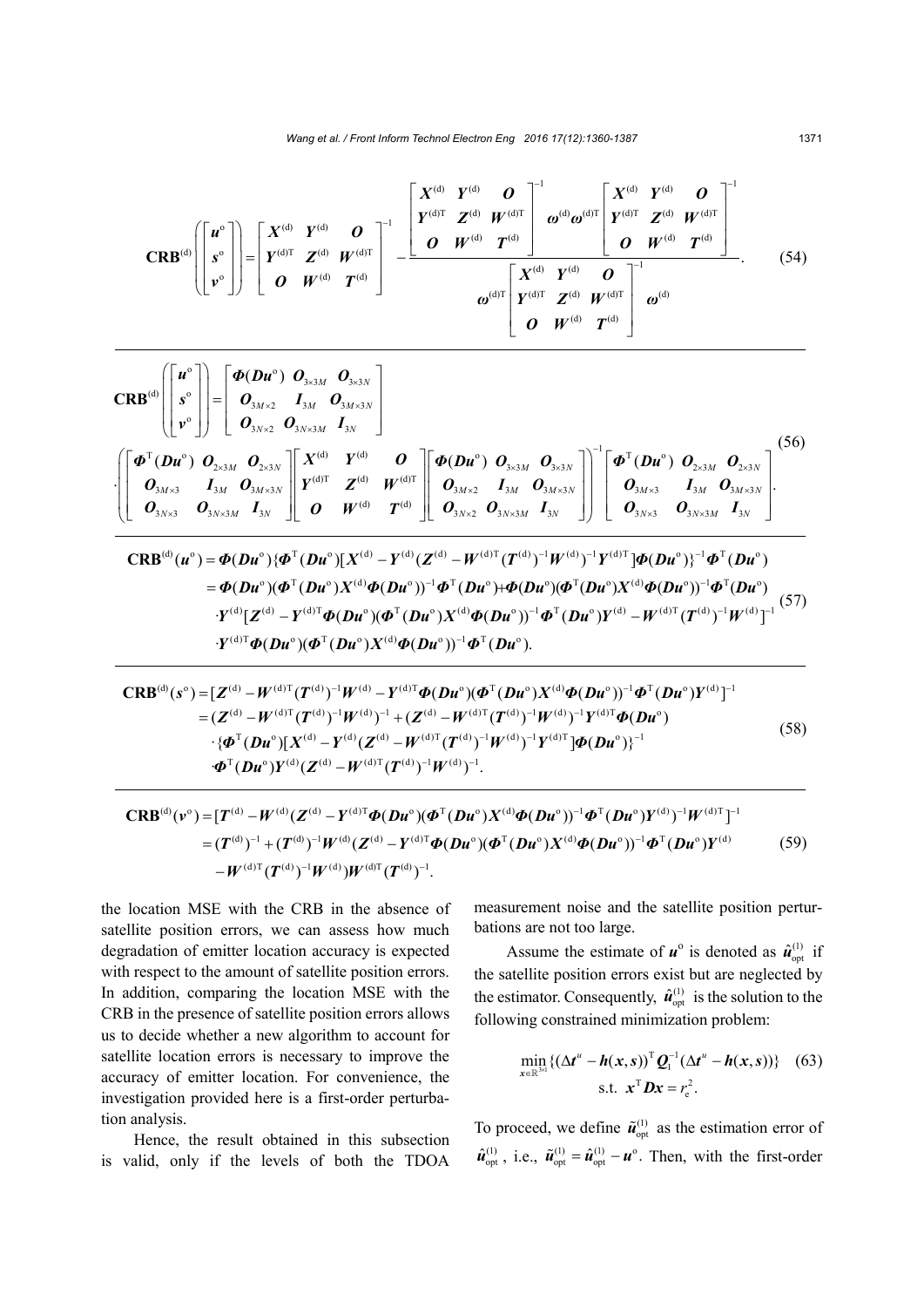approximation,  $\tilde{\mathbf{u}}_{\text{opt}}^{(1)}$  is the solution to the following problem:

$$
\min_{\mathbf{x} \in \mathbb{R}^{3\times l}} \{ (\Delta \tilde{\mathbf{t}}^u - \mathbf{H}_1(\mathbf{u}^\circ, \mathbf{s}^\circ) \mathbf{x} - \mathbf{H}_2(\mathbf{u}^\circ, \mathbf{s}^\circ) \tilde{\mathbf{s}})^\mathrm{T} \}
$$
\n
$$
\mathbf{Q}_1^{-1} (\Delta \tilde{\mathbf{t}}^u - \mathbf{H}_1(\mathbf{u}^\circ, \mathbf{s}^\circ) \mathbf{x} - \mathbf{H}_2(\mathbf{u}^\circ, \mathbf{s}^\circ) \tilde{\mathbf{s}}) \}
$$
\n
$$
\text{s.t. } \mathbf{x}^\mathrm{T} \mathbf{D} \mathbf{u}^\circ = \mathbf{x}^\mathrm{T} \boldsymbol{\omega}^{(\mathrm{a})} = 0,
$$
\n
$$
(64)
$$

which can be solved via the method of Lagrangian multipliers.

First, the auxiliary cost function of the constrained problem is formulated as

$$
J^{(1)}(\mathbf{x},\lambda) = (\Delta \tilde{\mathbf{t}}^u - \mathbf{H}_1(\mathbf{u}^\circ,\mathbf{s}^\circ)\mathbf{x} - \mathbf{H}_2(\mathbf{u}^\circ,\mathbf{s}^\circ)\tilde{\mathbf{s}})^T
$$
  

$$
\mathbf{Q}_1^{-1}(\Delta \tilde{\mathbf{t}}^u - \mathbf{H}_1(\mathbf{u}^\circ,\mathbf{s}^\circ)\mathbf{x} - \mathbf{H}_2(\mathbf{u}^\circ,\mathbf{s}^\circ)\tilde{\mathbf{s}}) \quad (65)
$$
  
+  $\lambda \mathbf{x}^T \boldsymbol{\omega}^{(a)},$ 

where  $\tilde{\lambda}$  is the Lagrangian multiplier. Setting derivatives of  $\tilde{J}^{(1)}(\tilde{u}, \tilde{\lambda})$  with respect to  $\tilde{u}$  and  $\tilde{\lambda}$  to zero yields

$$
\begin{cases}\n\frac{\partial J^{(1)}(\boldsymbol{x},\lambda)}{\partial \boldsymbol{x}}\Big|_{\substack{\boldsymbol{x}=\tilde{\boldsymbol{u}}_{\text{opt}}^{(1)}\\ \lambda=\tilde{\lambda}_{\text{opt}}^{(1)}}} = -2\boldsymbol{H}_{1}^{\text{T}}(\boldsymbol{u}^{\circ},\boldsymbol{s}^{\circ})\boldsymbol{Q}_{1}^{-1} \\
\cdot(\Delta \tilde{\boldsymbol{t}}^{u}-\boldsymbol{H}_{1}(\boldsymbol{u}^{\circ},\boldsymbol{s}^{\circ})\tilde{\boldsymbol{u}}_{\text{opt}}^{(1)} \\
-\boldsymbol{H}_{2}(\boldsymbol{u}^{\circ},\boldsymbol{s}^{\circ})\tilde{\boldsymbol{s}}) + \tilde{\lambda}_{\text{opt}}^{(1)}\boldsymbol{\omega}^{(a)} \\
= \boldsymbol{O}_{3\times1}, \\
\frac{\partial J^{(1)}(\boldsymbol{x},\lambda)}{\partial \lambda}\Big|_{\substack{\boldsymbol{x}=\tilde{\boldsymbol{u}}_{\text{opt}}^{(1)}\\ \lambda=\tilde{\lambda}_{\text{opt}}^{(1)}}} = \tilde{\boldsymbol{u}}_{\text{opt}}^{(1)\text{T}}\boldsymbol{\omega}^{(a)} = 0.\n\end{cases} \tag{66}
$$

From the first equality in Eq. (66), we conclude that

$$
\tilde{u}_{\text{opt}}^{(1)} = (\boldsymbol{H}_{1}^{T}(\boldsymbol{u}^{\text{o}}, \boldsymbol{s}^{\text{o}})\boldsymbol{Q}_{1}^{-1}\boldsymbol{H}_{1}(\boldsymbol{u}^{\text{o}}, \boldsymbol{s}^{\text{o}}))^{-1}\boldsymbol{H}_{1}^{T}(\boldsymbol{u}^{\text{o}}, \boldsymbol{s}^{\text{o}})
$$
\n
$$
\cdot \boldsymbol{Q}_{1}^{-1}(\Delta \tilde{\boldsymbol{t}}^{u} - \boldsymbol{H}_{2}(\boldsymbol{u}^{\text{o}}, \boldsymbol{s}^{\text{o}})\tilde{\boldsymbol{s}})
$$
\n
$$
- \tilde{\lambda}_{\text{opt}}^{(1)}(\boldsymbol{H}_{1}^{T}(\boldsymbol{u}^{\text{o}}, \boldsymbol{s}^{\text{o}})\boldsymbol{Q}_{1}^{-1}\boldsymbol{H}_{1}(\boldsymbol{u}^{\text{o}}, \boldsymbol{s}^{\text{o}}))^{-1}\boldsymbol{\omega}^{(\text{a})}/2
$$
\n
$$
= (\boldsymbol{X}^{(\text{b})})^{-1}(\boldsymbol{H}_{1}^{T}(\boldsymbol{u}^{\text{o}}, \boldsymbol{s}^{\text{o}})\boldsymbol{Q}_{1}^{-1}\Delta \tilde{\boldsymbol{t}}^{u} - \boldsymbol{Y}^{(\text{b})}\tilde{\boldsymbol{s}})
$$
\n
$$
- \tilde{\lambda}_{\text{opt}}^{(1)}(\boldsymbol{X}^{(\text{b})})^{-1}\boldsymbol{\omega}^{(\text{a})}/2.
$$

Premultiplying Eq. (67) with  $\boldsymbol{\omega}^{(a)T}$  and using the constraint equality  $\tilde{u}_{opt}^{(1)T} \omega^{(a)} = 0$ , we arrive at

$$
\tilde{\lambda}_{\text{opt}}^{(1)} = \frac{2\boldsymbol{\omega}^{(a)T}(\boldsymbol{X}^{(b)})^{-1}(\boldsymbol{H}_1^T(\boldsymbol{u}^\circ,\mathbf{s}^\circ)\boldsymbol{Q}_1^{-1}\Delta\tilde{\boldsymbol{t}}^u - \boldsymbol{Y}^{(b)}\tilde{\mathbf{s}})}{\boldsymbol{\omega}^{(a)T}(\boldsymbol{X}^{(b)})^{-1}\boldsymbol{\omega}^{(a)}}.
$$
(68)

Putting Eq. (68) back into Eq. (67) leads to

$$
\tilde{\boldsymbol{u}}_{\text{opt}}^{(1)} = \left( \boldsymbol{I}_3 - \frac{(\boldsymbol{X}^{(b)})^{-1} \boldsymbol{\omega}^{(a)} \boldsymbol{\omega}^{(a)T}}{\boldsymbol{\omega}^{(a)T} (\boldsymbol{X}^{(b)})^{-1} \boldsymbol{\omega}^{(a)}} \right) (\boldsymbol{X}^{(b)})^{-1}
$$
\n
$$
\cdot (\boldsymbol{H}_1^{\text{T}} (\boldsymbol{u}^{\text{o}}, \boldsymbol{s}^{\text{o}}) \boldsymbol{Q}_1^{-1} \Delta \tilde{\boldsymbol{t}}^{\text{u}} - \boldsymbol{Y}^{(b)} \tilde{\boldsymbol{s}}).
$$
\n(69)

Then, the location MSE matrix of  $\hat{u}_{opt}^{(1)}$  can be obtained by

$$
\begin{split}\n\text{MSE}(\hat{\boldsymbol{u}}_{\text{opt}}^{(1)}) &= E[\tilde{\boldsymbol{u}}_{\text{opt}}^{(1)} \tilde{\boldsymbol{u}}_{\text{opt}}^{(1)}] \\
&= \left( I_3 - \frac{(X^{(b)})^{-1} \omega^{(a)} \omega^{(a)T}}{\omega^{(a)T} (X^{(b)})^{-1} \omega^{(a)}} \right) (X^{(b)})^{-1} \\
&\quad + \left( I_3 - \frac{(X^{(b)})^{-1} \omega^{(a)} \omega^{(a)T}}{\omega^{(a)T} (X^{(b)})^{-1} \omega^{(a)}} \right) (X^{(b)})^{-1} Y^{(b)} Q_2 \\
&\quad \cdot Y^{(b)T} (X^{(b)})^{-1} \left( I_3 - \frac{\omega^{(a)} \omega^{(a)T} (X^{(b)})^{-1}}{\omega^{(a)T} (X^{(b)})^{-1} \omega^{(a)}} \right) \\
&= \text{CRB}^{(a)}(u^{\circ}) + \text{CRB}^{(a)}(u^{\circ}) Y^{(b)} Q_2 Y^{(b)T} \\
&\quad \cdot \text{CRB}^{(a)}(u^{\circ}).\n\end{split} \tag{70}
$$

From Eq. (70), it follows that  $\mathbf{MSE}(\hat{\boldsymbol{u}}_{opt}^{(1)}) \geq \mathbf{CRB}^{(a)}(\boldsymbol{u}^{\circ}).$ 

After further analysis, the following result can be drawn:

# **Proposition 11**  $MSE(\hat{\boldsymbol{u}}_{opt}^{(1)}) \geq CRB^{(b)}(\boldsymbol{u}^{\circ}).$

Proposition 11 is proved in Appendix J. Proposition 11 indicates that an estimation algorithm to account for the satellite location errors is necessary to improve the accuracy of target location.

# **5.2 Source location mean-square errors without accounting for calibration source position errors**

This subsection is devoted to determining the performance loss in location MSE when an estimator assumes that the known calibration source positions are precise, while in fact they are erroneous. By comparing location MSE with CRB when the calibration source positions are accurate, we can assess how much degradation of emitter location accuracy is expected with respect to the amount of calibration source position errors. Also, comparing location MSE with CRB in the presence of calibration source position errors allows us to decide whether a new algorithm to account for the calibration source location errors is necessary to improve the accuracy of target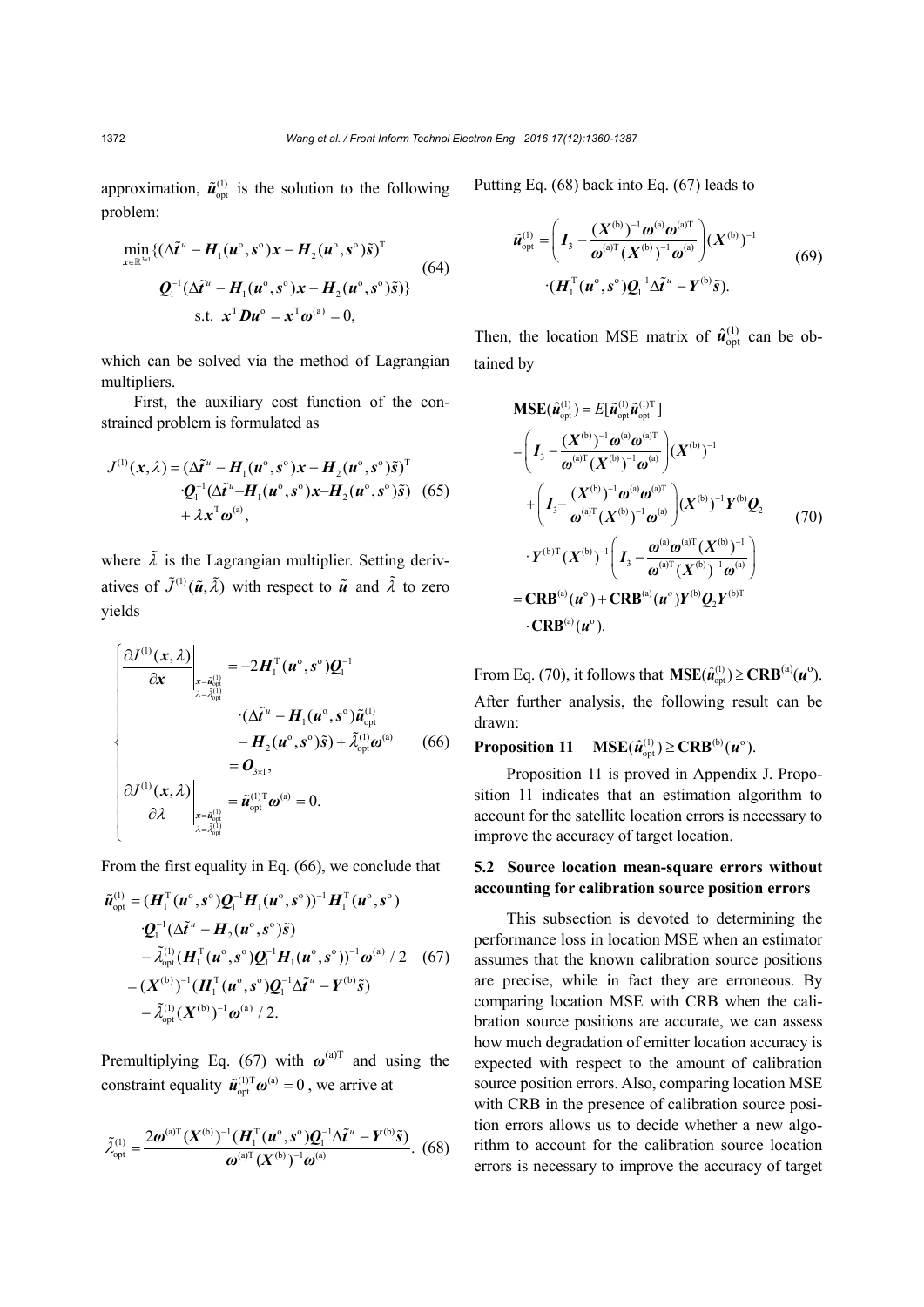location. Similar to the previous derivation, the theoretical formula provided here is a first-order perturbation method.

Assume the estimates of  $u^{\circ}$  and  $s^{\circ}$  are denoted as  $\hat{u}_{opt}^{(2)}$  and  $\hat{s}_{opt}^{(2)}$ , respectively, if calibration source position errors are present but are not considered by the estimator. As a consequence,  $\hat{\mathbf{u}}_{opt}^{(2)}$  and  $\hat{\mathbf{s}}_{opt}^{(2)}$  are the solution to the following constrained optimization problem:

$$
\min_{\mathbf{x} \in \mathbb{R}^{3M \times 1}} \{ (\Delta t^u - h(\mathbf{x}, \mathbf{y}))^{\mathrm{T}} \mathbf{Q}_1^{-1} (\Delta t^u - h(\mathbf{x}, \mathbf{y})) \n+ (\Delta t^v - g(\mathbf{v}, \mathbf{y}))^{\mathrm{T}} \mathbf{P}_1^{-1} (\Delta t^v - g(\mathbf{v}, \mathbf{y})) \qquad (71) \n+ (\mathbf{s} - \mathbf{y})^{\mathrm{T}} \mathbf{Q}_2^{-1} (\mathbf{s} - \mathbf{y}) \} \n\quad \text{s.t. } \mathbf{x}^{\mathrm{T}} \mathbf{D} \mathbf{x} = r_c^2.
$$

To proceed, we define  $\tilde{u}_{opt}^{(2)}$  and  $\tilde{s}_{opt}^{(2)}$  as the estimation error of  $\hat{u}_{opt}^{(2)}$  and  $\hat{s}_{opt}^{(2)}$ , respectively, i.e.,  $\tilde{\mathbf{u}}_{opt}^{(2)} = \hat{\mathbf{u}}_{opt}^{(2)} - \mathbf{u}^{\circ}$ , and  $\tilde{\mathbf{s}}_{opt}^{(2)} = \hat{\mathbf{s}}_{opt}^{(2)} - \mathbf{s}^{\circ}$ . Then, with the first-order approximation,  $\tilde{u}_{opt}^{(2)}$  and  $\tilde{s}_{opt}^{(2)}$  are the solution to the following problem:

$$
\min_{\mathbf{x} \in \mathbb{R}^{3M \times 4}} \{ (\Delta \tilde{\mathbf{t}}^u - \mathbf{H}_1(\mathbf{u}^\circ, \mathbf{s}^\circ) \mathbf{x} - \mathbf{H}_2(\mathbf{u}^\circ, \mathbf{s}^\circ) \mathbf{y})^\mathrm{T} \mathbf{Q}_1^{-1} \n\cdot (\Delta \tilde{\mathbf{t}}^u - \mathbf{H}_1(\mathbf{u}^\circ, \mathbf{s}^\circ) \mathbf{x} - \mathbf{H}_2(\mathbf{u}^\circ, \mathbf{s}^\circ) \mathbf{y}) \n+ (\Delta \tilde{\mathbf{t}}^v - \mathbf{G}_1(\mathbf{v}^\circ, \mathbf{s}^\circ) \tilde{\mathbf{v}} - \mathbf{G}_2(\mathbf{v}^\circ, \mathbf{s}^\circ) \mathbf{y})^\mathrm{T} \mathbf{P}_1^{-1} \quad (72) \n\cdot (\Delta \tilde{\mathbf{t}}^v - \mathbf{G}_1(\mathbf{v}^\circ, \mathbf{s}^\circ) \tilde{\mathbf{v}} - \mathbf{G}_2(\mathbf{v}^\circ, \mathbf{s}^\circ) \mathbf{y}) \n+ (\tilde{\mathbf{s}} - \mathbf{y})^\mathrm{T} \mathbf{Q}_2^{-1}(\tilde{\mathbf{s}} - \mathbf{y}) \} \n\text{s.t. } \mathbf{x}^\mathrm{T} \mathbf{D} \mathbf{u}^\circ = \mathbf{x}^\mathrm{T} \mathbf{\omega}^{(\text{a})} = 0,
$$

which can also be solved via the method of Lagrange multipliers.

First, the auxiliary cost function of the constrained problem is formulated as Eq. (73).

Taking the gradient of  $J^{(2)}(x, y, \lambda)$  with respect to  $x$ ,  $y$ , and  $\lambda$  and equating the results to zero yield Eq. (74), where the first and second equalities produce Eqs. (75) and (76).

Inserting Eq. (76) into Eq. (75) yields Eq. (77).

Premultiplying Eq. (77) with  $\boldsymbol{\omega}^{(a)T}$  and using the constraint equality  $\tilde{\mathbf{u}}_{opt}^{(2)T} \boldsymbol{\omega}^{(a)} = 0$  lead to Eq. (78).

Putting Eq. (78) back into Eq. (77) yields Eq. (79).

Consequently, the location MSE matrix of  $\hat{u}_{opt}^{(2)}$ can be written by Eq. (80).

From Eq. (80), it follows that  $\mathbf{MSE}(\hat{\boldsymbol{u}}_{opt}^{(2)}) \geq$  $CRB<sup>(c)</sup>(u<sup>o</sup>)$ . After further analysis, Proposition 12 can be obtained.

Eqs. (73)–(80) are shown on pages 1374–1375. **Proposition 12 MSE**( $\hat{\boldsymbol{u}}_{opt}^{(2)}$ )  $\geq$ **CRB**<sup>(d)</sup>( $\boldsymbol{u}^{\text{o}}$ ).

Proposition 12 is proved in Appendix K. Proposition 12 indicates that an estimator should account for the calibration source position errors to decrease the estimation variance of the target location.

#### **6 Simulation**

In this section, a variety of simulations are reported to demonstrate the effectiveness of the analytical analysis in this paper. The maximum likelihood (ML) criterion was chosen as an estimator, which can be solved numerically through the Taylorseries iteration with the altitude constraint. Moreover, the initial solution was close to the true value to avoid the divergence problem, because the primary aim here was to validate the theoretical analysis presented previously. On the other hand, since TDOA is equivalent to the range difference of arrival (RDOA) after multiplying by the known signal propagation speed, RDOA was used instead of TDOA hereafter for simplicity.

In our simulation study, the emitter longitude and latitude were chosen as 123.78 °E and 30.22 °N, respectively. The emitter altitude was set to zero. The location of the observer on the Earth had a longitude of 120.47 °E and a latitude of 31.14 °N. Assuming that a total of five satellites were used for geolocation, their longitudes were set to 118.46 °E, 123.42 °E, 111.74 °E, 128.32 °E, and 132.31 °E, respectively, and their latitudes to 25.49 °N, 21.87 °N, 20.32 °N, 23.65 °N, and 26.46 °N, respectively. The following simulations were conducted for four geolocation scenarios, as described in Section 4. The CRBs corresponding to the four cases are denoted as CRB-a, CRB-b, CRB-c, and CRB-d, respectively.

# **6.1 Scenario 1: in absence of satellite position errors**

In this scenario, the satellite positions are accurately known and only RDOA measurement errors are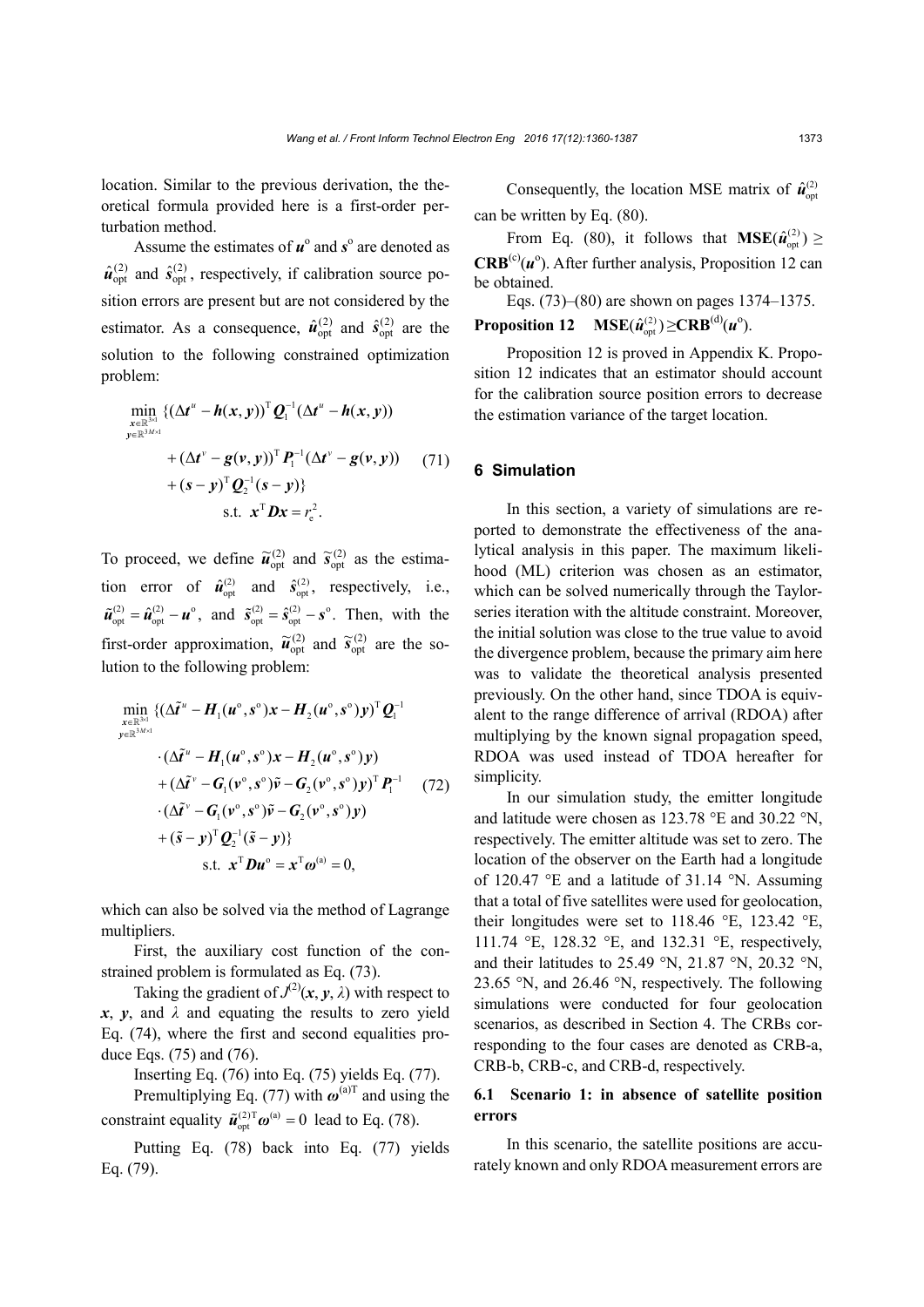$$
J^{(2)}(x, y, \lambda) = (\Delta \tilde{t}^{u} - H_1(u^{\circ}, s^{\circ})x - H_2(u^{\circ}, s^{\circ})y)^{T} Q_1^{-1}(\Delta \tilde{t}^{u} - H_1(u^{\circ}, s^{\circ})x - H_2(u^{\circ}, s^{\circ})y) + (\Delta \tilde{t}^{v} - G_1(v^{\circ}, s^{\circ})\tilde{v} - G_2(v^{\circ}, s^{\circ})y)^{T} P_1^{-1}(\Delta \tilde{t}^{v} - G_1(v^{\circ}, s^{\circ})\tilde{v} - G_2(v^{\circ}, s^{\circ})y) + (\tilde{s} - y)^{T} Q_2^{-1}(\tilde{s} - y) + \lambda x^{T} \omega^{(a)}.
$$
\n
$$
(73)
$$

$$
\begin{cases}\n\frac{\partial J^{(2)}(\mathbf{x}, \mathbf{y}, \lambda)}{\partial \mathbf{x}}\Big|_{\substack{\mathbf{x} = \tilde{\mathbf{u}}_{\text{opt}}^{(2)} \\ \frac{\partial J^{(2)}(\mathbf{x}, \mathbf{y}, \lambda)}{\partial \mathbf{y}}} = -2\boldsymbol{H}_{1}^{\mathrm{T}}(\boldsymbol{u}^{\circ}, \mathbf{s}^{\circ})\boldsymbol{Q}_{1}^{-1}(\Delta \tilde{\boldsymbol{t}}^{u} - \boldsymbol{H}_{1}(\boldsymbol{u}^{\circ}, \mathbf{s}^{\circ})\tilde{\boldsymbol{u}}_{\text{opt}}^{(2)} - \boldsymbol{H}_{2}(\boldsymbol{u}^{\circ}, \mathbf{s}^{\circ})\tilde{\mathbf{s}}_{\text{opt}}^{(2)}) + \tilde{\lambda}_{\text{opt}}^{(2)}\boldsymbol{\omega}^{(a)} = \boldsymbol{O}_{3 \times 1}, \\
\frac{\partial J^{(2)}(\mathbf{x}, \mathbf{y}, \lambda)}{\partial \mathbf{y}}\Big|_{\substack{\mathbf{x} = \tilde{\mathbf{u}}_{\text{opt}}^{(2)} \\ \lambda = \lambda_{\text{opt}}^{(2)} }}{\frac{2\sigma_{\text{opt}}^{2}} = -2\boldsymbol{H}_{2}^{\mathrm{T}}(\boldsymbol{u}^{\circ}, \mathbf{s}^{\circ})\boldsymbol{Q}_{1}^{-1}(\Delta \tilde{\boldsymbol{t}}^{u} - \boldsymbol{H}_{1}(\boldsymbol{u}^{\circ}, \mathbf{s}^{\circ})\tilde{\boldsymbol{u}}_{\text{opt}}^{(2)} - \boldsymbol{H}_{2}(\boldsymbol{u}^{\circ}, \mathbf{s}^{\circ})\tilde{\mathbf{s}}_{\text{opt}}^{(2)})}{\frac{2\sigma_{1}^{\mathrm{T}}(\mathbf{x}, \mathbf{y}, \lambda)}{\lambda = \lambda_{\text{opt}}^{(2)}}} = -2\boldsymbol{G}_{2}^{\mathrm{T}}(\boldsymbol{v}^{\circ}, \mathbf{s}^{\circ})\boldsymbol{P}_{1}^{-1}(\Delta \tilde{\boldsymbol{t}}^{v} - \boldsymbol{G}_{1}(\boldsymbol{v}^{\circ}, \mathbf{s}^{\circ})\tilde{\boldsymbol{v}} - \boldsymbol{G}_{2}(\boldsymbol{v}^{\circ}, \mathbf{s}^{\circ})\tilde{\mathbf{s}}_{\text{opt}}^{(2)}) - 2\boldsymbol{Q}_{2}^{-1}(\tilde{\mathbf{s}} - \tilde{\mathbf{s}}
$$

$$
\tilde{\boldsymbol{u}}_{\text{opt}}^{(2)} = (\boldsymbol{H}_{1}^{T}(\boldsymbol{u}^{\text{o}}, \boldsymbol{s}^{\text{o}}) \boldsymbol{Q}_{1}^{-1} \boldsymbol{H}_{1}(\boldsymbol{u}^{\text{o}}, \boldsymbol{s}^{\text{o}}))^{-1} \boldsymbol{H}_{1}^{T}(\boldsymbol{u}^{\text{o}}, \boldsymbol{s}^{\text{o}}) \boldsymbol{Q}_{1}^{-1} (\Delta \tilde{\boldsymbol{t}}^{u} - \boldsymbol{H}_{2}(\boldsymbol{u}^{\text{o}}, \boldsymbol{s}^{\text{o}}) \tilde{\boldsymbol{s}}_{\text{opt}}^{(2)}) \n- \tilde{\lambda}_{\text{opt}}^{(2)} (\boldsymbol{H}_{1}^{T}(\boldsymbol{u}^{\text{o}}, \boldsymbol{s}^{\text{o}}) \boldsymbol{Q}_{1}^{-1} \boldsymbol{H}_{1}(\boldsymbol{u}^{\text{o}}, \boldsymbol{s}^{\text{o}}))^{-1} \boldsymbol{\omega}^{(a)}/2 \n= (\boldsymbol{X}^{(d)})^{-1} (\boldsymbol{H}_{1}^{T}(\boldsymbol{u}^{\text{o}}, \boldsymbol{s}^{\text{o}}) \boldsymbol{Q}_{1}^{-1} \Delta \tilde{\boldsymbol{t}}^{u} - \boldsymbol{Y}^{(d)} \tilde{\boldsymbol{s}}_{\text{opt}}^{(2)}) - \tilde{\lambda}_{\text{opt}}^{(2)} (\boldsymbol{X}^{(d)})^{-1} \boldsymbol{\omega}^{(a)}/2.
$$
\n(75)

$$
\overline{\tilde{s}}_{\text{opt}}^{(2)} = (\boldsymbol{H}_{2}^{T}(\boldsymbol{u}^{\circ}, \boldsymbol{s}^{\circ})\boldsymbol{Q}_{1}^{-1}\boldsymbol{H}_{2}(\boldsymbol{u}^{\circ}, \boldsymbol{s}^{\circ}) + \boldsymbol{Q}_{2}^{-1} + \boldsymbol{G}_{2}^{T}(\boldsymbol{v}^{\circ}, \boldsymbol{s}^{\circ})\boldsymbol{P}_{1}^{-1}\boldsymbol{G}_{2}(\boldsymbol{v}^{\circ}, \boldsymbol{s}^{\circ}))^{-1}\boldsymbol{H}_{2}^{T}(\boldsymbol{u}^{\circ}, \boldsymbol{s}^{\circ})\boldsymbol{Q}_{1}^{-1}\Delta\tilde{\boldsymbol{t}}^{u} \n+ (\boldsymbol{H}_{2}^{T}(\boldsymbol{u}^{\circ}, \boldsymbol{s}^{\circ})\boldsymbol{Q}_{1}^{-1}\boldsymbol{H}_{2}(\boldsymbol{u}^{\circ}, \boldsymbol{s}^{\circ}) + \boldsymbol{Q}_{2}^{-1} + \boldsymbol{G}_{2}^{T}(\boldsymbol{v}^{\circ}, \boldsymbol{s}^{\circ})\boldsymbol{P}_{1}^{-1}\boldsymbol{G}_{2}(\boldsymbol{v}^{\circ}, \boldsymbol{s}^{\circ}))^{-1}\boldsymbol{G}_{2}^{T}(\boldsymbol{v}^{\circ}, \boldsymbol{s}^{\circ})\boldsymbol{P}_{1}^{-1}\Delta\tilde{\boldsymbol{t}}^{v} \n+ (\boldsymbol{H}_{2}^{T}(\boldsymbol{u}^{\circ}, \boldsymbol{s}^{\circ})\boldsymbol{Q}_{1}^{-1}\boldsymbol{H}_{2}(\boldsymbol{u}^{\circ}, \boldsymbol{s}^{\circ}) + \boldsymbol{Q}_{2}^{-1} + \boldsymbol{G}_{2}^{T}(\boldsymbol{v}^{\circ}, \boldsymbol{s}^{\circ})\boldsymbol{P}_{1}^{-1}\boldsymbol{G}_{2}(\boldsymbol{v}^{\circ}, \boldsymbol{s}^{\circ}))^{-1}\boldsymbol{Q}_{2}^{-1}\tilde{\boldsymbol{s}} \n- (\boldsymbol{H}_{2}^{T}(\boldsymbol{u}^{\circ}, \boldsymbol{s}^{\circ})\boldsymbol{Q}_{1}^{-1}\boldsymbol{H}_{2}(\boldsymbol{u}^{\circ}, \boldsymbol{s}^{\circ}) + \boldsymbol{Q}_{2}^{-1} + \boldsymbol{G}_{2}^{T}(\boldsymbol{v}^{\circ}, \boldsymbol{s}^{\circ})\boldsymbol{P}_{1}^{-1}\boldsymbol{G}_{2}(\boldsymbol{v}^{\circ}, \boldsymbol{s}^{\circ}))^{-1}\boldsymbol{
$$

 $\widetilde{\bm{u}}^{(2)}_{\rm opt} = (\bm{X}^{(\rm d)}-\bm{Y}^{(\rm d)}(\bm{Z}^{(\rm d)})^{-1}\bm{Y}^{(\rm d)T})^{-1}(\bm{H}_{1}^{\rm T}(\bm{u}^{\rm o},\bm{s}^{\rm o})-\bm{Y}^{(\rm d)}(\bm{Z}^{(\rm d)})^{-1}\bm{H}_{2}^{\rm T}(\bm{u}^{\rm o},\bm{s}^{\rm o}))\bm{Q}_{1}^{-1}\Delta\tilde{\bm{t}}^{\rm u}$ 

(77)

(78)

*u*

 $-(\boldsymbol{X}^{\text{(d)}}-\boldsymbol{Y}^{\text{(d)}}(\boldsymbol{Z}^{\text{(d)}})^{-1}\boldsymbol{Y}^{\text{(d)}\text{T}})^{-1}\boldsymbol{Y}^{\text{(d)}}(\boldsymbol{Z}^{\text{(d)}})^{-1}\boldsymbol{G}_{2}^{\text{T}}(\boldsymbol{\mathcal{v}}^{\text{o}},\boldsymbol{s}^{\text{o}})\boldsymbol{P}_{1}^{-1}\Delta\boldsymbol{\tilde{t}}^{\text{v}}$ 

 $\frac{d^{(a)T}(X^{(d)}-Y^{(d)}(Z^{(d)})^{-1}Y^{(d)T})^{-1}Y^{(d)}(Z^{(d)})^{-1}G_{2}^{T}(\nu^{\circ},s^{\circ})P_{1}^{-1}}{\kappa^{(a)T}(Y^{(d)}-Y^{(d)}(Z^{(d)})^{-1}Y^{(d)T})^{-1}\kappa^{(a)}}$ 

(

 $2 \frac{\boldsymbol{\omega}^{(\text{a})\top} (\boldsymbol{X}^{(\text{d})} - \boldsymbol{Y}^{(\text{d})} (\boldsymbol{Z}^{(\text{d})})^{-1} \boldsymbol{Y}^{(\text{d})\top})^{-1} \boldsymbol{Y}^{(\text{d})} (\boldsymbol{Z}^{(\text{d})})^{-1} \boldsymbol{G}_{1}^{\top} (\boldsymbol{\nu}^{\text{o}}, \boldsymbol{s}^{\text{o}}) \boldsymbol{P}_{1}^{-1} \Delta}{\boldsymbol{\omega}^{\text{a}} \boldsymbol{\omega}^{\text{a}} \boldsymbol{\omega}^{\text{a}} \boldsymbol{\omega}^{\text{a}} \boldsymbol{\omega}^{\text{a}} \boldsymbol{\$ 

 $-2 \frac{\omega^{(a)T} (X^{(d)} - Y^{(d)} (Z^{(d)})^{-1} Y^{(d)T})^{-1} Y^{(d)} (Z^{(d)})^{-1} G_{2}^{T} (\nu^{\circ}, s^{\circ}) P_{1}^{-1} \Delta \tilde{t}}{\omega T (Z^{(d)} - Z^{(d)})^{-1} G_{2}^{T} (\nu^{\circ}, s^{\circ}) P_{1}^{-1} \Delta \tilde{t}}$ 

(d

 $(c_{\mathbf{z}})$ 

 $\boldsymbol{\omega}^{\text{(a)T}}(\boldsymbol{X}^{\text{(d)}}-\boldsymbol{Y}^{\text{(d)}}(\boldsymbol{Z}^{\text{(d)}})^{-1}\boldsymbol{Y}^{\text{(d)T}})^{-1}\boldsymbol{\omega}^{\text{(a)}}$ 

 $2 \frac{\boldsymbol{\omega}^{(\text{a})\text{T}} (\boldsymbol{X}^{(\text{d})} - \boldsymbol{Y}^{(\text{d})} (\boldsymbol{Z}^{(\text{d})})^{-1} \boldsymbol{Y}^{(\text{d})\text{T}})^{-1} (\boldsymbol{H}_{1}^{\text{T}} (\boldsymbol{u}^{\text{o}}, \boldsymbol{s}^{\text{o}}) - \boldsymbol{Y}^{(\text{d})} (\boldsymbol{Z}^{(\text{d})})^{-1} \boldsymbol{H}_{2}^{\text{T}} (\boldsymbol{u}^{\text{o}}, \boldsymbol{s}^{\text{o}})) \boldsymbol{Q}_{1}^{-1}}{(\text{a}^{\text{T}} \times \boldsymbol{Y}^{(\text{d})} \$ 

 $-1$   $\mathbf{V}$ (d) $\Gamma$   $\setminus$   $-1$   $\mathbf{V}$ (d)  $\subset$   $\mathbf{V}$ (d)  $\setminus$   $-1$   $\Omega$ 

 $-1$   $\mathbf{V}$ (d)T  $\mathbf{\setminus}$  -1  $\mathbf{V}$ (d)  $\mathbf{\setminus}$   $\mathbf{\mathcal{V}}$ (d)  $\mathbf{\setminus}$ 

 $-\, Y^{(\textnormal{\texttt{d}})} (\bm{Z}^{(\textnormal{\texttt{d}})})^{-1} Y^{(\textnormal{\texttt{d}})\mathrm{T}}\,)^{-1} Y^{(\textnormal{\texttt{d}})} (\bm{Z}^{(\textnormal{\texttt{d}})})^{-1} \bm{G}_{\flat}^{\mathrm{T}} (\bm{\nu}^{\mathrm{o}}, \bm{s}^{\mathrm{o}}) \bm{P}_{\!1}^{-1} \Delta \bm{\tilde{t}}^{\nu}$ 

 $(X^{\scriptscriptstyle{\mathrm{(d)}}}-Y^{\scriptscriptstyle{\mathrm{(d)}}}(\boldsymbol{Z}^{\scriptscriptstyle{\mathrm{(d)}}})$ 

 $\boldsymbol{\omega}^{\text{(a)T}}(\boldsymbol{X}^{\text{(d)}}-\boldsymbol{Y}^{\text{(d)}}(\boldsymbol{Z}^{\text{(d)}})^{-1}\boldsymbol{Y}$ 

 $\begin{split} \widetilde{\lambda}_{\mathrm{opt}}^{(2)} = & \, 2 \frac{\bm{\omega}^{(\mathrm{a})\mathrm{T}} \, (\bm{X}^{(\mathrm{d})} - \bm{Y}^{(\mathrm{d})} (\bm{Z}^{(\mathrm{d})})^{-1} \bm{Y}^{(\mathrm{d})\mathrm{T}})^{-1} (\bm{H}_{1}^{\mathrm{T}}(\bm{u}^{\mathrm{o}}, \bm{s}^{\mathrm{o}}) - \bm{Y}^{(\mathrm{d})} (\bm{Z}^{(\mathrm{d})})^{-1} \bm{H}_{2}^{\mathrm{T}}(\bm{u}^{\mathrm{o}}, \bm{s}^{\mathrm{o}})) \bm{\mathcal{Q}}_{1}^{-1} \Delta \bm{\tilde{t$ 

o

 $(\bm{H}_{1}^{\mathrm{T}}(\bm{u}^{\mathrm{o}},\bm{s}^{\mathrm{o}})\!-\! \bm{Y}^{(\mathrm{d})}(\bm{Z}^{(\mathrm{d})})^{\!-\!1}\bm{H}_{2}^{\mathrm{T}}(\bm{u}^{\mathrm{o}},\bm{s}^{\mathrm{o}}))\bm{Q}_{\!1}^{\!-\!1}\Delta$ 

 $H_1^{\perp}(u^{\circ}, s^{\circ}) - Y^{(\textnormal{\texttt{d}})} (\boldsymbol{Z}^{(\textnormal{\texttt{d}})})^{-1} H_2^{\perp}(u^{\circ}, s^{\circ})) \boldsymbol{Q}_{\text{l}}^{-1} \Delta \boldsymbol{\hat{t}}$ *ω*

o

,

)

 $-1$   $\mathbf{V}$ (d)T  $\mathbf{\lambda}$ 

 $-(\pmb{X}^{\text{(d)}}-\pmb{Y}^{\text{(d)}}(\pmb{Z}^{\text{(d)}})^{-1}\pmb{Y}^{\text{(d)}\text{T}})^{-1}\pmb{Y}^{\text{(d)}}(\pmb{Z}^{\text{(d)}})^{-1}\pmb{Q}_{2}^{-1}\tilde{\pmb{s}}$  $+$   $(X^{(\textnormal{\texttt{d}})}$   $Y^{(\textnormal{\texttt{d}})} (Z^{(\textnormal{\texttt{d}})})^{-1} Y^{(\textnormal{\texttt{d}})T} )^{-1} Y^{(\textnormal{\texttt{d}})} (Z^{(\textnormal{\texttt{d}})})^{-1} W^{(\textnormal{\texttt{d}})T} \tilde{v}$ 

 $\begin{equation} \begin{aligned} \mathcal{L}^{(2)}_{\text{opt}} = 2 \, \frac{\boldsymbol{\omega}^{(\text{a})\text{T}} \, (\boldsymbol{X}^{(\text{d})} - \boldsymbol{Y}^{(\text{d})} (\boldsymbol{Z}^{(\text{d})})^{-1} \boldsymbol{Y}^{(\text{d})\text{T}})^{-1} (\boldsymbol{H}_{1}^{\text{T}} (\boldsymbol{u}^{\text{o}}, \boldsymbol{s}^{\text{o}}) - \boldsymbol{Y}^{(\text{d})} (\boldsymbol{Z}^{(\text{d})})}{\boldsymbol{\omega}^{(\text{a})\text{T}} \, (\boldsymbol{Y}^{(\text{d})} \ \boldsymbol{V}^{(\text{$ 

 $-1$   $\mathbf{V}^{(d)}$   $\Gamma$   $\Gamma$ 

−

(a)T  $(\mathbf{v}(\mathbf{d}) - \mathbf{v}(\mathbf{d}) \cdot \mathbf{z}(\mathbf{d}) )^{-1} \mathbf{v}(\mathbf{d})$   $\mathbf{v}(\mathbf{d})$   $(\mathbf{z}(\mathbf{d}) - \mathbf{v}(\mathbf{d}) )^{-1} \mathbf{w}(\mathbf{d})$  $2 \frac{{\boldsymbol{\omega}}^{(\text{a})1} \, ({\boldsymbol{X}}^{(\text{d})} - {\boldsymbol{Y}}^{(\text{d})} ({\boldsymbol{Z}}^{(\text{d})})^{-1} {\boldsymbol{Y}}^{(\text{d})} \, )^{-1} {\boldsymbol{Y}}^{(\text{d})} ({\boldsymbol{Z}}^{(\text{d})})^{-1} {\boldsymbol{W}}^{(\text{d})1} \tilde{\boldsymbol{\nu}}}{\boldsymbol{\omega}^{(\text{a})\Gamma} \, ({\boldsymbol{Y}}^{(\text{d})} \, {\boldsymbol{V}}^{(\text{d})} \, ({\boldsymbol{Z}}^{(\text{d})})^{-1} {\boldsymbol{V}}^{(\text{d})\Gamma} \,$ 

 $(X^{(d)} - Y^{(d)}(Z^{(d)})^{-1}Y^{(d)T})$ 

 $\boldsymbol{\omega}^{\text{(a)1}} (\boldsymbol{X}^{\text{(d)}}-\boldsymbol{Y}^{\text{(d)}} (\boldsymbol{Z}^{\text{(d)}})^{-1} \boldsymbol{Y}^{\text{(d)1}})^{-1} \boldsymbol{\omega}$ 

 $2\frac{{\boldsymbol{\omega}}^{({\rm a}){\rm T}}({\boldsymbol{X}}^{({\rm d})}-{\boldsymbol{Y}}^{({\rm d})}({\boldsymbol{Z}}^{({\rm d})})^{-1}{\boldsymbol{Y}}^{({\rm d})}{\boldsymbol{Y}}^{({\rm d})}({\boldsymbol{Z}}^{({\rm d})})^{-1}{\boldsymbol{V}}^{({\rm d})}({\boldsymbol{Z}}^{({\rm d})})^{-1}{\boldsymbol{Q}}_1^{-1}}{\boldsymbol{\omega}}^{({\rm a})}$ 

 $-2\frac{{\boldsymbol{\omega}}^{({\rm a}){\rm T}}({\boldsymbol{X}}^{({\rm d})}-{\boldsymbol{Y}}^{({\rm d})}({\boldsymbol{Z}}^{({\rm d})})^{-1}{\boldsymbol{Y}}^{({\rm d})}{\boldsymbol{T}})^{-1}{\boldsymbol{Y}}^{({\rm d})}({\boldsymbol{Z}}^{({\rm d})})^{-1}{\boldsymbol{\mathcal{Q}}}_2^{-1}\tilde{{\boldsymbol{s}}} \={\boldsymbol{\omega}}^{({\rm a}){\rm T}}({\boldsymbol{X}}^{({\rm d})}-{\boldsymbol{Y}}^{({\rm d})}({\boldsymbol{Z}}^{({\rm d})})^{-1}{\boldsymbol{Y}}^{({\rm d}){\rm T}})^{-1$ 

 $(\pmb{X}^{\text{(d)}}-\pmb{Y}^{\text{(d)}}(\pmb{Z}^{\text{(d)}})^{-1}\pmb{Y}^{\text{(d)T}})$ 

 $\boldsymbol{\omega}^{\text{(a)1}}(\boldsymbol{X}^{\text{(d)}}-\boldsymbol{Y}^{\text{(d)}}(\boldsymbol{Z}^{\text{(d)}})^{-1}\boldsymbol{Y}^{\text{(d)1}})^{-1}\boldsymbol{\omega}$ 

− − <sup>−</sup> <sup>+</sup> <sup>−</sup> *ω X YZ Y YZ Wv*

 $-\tilde{\lambda}_{\mathrm{opt}}^{(2)}(\pmb{X}^{(\textnormal{\texttt{d}})}\pmb{-Y}^{(\textnormal{\texttt{d}})} (\pmb{Z}^{(\textnormal{\texttt{d}})})^{-1}\pmb{Y}^{(\textnormal{\texttt{d}})\mathsf{T}})^{-1}\pmb{\omega}^{(\textnormal{\texttt{a}})}$  /  $2.$ 

(

λ

$$
(\mathbf{H}_{2}^{T}(\mathbf{u}^{\circ},\mathbf{s}^{\circ})\mathbf{Q}_{1}^{-1}\mathbf{H}_{2}(\mathbf{u}^{\circ},\mathbf{s}^{\circ})+\mathbf{Q}_{2}^{-1}+\mathbf{G}_{2}^{T}(\mathbf{v}^{\circ},\mathbf{s}^{\circ})\mathbf{P}_{1}^{-1}\mathbf{G}_{2}(\mathbf{v}^{\circ},\mathbf{s}^{\circ}))^{-1}\mathbf{H}_{2}^{T}(\mathbf{u}^{\circ},\mathbf{s}^{\circ})\mathbf{Q}_{1}^{-1}\Delta\tilde{\mathbf{t}}^{u} + (\mathbf{H}_{2}^{T}(\mathbf{u}^{\circ},\mathbf{s}^{\circ})\mathbf{Q}_{1}^{-1}\mathbf{H}_{2}(\mathbf{u}^{\circ},\mathbf{s}^{\circ})+\mathbf{Q}_{2}^{-1}+\mathbf{G}_{2}^{T}(\mathbf{v}^{\circ},\mathbf{s}^{\circ})\mathbf{P}_{1}^{-1}\mathbf{G}_{2}(\mathbf{v}^{\circ},\mathbf{s}^{\circ}))^{-1}\mathbf{G}_{2}^{T}(\mathbf{v}^{\circ},\mathbf{s}^{\circ})\mathbf{P}_{1}^{-1}\Delta\tilde{\mathbf{t}}^{v} + (\mathbf{H}_{2}^{T}(\mathbf{u}^{\circ},\mathbf{s}^{\circ})\mathbf{Q}_{1}^{-1}\mathbf{H}_{2}(\mathbf{u}^{\circ},\mathbf{s}^{\circ})+\mathbf{Q}_{2}^{-1}+\mathbf{G}_{2}^{T}(\mathbf{v}^{\circ},\mathbf{s}^{\circ})\mathbf{P}_{1}^{-1}\mathbf{G}_{2}(\mathbf{v}^{\circ},\mathbf{s}^{\circ}))^{-1}\mathbf{Q}_{2}^{-1}\tilde{\mathbf{s}} - (\mathbf{H}_{2}^{T}(\mathbf{u}^{\circ},\mathbf{s}^{\circ})\mathbf{Q}_{1}^{-1}\mathbf{H}_{2}(\mathbf{u}^{\circ},\mathbf{s}^{\circ})+\mathbf{Q}_{2}^{-1}+\mathbf{G}_{2}^{T}(\mathbf{v}^{\circ},\mathbf{s}^{\circ})\mathbf{P}_{1}^{-1}\mathbf{G}_{2}(\mathbf{v}^{\circ},\mathbf{s}^{\circ}))^{-1}\mathbf{H}_{2}^{T}(\mathbf{u}^{\circ},\mathbf{s}^{\circ})\mathbf{Q}_{
$$

$$
\tilde{\boldsymbol{u}}_{\text{opt}}^{(2)} = (\boldsymbol{H}_{1}^{T}(\boldsymbol{u}^{\text{o}}, \boldsymbol{s}^{\text{o}})\boldsymbol{Q}_{1}^{-1}\boldsymbol{H}_{1}(\boldsymbol{u}^{\text{o}}, \boldsymbol{s}^{\text{o}}))^{-1}\boldsymbol{H}_{1}^{T}(\boldsymbol{u}^{\text{o}}, \boldsymbol{s}^{\text{o}})\boldsymbol{Q}_{1}^{-1}(\Delta\tilde{\boldsymbol{t}}^{u} - \boldsymbol{H}_{2}(\boldsymbol{u}^{\text{o}}, \boldsymbol{s}^{\text{o}})\tilde{\boldsymbol{s}}_{\text{opt}}^{(2)}) \n- \tilde{\lambda}_{\text{opt}}^{(2)}(\boldsymbol{H}_{1}^{T}(\boldsymbol{u}^{\text{o}}, \boldsymbol{s}^{\text{o}})\boldsymbol{Q}_{1}^{-1}\boldsymbol{H}_{1}(\boldsymbol{u}^{\text{o}}, \boldsymbol{s}^{\text{o}}))^{-1}\boldsymbol{\omega}^{(a)}/2 \n= (\boldsymbol{X}^{(d)})^{-1}(\boldsymbol{H}_{1}^{T}(\boldsymbol{u}^{\text{o}}, \boldsymbol{s}^{\text{o}})\boldsymbol{Q}_{1}^{-1}\Delta\tilde{\boldsymbol{t}}^{u} - \boldsymbol{Y}^{(d)}\tilde{\boldsymbol{s}}_{\text{opt}}^{(2)}) - \tilde{\lambda}_{\text{opt}}^{(2)}(\boldsymbol{X}^{(d)})^{-1}\boldsymbol{\omega}^{(a)}/2.
$$
\n(7)

1374 *Wang et al. / Front Inform Technol Electron Eng 2016 17(12):1360-1387*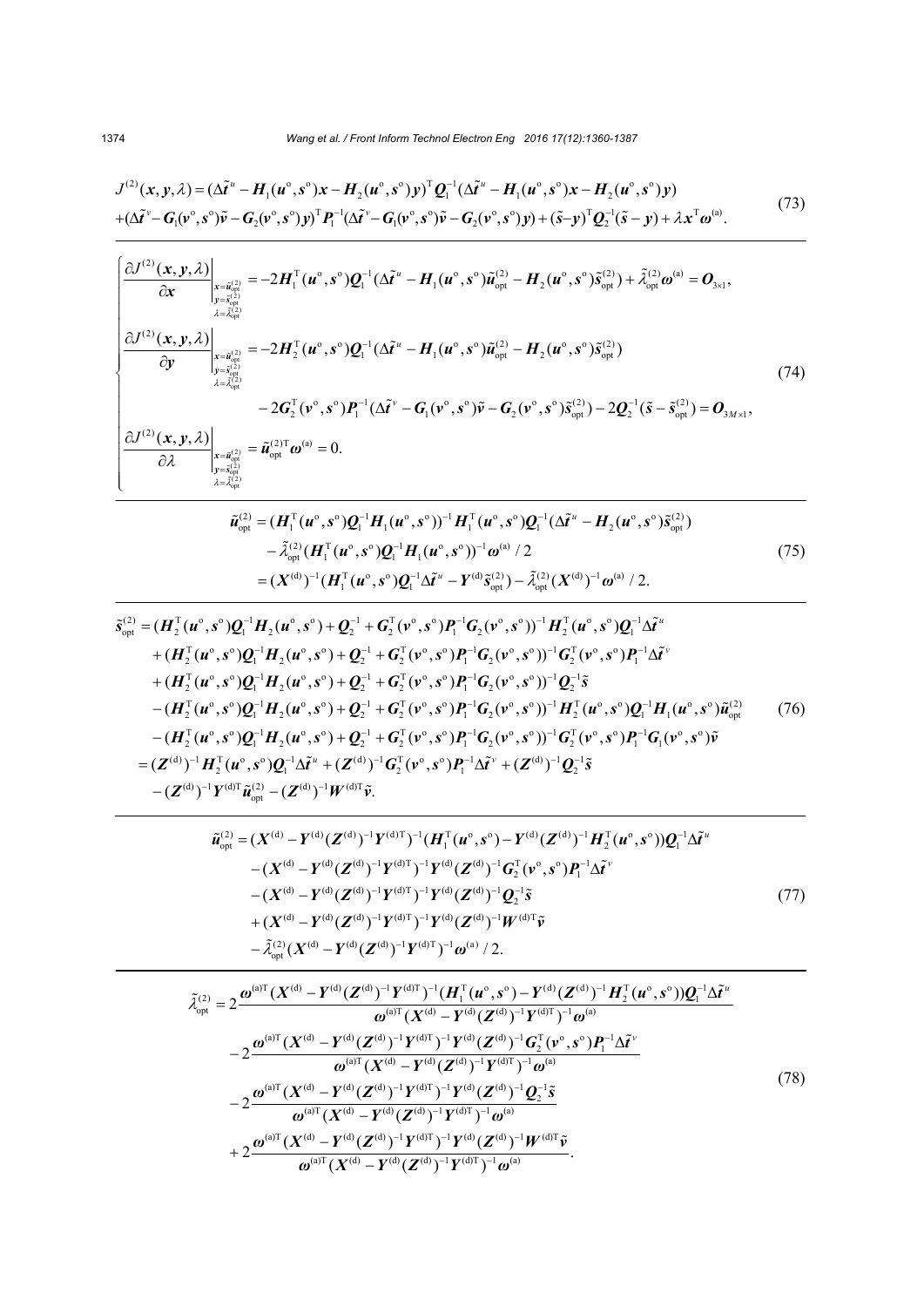$$
\tilde{u}_{opt}^{(2)} = \left( I_{3} - \frac{(X^{(d)} - Y^{(d)} (Z^{(d)})^{-1} Y^{(d)T})^{-1} \omega^{(a)} \omega^{(a)T}}{ \omega^{(a)T} (X^{(d)} - Y^{(d)} (Z^{(d)})^{-1} Y^{(d)T})^{-1} \omega^{(a)}} \right) (X^{(d)} - Y^{(d)} (Z^{(d)})^{-1} Y^{(d)T})^{-1} (H_{1}^{T} (u^{\circ}, s^{\circ})
$$
\n
$$
-Y^{(d)} (Z^{(d)})^{-1} H_{2}^{T} (u^{\circ}, s^{\circ}) Q_{1}^{-1} \Delta \tilde{t}^{u}
$$
\n
$$
- \left( I_{3} - \frac{(X^{(d)} - Y^{(d)} (Z^{(d)})^{-1} Y^{(d)T})^{-1} \omega^{(a)} \omega^{(a)T}}{ \omega^{(a)T} (X^{(d)} - Y^{(d)} (Z^{(d)})^{-1} Y^{(d)T})^{-1} \omega^{(a)}} \right) (X^{(d)} - Y^{(d)} (Z^{(d)})^{-1} Y^{(d)T})^{-1} Y^{(d)} (Z^{(d)})^{-1} G_{2}^{T} (v^{\circ}, s^{\circ}) P_{1}^{-1} \Delta \tilde{t}^{v}
$$
\n
$$
- \left( I_{3} - \frac{(X^{(d)} - Y^{(d)} (Z^{(d)})^{-1} Y^{(d)T})^{-1} \omega^{(a)} \omega^{(a)T}}{ \omega^{(a)T} (X^{(d)} - Y^{(d)} (Z^{(d)})^{-1} Y^{(d)T})^{-1} \omega^{(a)}} \right) (X^{(d)} - Y^{(d)} (Z^{(d)})^{-1} Y^{(d)T})^{-1} Y^{(d)} (Z^{(d)})^{-1} Q_{2}^{-1} \tilde{s}
$$
\n
$$
+ \left( I_{3} - \frac{(X^{(d)} - Y^{(d)} (Z^{(d)})^{-1} Y^{(d)T})^{-1} \omega^{(a)} \omega^{(a)T}}{ \omega^{(a)T} (X^{(d)} - Y^{(d)} (Z^{(d)})^{-1} Y^{(d)T})^{-1} \omega^{(a)}} \right) (X^{(d)} - Y^{(d)} (Z^{(d)})^{-1} Y^{(d)T})^{-1} Y^{(d)} (Z^{(d)})^{-1} Y^{(d)T}
$$

present. Therefore, the calibration sources are not required for this case. The measured RDOAs were generated by adding to the true values with Gaussian noises with covariance matrix  $\mathbf{Q}_1 = \sigma_d^2 \overline{\mathbf{Q}}_1$ , where  $\sigma_d$  is the standard deviation of RDOA estimates. For simplicity,  $\overline{Q}_1$  is equal to the matrix with diagonal elements equal to 1 and all other elements equal to 0.5 (Ho and Yang, 2008). The Taylor-series geolocation algorithm simulated here is called Taylor-a, which is devised to solve the following constrained ML estimator:

$$
\min_{\mathbf{x} \in \mathbb{R}^{3\times l}} [(\Delta \mathbf{t}^u - \mathbf{h}(\mathbf{x}, \mathbf{s}^\circ))^T \mathbf{Q}_1^{-1} (\Delta \mathbf{t}^u - \mathbf{h}(\mathbf{x}, \mathbf{s}^\circ))]
$$
 (81)  
s.t.  $\mathbf{x}^T \mathbf{D} \mathbf{x} = r_e^2$ .

In the first example, the receivers were geosynchronous satellites which were 42 164 km from the Earth's center. In Fig. 1, the geolocation CRB and the root-mean-square-error (RMSE) for Taylor-a are displayed as functions of  $\sigma_d$ . In addition, to examine the gain in performance attributable to the altitude information, the unconstrained CRB and RMSE for the conventional Taylor-series iteration without altitude information are also plotted in Fig. 1. In the second example, the satellites were assumed to locate at a low Earth orbit (LEO) at a distance of 7179 km from the Earth's center. The corresponding localization performance curves versus  $\sigma_d$  are plotted in Fig. 2.

# **6.2 Scenario 2: in the presence of satellite position errors and absence of calibration sources**

In this scenario, both satellite position errors and RDOA measurement errors are present. The calibration sources are not employed, although they can decrease the localization errors in this case. The measured RDOAs were generated by adding to the true value Gaussian noises with covariance matrix  $\mathbf{Q}_1 = \sigma_d^2 \mathbf{Q}_1$ , and  $\mathbf{Q}_1$  was equal to the matrix with diagonal elements equal to 1 and all other elements equal to  $\alpha$ , which was changed from 0 to 0.9 in the following simulation. The noisy satellite positions were generated in a similar manner, and the covariance matrix was  $Q_2 = \sigma_s^2 I_{3M}$ , where  $\sigma_s$  is the standard deviation of prior measurements for satellite position. The Taylor-series geolocation algorithm simulated here is termed Taylor-b, which was developed to solve the following constrained ML estimator:

$$
\min_{\substack{x \in \mathbb{R}^{3M} \\ y \in \mathbb{R}^{3M \times 1}}} [(\Delta t^u - h(x, y))^T Q_1^{-1} (\Delta t^u - h(x, y))
$$
\n
$$
+ (s - y)^T Q_2^{-1} (s - y)]
$$
\n
$$
\text{s.t. } x^T Dx = r_e^2.
$$
\n(82)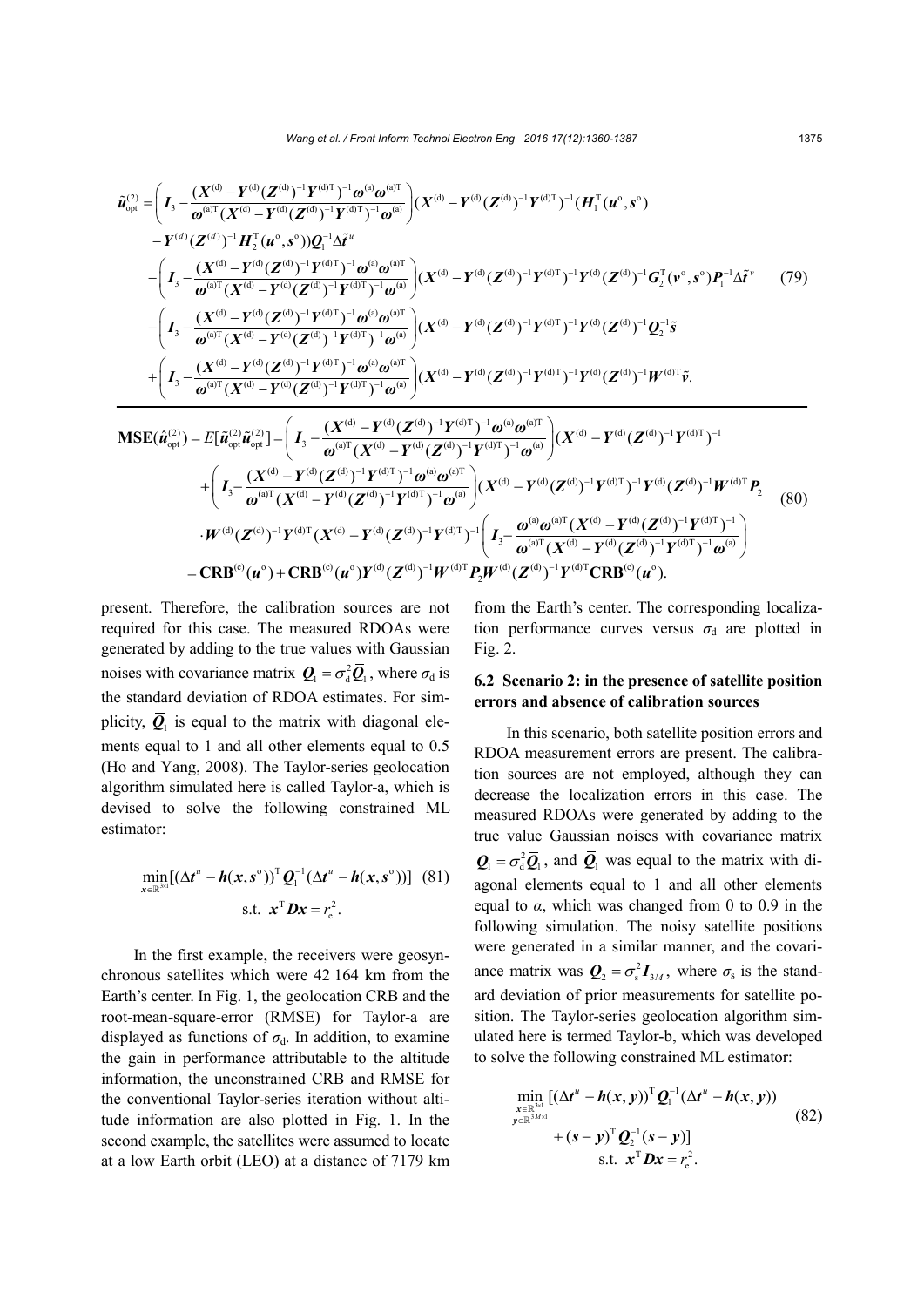

**Fig. 1 RMSEs of geolocation versus standard deviations of RDOA estimates (geosynchronous satellite)**



**Fig. 2 RMSEs of geolocation versus standard deviations of RDOA estimates (LEO satellite)**

Note that Taylor-a was also simulated in the presence of satellite position errors, because its empirical RMSE can be applied to support the effectiveness of Eq. (70).

The receivers were LEO satellites at a distance of 7179 km from the Earth's center. In the first example,  $\sigma_s$  was fixed at 2 km and  $\alpha$  was set to zero. The performance curves for emitter localization and satellite position estimate versus  $\sigma_d$  are displayed in Figs. 3 and 4, respectively. In the second example,  $\sigma_d$  was fixed at 2 km and *α* was set to zero. The same performance curves as a function of  $\sigma_s$  are plotted in Figs. 5 and 6. In the third example, both  $\sigma_s$  and  $\sigma_d$ were fixed at 2.5 km. Figs. 7 and 8 plot the corresponding performance curves as a function of *α*.

Figs. 3–8 show that the empirical RMSE for Taylor-a in the presence of satellite location uncertainties matched the theoretical RMSE obtained by Eq. (70) well. Consequently, the effectiveness of Eq. (70) is verified. Moreover, the simulated RMSE values for Taylor-b were very close to those for CRB-b. As proved in Sections 4.2 and 5.1, the result of CRB-b is larger than that of CRB-a, but smaller



**Fig. 3 RMSEs of geolocation versus standard deviations of RDOA estimates**



**Fig. 4 RMSEs of satellite position estimates versus standard deviations of RDOA estimate**



**Fig. 5 RMSEs of geolocation versus standard deviations of prior measurements for satellite position**

than the predicted RMSE determined by Eq. (70). The simulation results also demonstrated that the difference between CRB-a and CRB-b decreases as the standard deviation of RDOA estimates increases, and increases as the standard deviation of satellite position measurements increases. Finally, we conclude that compared to prior measurement, more accurate estimates of satellite position are available if RDOA measurements of the target source are effectively used.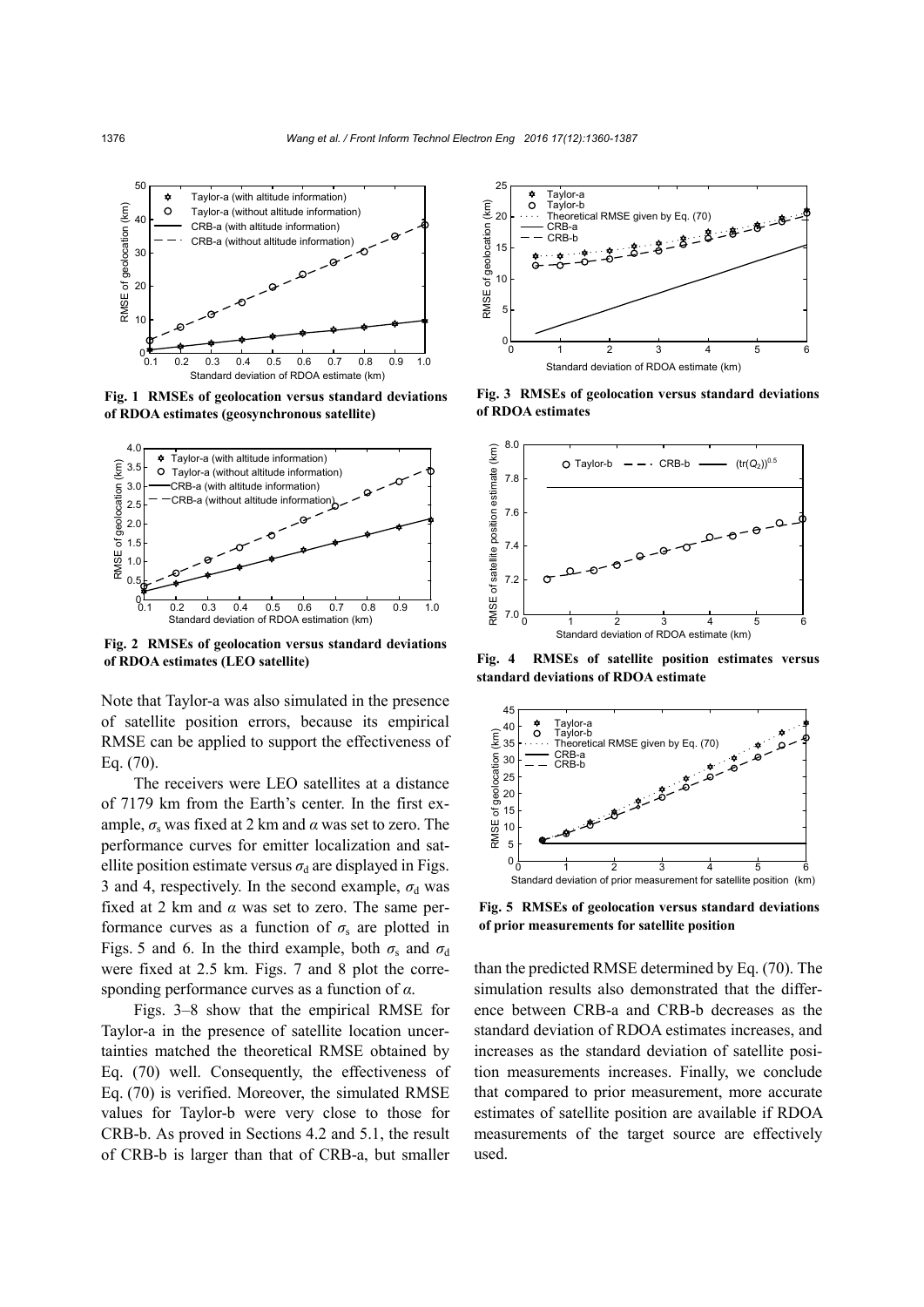

**Fig. 6 RMSEs of satellite position estimates versus standard deviations of prior measurements for satellite position**



**Fig. 7 RMSEs of geolocation versus** *α*



**Fig. 8 RMSEs of satellite position estimates versus** *α*

# **6.3 Scenario 3: in the presence of calibration sources at accurate locations**

In this scenario, calibration sources with precise location information were employed to mitigate the effects of satellite position uncertainties. The RDOA measurement errors for calibration signals and target source have the same Gaussian distribution, and their covariance matrices are denoted as  $Q_1 = P_1 = \sigma_d^2 \overline{Q}_1$ , where  $\overline{Q}_1$  was set to the same value as in Section 6.1. The noisy satellite position measurements were generated in the same manner as described in Section 6.2. The Taylor-series geolocation algorithm performed here is named Taylor-c, and was developed to solve the following constrained ML estimator:

$$
\min_{\mathbf{x} \in \mathbb{R}^{3M \times 1}} \left[ (\Delta \mathbf{t}^u - \mathbf{h}(\mathbf{x}, \mathbf{y}))^{\mathrm{T}} \mathbf{Q}_1^{-1} (\Delta \mathbf{t}^u - \mathbf{h}(\mathbf{x}, \mathbf{y})) + (\Delta \mathbf{t}^v - \mathbf{g}(\mathbf{v}^\circ, \mathbf{y}))^{\mathrm{T}} \mathbf{P}_1^{-1} (\Delta \mathbf{t}^v - \mathbf{g}(\mathbf{v}^\circ, \mathbf{y})) + (\mathbf{s} - \mathbf{y})^{\mathrm{T}} \mathbf{Q}_2^{-1} (\mathbf{s} - \mathbf{y}) \right]
$$
\n
$$
= \text{s.t. } \mathbf{x}^{\mathrm{T}} \mathbf{D} \mathbf{x} = r_e^2.
$$
\n(83)

A comparison of Taylor-b and Taylor-c is given in the following simulation.

The receivers were geosynchronous satellites at a distance of 42 164 km from the Earth's center. In the first example,  $\sigma_s$  was fixed at 0.5 km. The performance curves for source localization and satellite position estimates versus  $\sigma_d$  are displayed in Figs. 9 and 10, respectively. In the second example,  $\sigma_d$  was fixed at 1.2 km. The same performance curves as a function of  $\sigma_s$  are shown in Figs. 11 and 12.

Figs. 9–12 show that the simulated RMSE values for Taylor-c match CRB-c very well. As proved in Section 4.3, the result of CRB-c is smaller than that of CRB-b, but larger than that of CRB-a. Moreover, the difference between the results of CRB-b and CRB-c decreases as the standard deviation of RDOA estimates increases, but increases as the standard deviation of satellite position measurements increases. In addition, the value of CRB-a remains the same when the standard deviation of satellite position measurements increases, because they are independent. Finally, the simulation results indicate that the use of calibration sources at accurate positions can lead to significantly improved estimation accuracy for satellite positions.

#### **6.4 Scenario 4: in the presence of calibration sources at inaccurate locations**

In this scenario, the calibration source positions are assumed to be perturbed by Gaussian noise, and the covariance matrix is denoted as  $P_2 = \sigma_v^2 I_{3N}$ , where  $\sigma_{v}$  is the standard deviation of prior measurements for calibration source position. The other three kinds of measurement errors were generated in the same way as in Section 6.3. The Taylor-series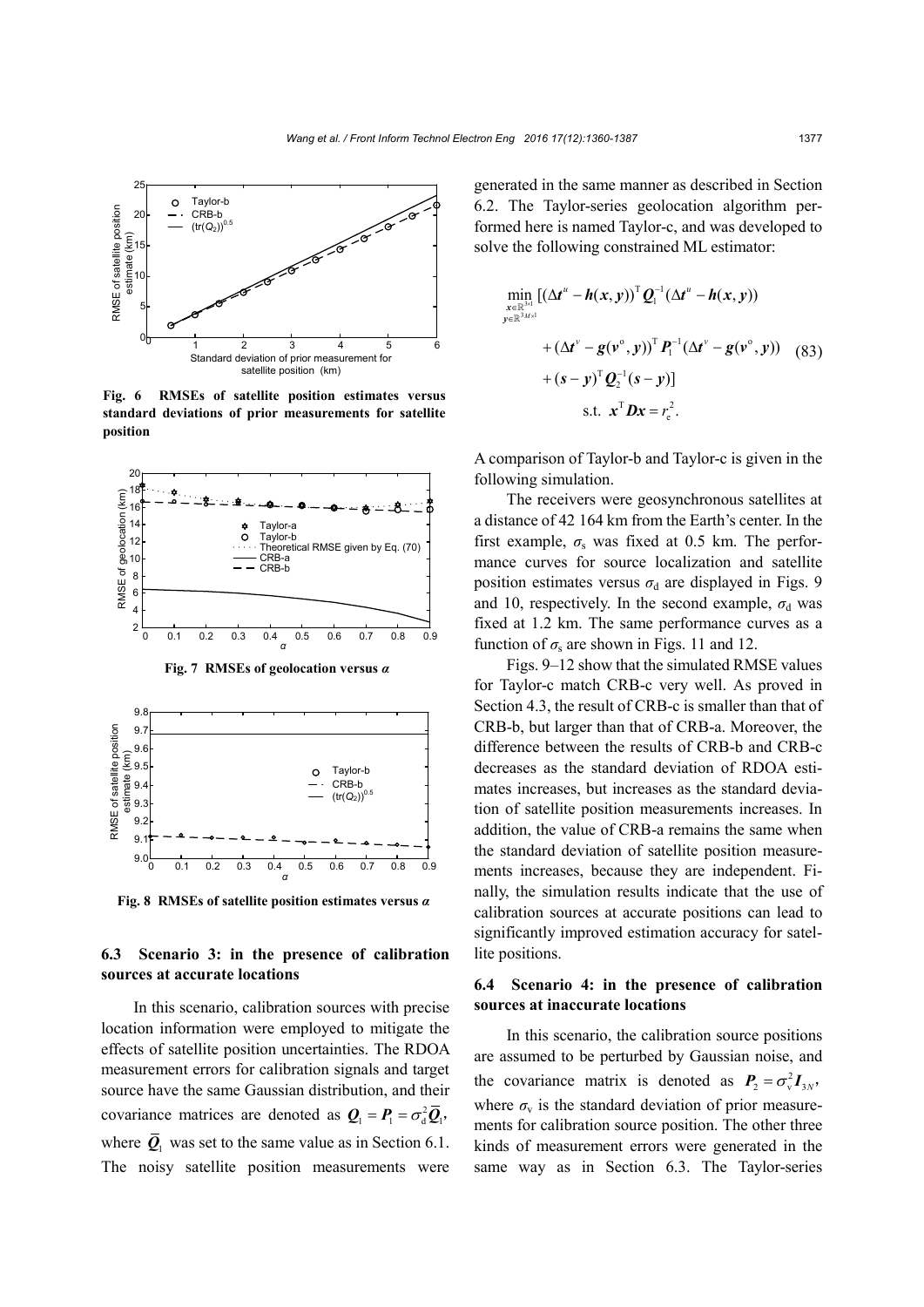

**Fig. 9 RMSEs of geolocation versus standard deviations of RDOA estimates**



**Fig. 10 RMSEs of satellite position estimates versus standard deviations of RDOA estimate**

geolocation algorithm performed here is termed Taylor-d, and was used to solve the following constrained ML estimator:

$$
\min_{\substack{x \in \mathbb{R}^{3M \times 1} \\ \text{y} \in \mathbb{R}^{3M \times 1}}} [(\Delta t^u - h(x, y))^T \mathcal{Q}_1^{-1}(\Delta t^u - h(x, y))
$$
\n
$$
+ (\Delta t^v - g(z, y))^T \mathcal{P}_1^{-1}(\Delta t^v - g(z, y)) \quad (84)
$$
\n
$$
+ (s - y)^T \mathcal{Q}_2^{-1}(s - y)]
$$
\n
$$
\text{s.t. } x^T \mathcal{D} x = r_e^2.
$$

Note that Taylor-c was also simulated in the presence of calibration source position errors, because its empirical RMSE can be used to confirm the validity of Eq. (80).

The receivers were geosynchronous satellites at a distance of 42 164 km from the Earth's center. In the first example,  $\sigma_s$  was fixed at 0.5 km and  $\sigma_v$  was set to 10 km. The performance curves for source localization, satellite position estimate, and calibration source position estimate versus  $\sigma_d$  are displayed in Figs. 13–15. In the second example,  $\sigma_d$  was fixed at 0.8 km and  $\sigma_v$  was set to 10 km. The same performance curves as a function of  $\sigma_s$  are plotted in



**Fig. 11 RMSEs of geolocation versus standard deviations of prior measurements of satellite position**



**Fig. 12 RMSEs of satellite position estimates versus standard deviations of prior measurements for satellite position**

Figs. 16–18. In the third example,  $\sigma_d$  was fixed at 0.8 km and  $\sigma_s$  was set to 0.5 km. Figs. 19–21 show the corresponding performance curves as a function of *σ*v.

Figs. 13–21 show agreement between the simulated RMSE values for Taylor-c in the presence of calibration source location errors and values predicted by Eq. (80). Hence, the validity of Eq. (80) is supported. Also, the empirical RMSE values for Taylor-d coincide with those for CRB-d. As proved in Sections 4.4 and 5.2, the result of CRB-d is larger than that of CRB-c, but smaller than that of CRB-b and the predicted RMSE determined by Eq. (80). Hence, it is possible to improve the localization accuracy by using the calibration sources at inaccurate locations. Moreover, the difference between the results of CRB-c and CRB-d decreases as the standard deviation of RDOA estimates increases, and increases as the standard deviation of satellite and calibration source position measurements increases. In addition, both results of CRB-b and CRB-c remain unchanged with the increase in the standard deviation of calibration source position measurements. The simulation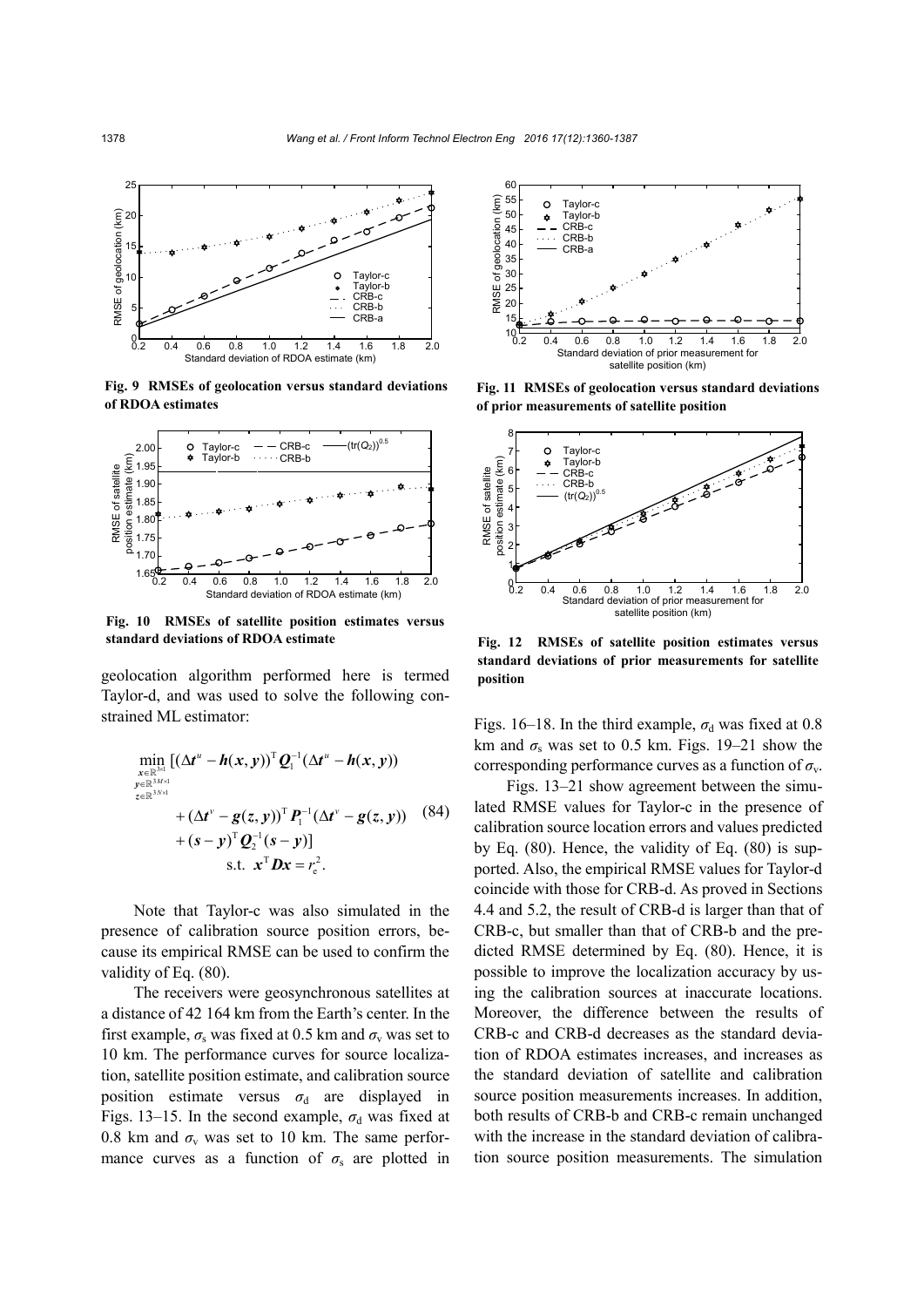

**Fig. 13 RMSEs of geolocation versus standard deviations of RDOA estimates**



**Fig. 14 RMSEs of satellite position estimates versus standard deviations of RDOA estimates**



**Fig. 15 RMSEs of calibration source position estimates versus standard deviations of RDOA estimates**

results demonstrate that the use of calibration sources at inaccurate positions can still lead to considerable improvement in the accuracy of satellite position estimates. Finally, we conclude that, as expected, more accurate calibration source position estimates are available if the RDOA measurements of the calibration source are effectively exploited.

# **7 Conclusions**

In this paper, a systematic and comprehensive performance analysis of multi-satellite joint geolocation is presented. The theoretical analysis begins with



**Fig. 16 RMSEs of geolocation versus standard deviations of prior measurements of satellite position**



**Fig. 17 RMSEs of satellite position estimates versus standard deviations of prior measurements for satellite position**



**Fig. 18 RMSEs of calibration source position estimates versus standard deviations of prior measurements of satellite position**

CRB derivations for four different geolocation scenarios with an altitude constraint and a Gaussian noise assumption. In scenario 1, only the TDOA measurement errors of the emitting source are considered, and satellite positions are assumed to have been accurately obtained. In scenario 2, TDOA measurement errors and satellite position perturbations are accounted for simultaneously. In scenario 3, it is assumed that some calibration sources with accurate position information are applied to reduce the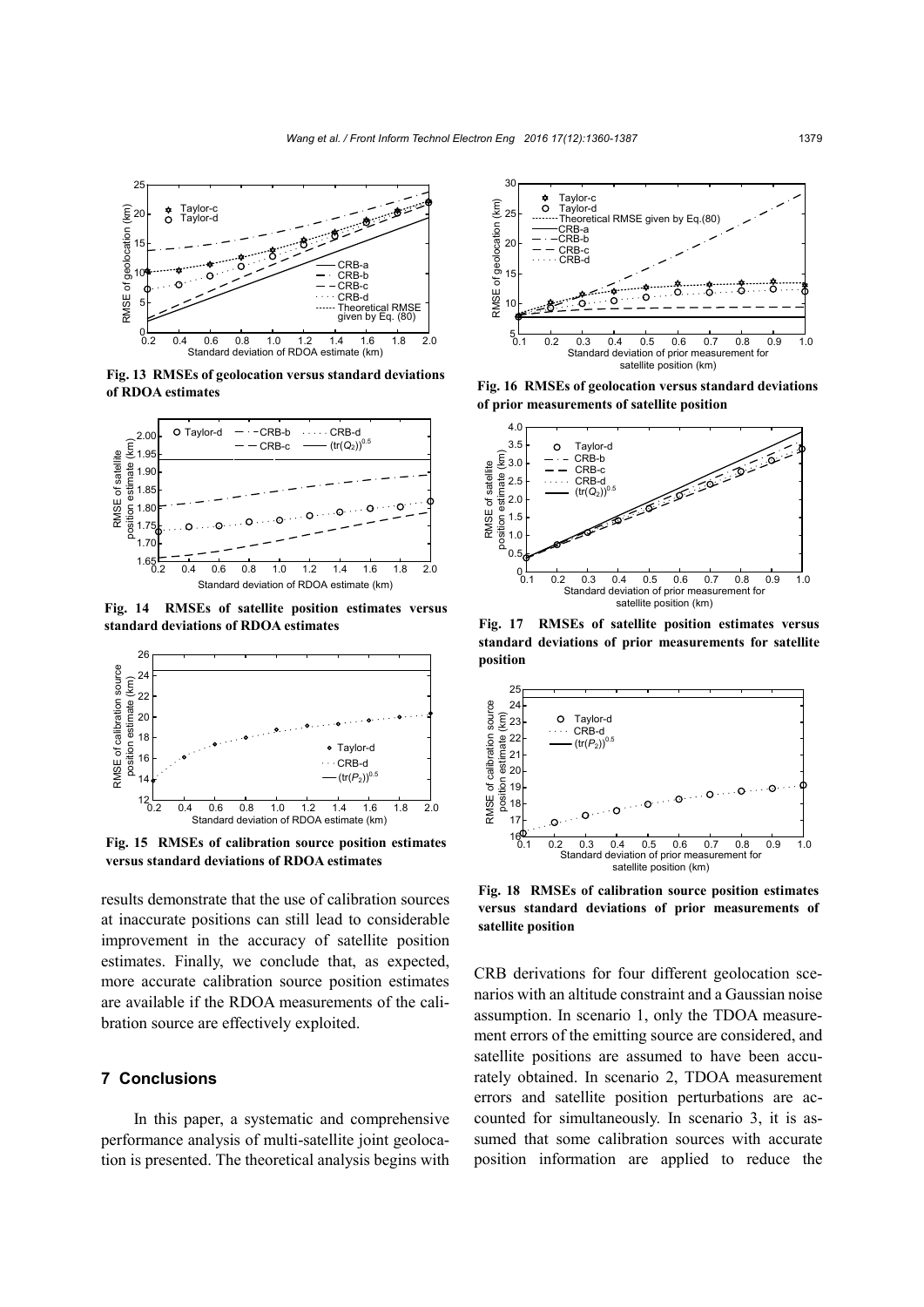

**Fig. 19 RMSEs of geolocation versus standard deviations of prior measurements of calibration source position**



**Fig. 20 RMSEs of satellite position estimates versus standard deviations of prior measurements of calibration source position**



**Fig. 21 RMSEs of calibration source position estimates versus standard deviations of prior measurements for calibration source position**

influences of satellite position perturbation. In scenario 4, several calibration sources at inaccurate locations are employed to alleviate satellite position uncertainties in target localization. By comparing the CRBs of the four localization scenarios stated above, some insights into the effects of various error sources on localization performance can be obtained. Also, two kinds of location MSE expressions under the altitude constraint are derived analytically through first-order error analysis and the Lagrangian multipliers method. The first location MSE provides the theoretical prediction when an estimator assumes the satellite locations are precise but in fact they have errors. The second location MSE provides the localization accuracy if an estimator assumes that the known calibration source locations are accurate, while in fact they are erroneous. Then, the amount of reduction in the accuracy of localization due to the ignorance of satellite and calibration source location errors is quantified. Finally, a variety of simulations are reported, demonstrating the effectiveness of the theoretical analysis in this study.

#### **References**

- Bardelli, R., Haworth, D., Smith, N., 1995. Interference localization for the EUTELSAT satellite system. Proc. IEEE Int. Conf. on Globecom, p.1641-1651. http://dx.doi.org/10.1109/GLOCOM.1995.502690
- Cheung, K.W., So, H.C., Ma, W.K., *et al*., 2006. A constrained least squares approach to mobile positioning: algorithms and optimality. *EURASIP J. Appl. Signal Process.*, **2006**: 1-23. http://dx.doi.org/10.1155/ASP/2006/20858
- Ding, W., 2014. The geolocation performance analysis for the constrained Taylor-series iteration in the presence of saellite orbit perturbations. *Sci. China Inform. Sci.*, **44**(2):231-253. http://dx.doi.org/10.1360/112013-121
- Ha, T.T., Robertson, R.C., 1987. Geostationary satellite navigation systems. *IEEE Trans. Aerosp. Electron. Syst.*, **23**(2):247-254.

http://dx.doi.org/10.1109/TAES.1987.313379

- Haworth, D.P., Smith, N.G., Bardelli, R., *et al*., 1997. Interference localization for EUTELSAT satellites—the first European transmitter location system. *Int. J. Satell. Commun.*, **15**(4):155-183. http://dx.doi.org/10.1002/(SICI)1099-1247(199707/08)1 5:4<155::AID-SAT577>3.0.CO;2-U
- Ho, K.C., Xu, W.W., 2004. An accurate algebraic solution for moving source location using TDOA and FDOA measurements. *IEEE Trans. Signal Process.*, **52**(9):2453-2463. http://dx.doi.org/10.1109/TSP.2004.831921
- Ho, K.C., Yang, L., 2008. On the use of a calibration emitter for source localization in the presence of sensor position uncertainty. *IEEE Trans. Signal Process.*, **56**(12):5758- 5772. http://dx.doi.org/10.1109/TSP.2008.929870
- Ho, K.C., Lu, X.N., Kovavisaruch, L., 2007. Source localization using TDOA and FDOA measurements in the presence of receiver location errors: analysis and solution. *IEEE Trans. Signal Process.*, **55**(2):684-696. http://dx.doi.org/10.1109/TSP.2006.885744
- Ho, K.C., Chan, Y.T., 1993. Solution and performance analysis of geolocation by TDOA. *IEEE Trans. Aerosp. Electron. Syst.*, **29**(4):1311-1322. http://dx.doi.org/10.1109/7.259534
- Ho, K.C., Chan, Y.T., 1997. Geolocation of a known altitude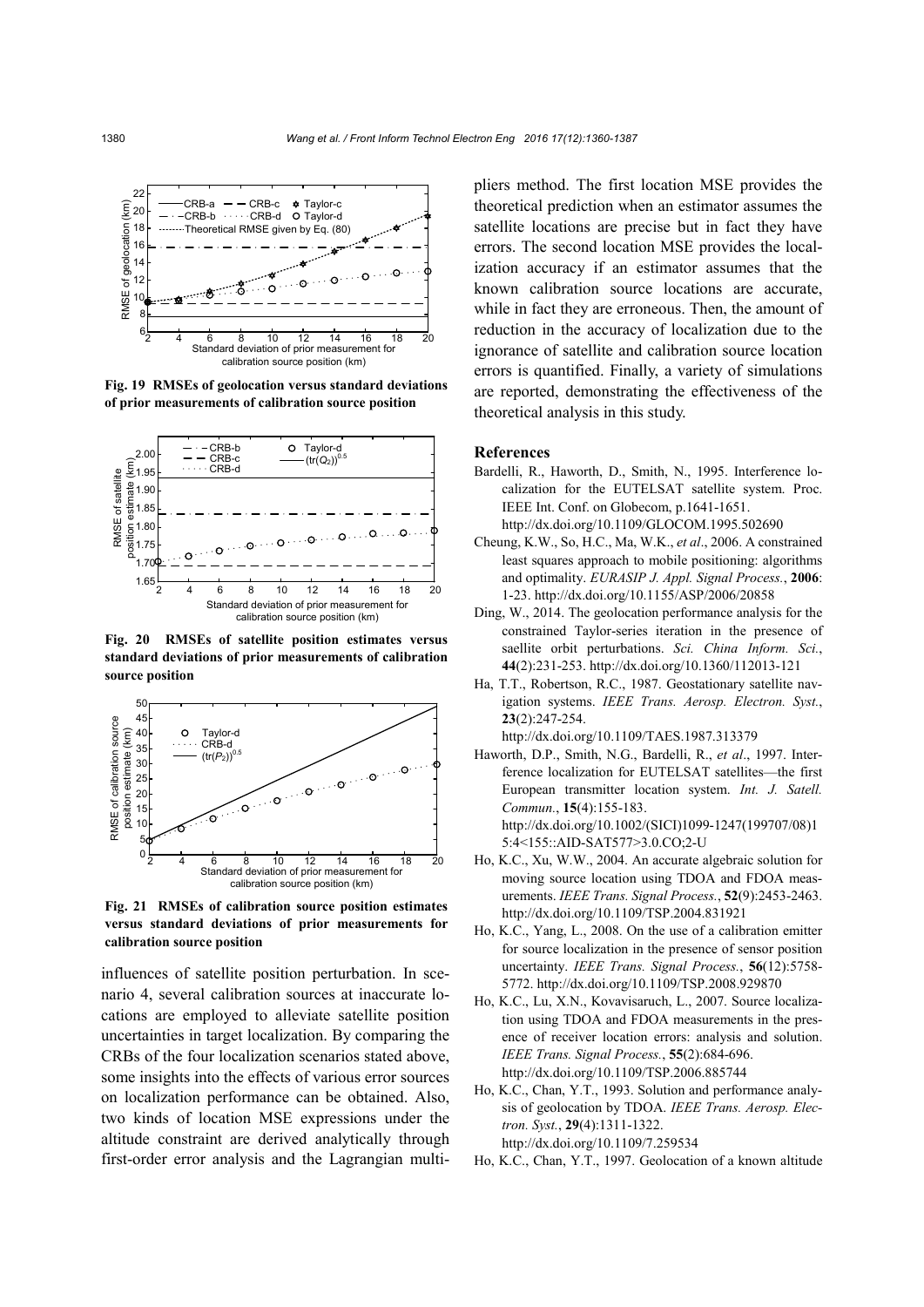object from TDOA and FDOA measurements. *IEEE Trans. Aerosp. Electron. Syst.*, **33**(3):770-783. http://dx.doi.org/10.1109/7.599239

- Huang, Y., Benesty, J., Elko, G.W., *et al*., 2001. Real-time passive source localization: a practical linear-correction least-squares approach. *IEEE Trans. Speech Audio Process.*, **9**(8):943-956. http://dx.doi.org/10.1109/89.966097
- Kovavisaruch, L., Ho, K.C., 2005. Modified Taylor-series method for source and receiver localization using TDOA measurements with erroneous receiver positions. Proc. IEEE Int. Symp. on Circuits and Systems, p.2295-2298. http://dx.doi.org/10.1109/ISCAS.2005.1465082
- Lee, K.E., Ahn, D.M., Lee, Y.J., *et al.*, 2000. A total squares algorithm for the source location estimation using GEO satellites. Proc. 21st Century Military Communications Conf., p.271-275.

http://dx.doi.org/10.1109/MILCOM.2000.904954

- Lu, X.N., Ho, K.C., 2006a. Taylor-series technique for source localization using AOAs in the presence of sensor location errors. Proc. 4th IEEE Workshop on Sensor Array and Multichannel Processing, p.190-194. http://dx.doi.org/10.1109/SAM.2006.1706119
- Lu, X.N., Ho, K.C., 2006b. Analysis of the degradation in source location accuracy in the presence of sensor location error. Proc. IEEE Int. Conf. on Acoustics, Speech and Signal Processing, p.925-928. http://dx.doi.org/10.1109/ICASSP.2006.1661121
- Marzetta, T.L., 1993. A simple derivation of the constrained multiple parameter Cramer-Rao bound. *IEEE Trans. Acoust. Speech Signal Process.*, **41**(6):2247-2249. http://dx.doi.org/10.1109/78.218151
- Mason, J., 2004. Algebraic two-satellite TOA/FOA position solution on an ellipsoidal Earth. *IEEE Trans. Aerosp. Electron. Syst.*, **40**(3):1087-1092. http://dx.doi.org/10.1109/TAES.2004.1337476
- Mušicki, D., Koch, W., 2008. Geolocation using TDOA and FDOA measurements. Proc. 11th IEEE Int. Conf. on Information Fusion, p.1-8.
- Mušicki, D., Kaune, R., Koch, W., 2010. Mobile emitter geolocation and tracking using TDOA and FDOA measurements. *IEEE Trans. Signal Process.*, **58**(3):1863-1874. http://dx.doi.org/10.1109/TSP.2009.2037075
- Niezgoda, G.H., Ho, K.C., 1994. Geolocalization by combined range difference and range rate difference measurements. Proc. IEEE Int. Conf. on Acoustics, Speech and Signal Processing, p.357-360.

http://dx.doi.org/10.1109/ICASSP.1994.389616

- Pattison, T., Chou, S.I., 2000. Sensitivity analysis of dualsatellite geolocation. *IEEE Trans. Aerosp. Electron. Syst.*, **36**(1):56-71. http://dx.doi.org/10.1109/7.826312
- Witzgall, H., 2014. Ground vehicle Doppler geolocation. Proc. IEEE Int. Conf. on Aerospace, p.1-8. http://dx.doi.org/10.1109/AERO.2014.6836173
- Wu, S.L., Luo, J.Q., 2009. Influence of position error on TDOA and FDOA measuring of dual-satellite passive location system. Proc. 3rd IEEE Int. Symp. on Microwave, Antenna, Propagation and EMC Technologies for Wire-

less Communications, p.293-296. http://dx.doi.org/10.1109/MAPE.2009.5355928

Yang, K., An, J.P., Bu, X.Y., *et al*., 2010. Constrained total least-squares location algorithm using time-differenceof-arrival measurements. *IEEE Trans. Veh. Technol.*, **59**(3):1558-1562.

http://dx.doi.org/10.1109/TVT.2009.2037509

- Yang, K.H., Jiang, L.Z., Luo, Z.Q., 2011. Efficient semidefinite relaxation for robust geolocation of unknown emitter by a satellite cluster using TDOA and FDOA measurements. Proc. IEEE Int. Conf. on Acoustics, Speech and Signal Processing, p.2584-2587. http://dx.doi.org/10.1109/ICASSP.2011.5947013
- Yang, L., Ho, K.C., 2010a. On using multiple calibration emitters and their geometric effects for removing sensor
- position errors in TDOA localization. Proc. IEEE Int. Conf. on Acoustics, Speech and Signal Processing, p.14-19.

http://dx.doi.org/10.1109/ICASSP.2010.5496241

- Yang, L., Ho, K.C., 2010b. Alleviating sensor position error in source localization using calibration emitters at inaccurate locations. *IEEE Trans. Signal Process.*, **58**(1):67-83. http://dx.doi.org/10.1109/TSP.2009.2028947
- Yu, H., Huang, G., Gao, J., 2012. Constrained total least-squares localization algorithm using time difference of arrival and frequency difference of arrival measurements with sensor location uncertainties. *IET Radar Sonar Navig.*, **6**(9):891-899. http://dx.doi.org/10.1049/iet-rsn.2011.0205

#### **Appendix A: Proof of Theorem 1**

If  $A^{1/2}$  denotes the square root factor of A, i.e.,  $A = A^{1/2} A^{1/2}$ , then the proof of Eq. (1) is equivalent to verifying the following relationship:

$$
\begin{aligned} I_n & -\frac{A^{1/2}b\boldsymbol{b}^\mathrm{T} A^{1/2}}{b^\mathrm{T}A\boldsymbol{b}} \\ & = A^{-1/2}\boldsymbol{\Phi}(b)(\boldsymbol{\Phi}^\mathrm{T}(b)A^{-1}\boldsymbol{\Phi}(b))^{-1}\boldsymbol{\Phi}^\mathrm{T}(b)A^{-1/2} . \end{aligned} \tag{A1}
$$

The left-hand side of Eq. (A1) can be rewritten as

$$
I_n - \frac{A^{1/2}bb^{\mathrm{T}}A^{1/2}}{b^{\mathrm{T}}Ab} = I_n - (A^{1/2}b)((A^{1/2}b)^{\mathrm{T}}(A^{1/2}b))^{-1}(A^{1/2}b)^{\mathrm{T}} \quad \text{(A2)}
$$
  
=  $\Pi^{\perp}(A^{1/2}b)$ ,

and the right-hand side of Eq. (A1) can be reformulated by

$$
A^{-1/2}\Phi(b)(\Phi^{T}(b)A^{-1}\Phi(b))^{-1}\Phi^{T}(b)A^{-1/2}
$$
  
=  $(A^{-1/2}\Phi(b))((A^{-1/2}\Phi(b))^{T}(A^{-1/2}\Phi(b)))^{-1}$  (A3)  
 $\cdot (A^{-1/2}\Phi(b))^{T} = \Pi(A^{-1/2}\Phi(b)).$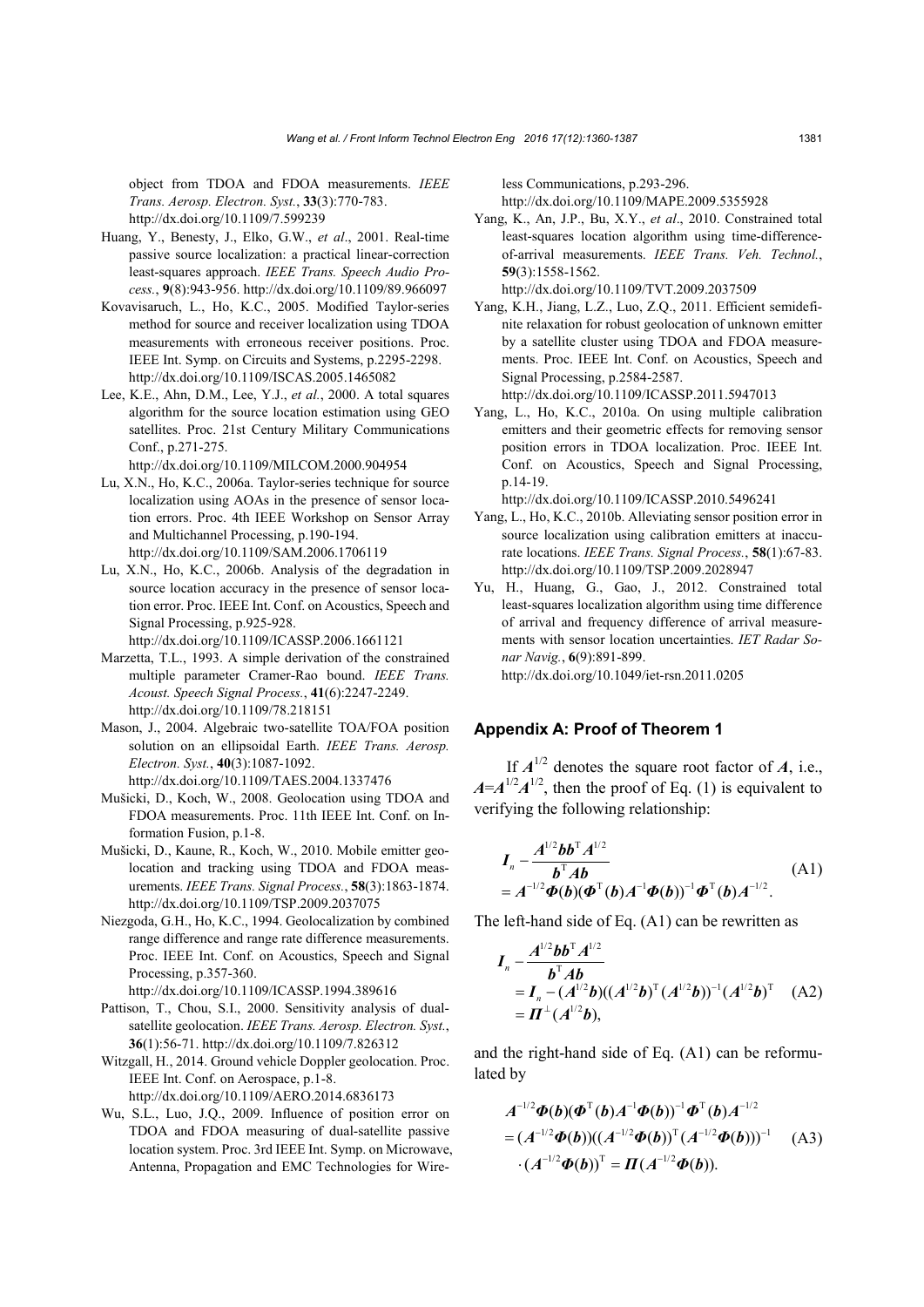Also, according to the construction of matrix *Φ*(*b*), the following results hold:

$$
\begin{cases}\n(I) \ \text{rank}[A^{-1/2}\boldsymbol{\Phi}(b)] = \text{rank}[\boldsymbol{\Phi}(b)] = n - 1, \\
(II) \ (A^{1/2}b)^{\text{T}}(A^{-1/2}\boldsymbol{\Phi}(b)) = b^{\text{T}}\boldsymbol{\Phi}(b) = \boldsymbol{O}_{|x(n-1)}.\n\end{cases}
$$
\n(A4)

Using Eq. (A4) produces

range<sup>$$
\perp
$$</sup>[ $A^{-1/2}\Phi(b)$ ] = range[ $A^{1/2}b$ ], (A5)

which implies

$$
\Pi^{\perp}(A^{1/2}b) = \Pi(A^{-1/2}\Phi(b)).
$$
 (A6)

Combining Eqs. (A2), (A3), and (A6), Theorem 1 holds true.

#### **Appendix B: Proof of Theorem 2**

Analogous to the proof in Theorem 1, we should prove the following equality:

$$
I_{n+m} - \frac{A^{1/2}cc^{T}A^{1/2}}{c^{T}Ac}
$$
\n
$$
= A^{-1/2}\begin{bmatrix} \boldsymbol{\Phi}(b) & \boldsymbol{0}_{n\times m} \\ \boldsymbol{0}_{m\times (n-1)} & I_{m} \end{bmatrix}
$$
\n
$$
\cdot \left( \begin{bmatrix} \boldsymbol{\Phi}^{T}(b) & \boldsymbol{0}_{(n-1)\times m} \\ \boldsymbol{0}_{m\times n} & I_{m} \end{bmatrix} A^{-1} \begin{bmatrix} \boldsymbol{\Phi}(b) & \boldsymbol{0}_{n\times m} \\ \boldsymbol{0}_{m\times (n-1)} & I_{m} \end{bmatrix} \right)^{-1} \quad \text{(B1)}
$$
\n
$$
\cdot \begin{bmatrix} \boldsymbol{\Phi}^{T}(b) & \boldsymbol{0}_{(n-1)\times m} \\ \boldsymbol{0}_{m\times n} & I_{m} \end{bmatrix} A^{-1/2},
$$

where  $A^{1/2}$  is the square root factor of *A*. The left-hand side of Eq. (B1) can be represented as

$$
I_{n+m} - \frac{A^{1/2}cc^{T}A^{1/2}}{c^{T}Ac}
$$
  
=  $I_{n+m} - (A^{1/2}c)((A^{1/2}c)^{T}(A^{1/2}c))^{-1}(A^{1/2}c)^{T}$  (B2)  
=  $\Pi^{\perp}(A^{1/2}c)$ ,

and the right-hand side of Eq. (B1) can be rewritten as Eq. (B3) (see page 1385).

Furthermore, with the definition of matrix *Φ*(*b*) we obtain

$$
\begin{bmatrix}\n(I) \operatorname{rank}\left[A^{-1/2}\left[\begin{array}{cc}\boldsymbol{\Phi}(b) & \boldsymbol{O}_{n \times m} \\
\boldsymbol{O}_{m \times (n-1)} & I_m\n\end{array}\right]\right] = n + m - 1, \\
(II) \left(A^{1/2}c\right)^T \left(A^{-1/2}\left[\begin{array}{cc}\boldsymbol{\Phi}(b) & \boldsymbol{O}_{n \times m} \\
\boldsymbol{O}_{m \times (n-1)} & I_m\n\end{array}\right]\right) \\
= \left[\boldsymbol{b}^T \boldsymbol{O}_{1 \times m}\right] \left[\begin{array}{cc}\boldsymbol{\Phi}(b) & \boldsymbol{O}_{n \times m} \\
\boldsymbol{O}_{m \times (n-1)} & I_m\n\end{array}\right] \\
= \left[\boldsymbol{b}^T \boldsymbol{\Phi}(b) \boldsymbol{O}_{1 \times m}\right] = \boldsymbol{O}_{1 \times (n+m-1)},\n\end{bmatrix}
$$

which yields the following result:

$$
\text{range}^{\perp}\left[A^{-1/2}\begin{bmatrix} \boldsymbol{\Phi}(b) & \boldsymbol{0}_{n \times m} \\ \boldsymbol{0}_{m \times (n-1)} & I_m \end{bmatrix}\right] = \text{range}[A^{1/2}c], \quad (B5)
$$

from which it can be verified that

$$
\boldsymbol{\Pi}^{\perp}(\boldsymbol{A}^{1/2}\boldsymbol{c})=\boldsymbol{\Pi}\left(\boldsymbol{A}^{-1/2}\begin{bmatrix}\boldsymbol{\Phi}(\boldsymbol{b}) & \boldsymbol{0}_{n\times m}\\ \boldsymbol{0}_{m\times(n-1)} & \boldsymbol{I}_m\end{bmatrix}\right),\quad(\mathrm{B6})
$$

which combined with Eqs. (B2) and (B3) proves Theorem 2.

#### **Appendix C: Proof of Proposition 1**

Applying Eq. (32) produces

$$
Z^{(b)} - Y^{(b)T} \Phi (Du^{\circ}) (\Phi^{T} (Du^{\circ}) X^{(b)} \Phi (Du^{\circ}))^{-1}
$$
  
\n
$$
\Phi^{T} (Du^{\circ}) Y^{(b)} = Q_2^{-1} + H_2^{T} (u^{\circ}, s^{\circ}) Q_1^{-1} H_2 (u^{\circ}, s^{\circ})
$$
  
\n
$$
-H_2^{T} (u^{\circ}, s^{\circ}) Q_1^{-1} H_1 (u^{\circ}, s^{\circ}) \Phi (Du^{\circ})
$$
  
\n
$$
\cdot (\Phi^{T} (Du^{\circ}) H_1^{T} (u^{\circ}, s^{\circ}) Q_1^{-1} H_1 (u^{\circ}, s^{\circ}) \Phi (Du^{\circ}))^{-1}
$$
  
\n
$$
\Phi^{T} (Du^{\circ}) H_1^{T} (u^{\circ}, s^{\circ}) Q_1^{-1} H_2 (u^{\circ}, s^{\circ}).
$$
 (C1)

In addition, it follows from Theorem 3 that

$$
H_2^{\text{T}}(u^{\circ}, s^{\circ})Q_1^{-1}H_2(u^{\circ}, s^{\circ})
$$
  
\n
$$
-H_2^{\text{T}}(u^{\circ}, s^{\circ})Q_1^{-1}H_1(u^{\circ}, s^{\circ})\Phi(Du^{\circ})
$$
  
\n
$$
\cdot(\Phi^{\text{T}}(Du^{\circ})H_1^{\text{T}}(u^{\circ}, s^{\circ})Q_1^{-1}H_1(u^{\circ}, s^{\circ})\Phi(Du^{\circ}))^{-1}
$$
(C2)  
\n
$$
\cdot\Phi^{\text{T}}(Du^{\circ})H_1^{\text{T}}(u^{\circ}, s^{\circ})Q_1^{-1}H_2(u^{\circ}, s^{\circ}) \geq 0,
$$

Combining inequality (C2) with Eq. (C1) yields

$$
Z^{(b)} - Y^{(b)T} \boldsymbol{\Phi}(Du^{\circ})
$$
  
· $(\boldsymbol{\Phi}^{T} (Du^{\circ}) X^{(b)} \boldsymbol{\Phi}(Du^{\circ}))^{-1} \boldsymbol{\Phi}^{T} (Du^{\circ}) Y^{(b)} > 0.$  (C3)

Then, the second term of the right hand side of the last equality in Eq. (37) is positive semidefinite because it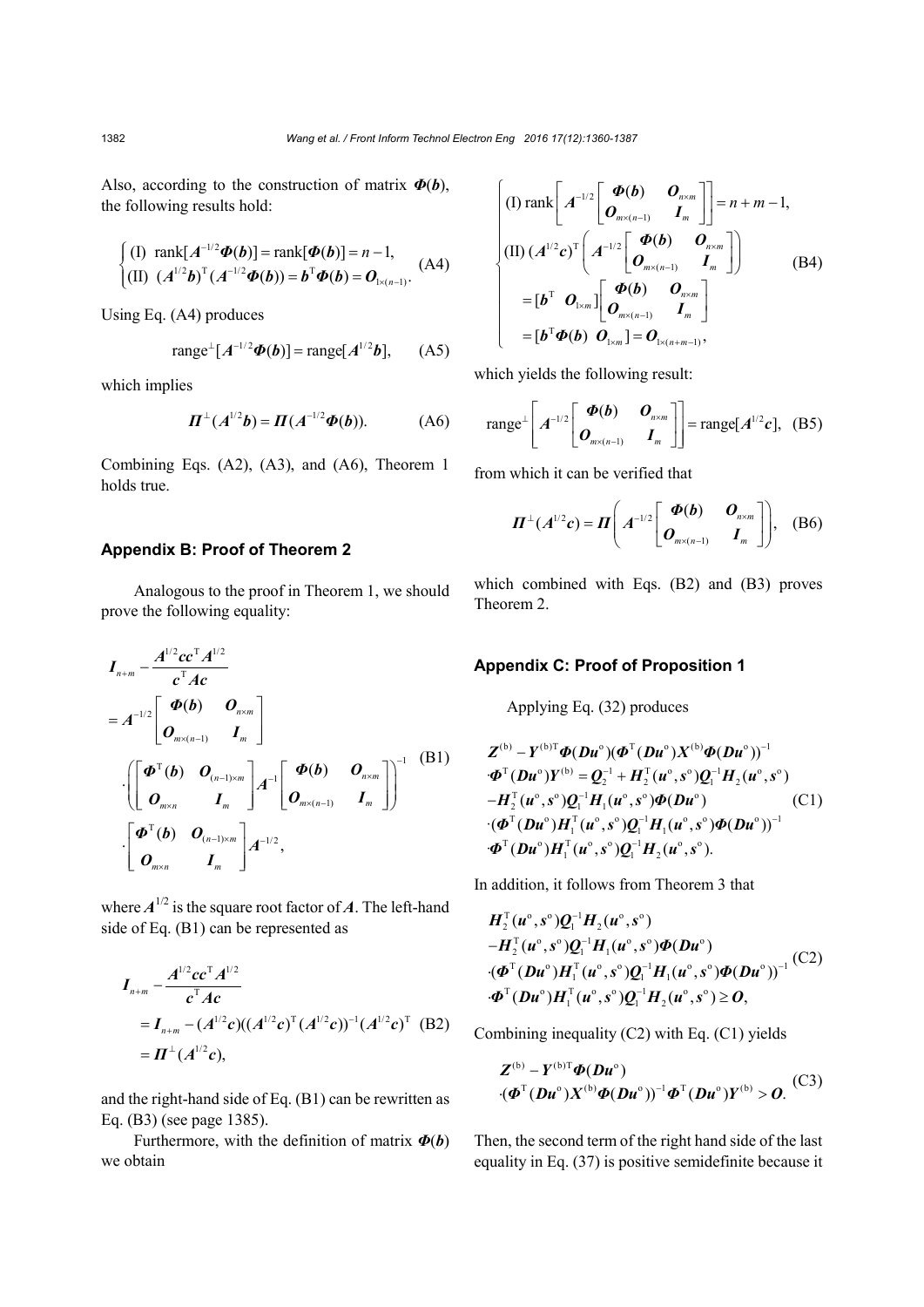has a symmetric structure. As a consequence, we know that  $CRB^{(b)}(u^{\circ}) \geq CRB^{(a)}(u^{\circ})$ , which completes the proof.

#### **Appendix D: Proof of Proposition 2**

It follows immediately from the matrix inversion formula in Table 2 that

$$
\breve{\mathbf{Q}}_{1}^{-1} = \mathbf{Q}_{1}^{-1} - \mathbf{Q}_{1}^{-1} \mathbf{H}_{2}(\mathbf{u}^{\circ}, \mathbf{s}^{\circ})
$$
  
 
$$
\cdot (\mathbf{H}_{2}^{T}(\mathbf{u}^{\circ}, \mathbf{s}^{\circ})\mathbf{Q}_{1}^{-1}\mathbf{H}_{2}(\mathbf{u}^{\circ}, \mathbf{s}^{\circ}) + \mathbf{Q}_{2}^{-1})^{-1}
$$
 (D1)  
 
$$
\cdot \mathbf{H}_{2}^{T}(\mathbf{u}^{\circ}, \mathbf{s}^{\circ})\mathbf{Q}_{1}^{-1}.
$$

The substitution of Eq. (D1) into the right-hand side of Eq. (40) produces Eq. (D2) (see page 1385), which proves Proposition 2.

#### **Appendix E: Proof of Proposition 3**

It can be readily seen from Eqs. (32) and (38) that

$$
(\mathbf{CRB}^{(b)}(\mathbf{s}^{\circ}))^{-1}
$$
  
=  $Q_2^{-1} + H_2^{\mathrm{T}}(u^{\circ}, \mathbf{s}^{\circ})Q_1^{-1}H_2(u^{\circ}, \mathbf{s}^{\circ})$   
 $-H_2^{\mathrm{T}}(u^{\circ}, \mathbf{s}^{\circ})Q_1^{-1}H_1(u^{\circ}, \mathbf{s}^{\circ})\Phi(Du^{\circ})$   
 $\cdot(\Phi^{\mathrm{T}}(Du^{\circ})H_1^{\mathrm{T}}(u^{\circ}, \mathbf{s}^{\circ})Q_1^{-1}H_1(u^{\circ}, \mathbf{s}^{\circ})\Phi(Du^{\circ}))^{-1}$  (E1)  
 $\cdot \Phi^{\mathrm{T}}(Du^{\circ})H_1^{\mathrm{T}}(u^{\circ}, \mathbf{s}^{\circ})Q_1^{-1}H_2(u^{\circ}, \mathbf{s}^{\circ})$   
=  $Q_2^{-1} + H_2^{\mathrm{T}}(u^{\circ}, \mathbf{s}^{\circ})AH_2(u^{\circ}, \mathbf{s}^{\circ}),$ 

where

$$
A = Q_1^{-1} - Q_1^{-1} H_1(u^\circ, s^\circ) \Phi(Du^\circ)
$$
  
\n
$$
\langle \Phi^T(Du^\circ) H_1^T(u^\circ, s^\circ) Q_1^{-1} H_1(u^\circ, s^\circ) \Phi(Du^\circ) \rangle^{-1}
$$
 (E2)  
\n
$$
\Phi^T(Du^\circ) H_1^T(u^\circ, s^\circ) Q_1^{-1}.
$$

Let  $\mathbf{Q}^{1/2}$  be the square root factor of  $\mathbf{Q}_1$ . Then, matrix *A* can be reformulated as

$$
A = Q_1^{-1/2} \Pi^{\perp} (Q_1^{-1/2} H_1(u^{\circ}, s^{\circ}) \Phi(Du^{\circ})) Q_1^{-1/2} \ge 0. \tag{E3}
$$

Inserting inequality (E3) back into Eq. (E1) leads to  $(\mathbf{CRB}^{(b)}(\mathbf{s}^{\circ}))^{-1} \geq \mathbf{Q}_2^{-1}$ , which is equivalent to  $CRB^{(b)}(s^{\degree})\leq Q_2.$ 

Furthermore, when  $M=3$ ,  $H_1(u^{\circ}, s^{\circ})\Phi(Du^{\circ})$  is an invertible square matrix of dimension 2, which combined with Eq. (E2) and yields

$$
A = Q_1^{-1/2} (I_{M-1} - (Q_1^{-1/2} H_1(u^{\circ}, s^{\circ}) \Phi(Du^{\circ}))
$$
  
\n
$$
\cdot (Q_1^{-1/2} H_1(u^{\circ}, s^{\circ}) \Phi(Du^{\circ}))^{-1}
$$
  
\n
$$
\cdot (Q_1^{-1/2} H_1(u^{\circ}, s^{\circ}) \Phi(Du^{\circ}))^{-T}
$$
  
\n
$$
\cdot (Q_1^{-1/2} H_1(u^{\circ}, s^{\circ}) \Phi(Du^{\circ}))^{T}) Q_1^{-1/2}
$$
  
\n
$$
= 0.
$$
 (E4)

Putting Eq. (E4) into Eq. (E1) leads to  $CRB^{(b)}(s^{\circ}) = Q_2$ . On the other hand, if  $CRB^{(b)}(s^{\circ})=Q_2$ , then applying Eq. (E1) and the fact that  $H_2(u^0, s^0)$  has a full row rank gives *A*=*O*. As a consequence, it can be directly observed from inequality (E3) that

$$
I_{M-1} = \Pi(Q_1^{-1/2} H_1(u^{\circ}, s^{\circ}) \Phi(Du^{\circ}))
$$
  
\n
$$
= (Q_1^{-1/2} H_1(u^{\circ}, s^{\circ}) \Phi(Du^{\circ}))
$$
  
\n
$$
\cdot ((Q_1^{-1/2} H_1(u^{\circ}, s^{\circ}) \Phi(Du^{\circ}))^T
$$
  
\n
$$
\cdot (Q_1^{-1/2} H_1(u^{\circ}, s^{\circ}) \Phi(Du^{\circ})))^{-1}
$$
  
\n
$$
\cdot (Q_1^{-1/2} H_1(u^{\circ}, s^{\circ}) \Phi(Du^{\circ}))^T,
$$
 (E5)

which implies that  $Q_1^{-1/2} H_1(u^0, s^0) \Phi(Du^0) \in \mathbb{R}^{(M-1)\times 2}$ is a square matrix of full rank. Hence, *M*=3 holds. At this point, the proof of Proposition 3 is completed.

### **Appendix F: Proof of Proposition 4**

From Eq. (43), we obtain

$$
X^{(a)} - (X^{(c)} - Y^{(c)}(Z^{(c)})^{-1}Y^{(c)T})
$$
  
=  $Y^{(c)}(Z^{(c)})^{-1}Y^{(c)T} \ge 0$ , (F1)

which gives

$$
X^{(a)} \ge X^{(c)} - Y^{(c)} (Z^{(c)})^{-1} Y^{(c)T}.
$$
 (F2)

Combining inequality (F2) and the fact that  $Φ(Du^{\circ})$ has full column rank leads to

$$
\Phi^{\mathrm{T}}(Du^{\mathrm{o}})X^{(\mathrm{a})}\Phi(Du^{\mathrm{o}})
$$
  
\ge
$$
\Phi^{\mathrm{T}}(Du^{\mathrm{o}})(X^{(\mathrm{c})}-Y^{(\mathrm{c})}(Z^{(\mathrm{c})})^{-1}Y^{(\mathrm{c})\mathrm{T}})\Phi(Du^{\mathrm{o}}),
$$
 (F3)

which is equivalent to

$$
[\Phi^{\mathrm{T}}(Du^{\mathrm{o}})(X^{(\mathrm{c})} - Y^{(\mathrm{c})}(Z^{(\mathrm{c})})^{-1}Y^{(\mathrm{c})\mathrm{T}})\Phi(Du^{\mathrm{o}})]^{-1}
$$
  
\n
$$
\geq (\Phi^{\mathrm{T}}(Du^{\mathrm{o}})X^{(\mathrm{a})}\Phi(Du^{\mathrm{o}}))^{-1}.
$$
 (F4)

Consequently, we arrive at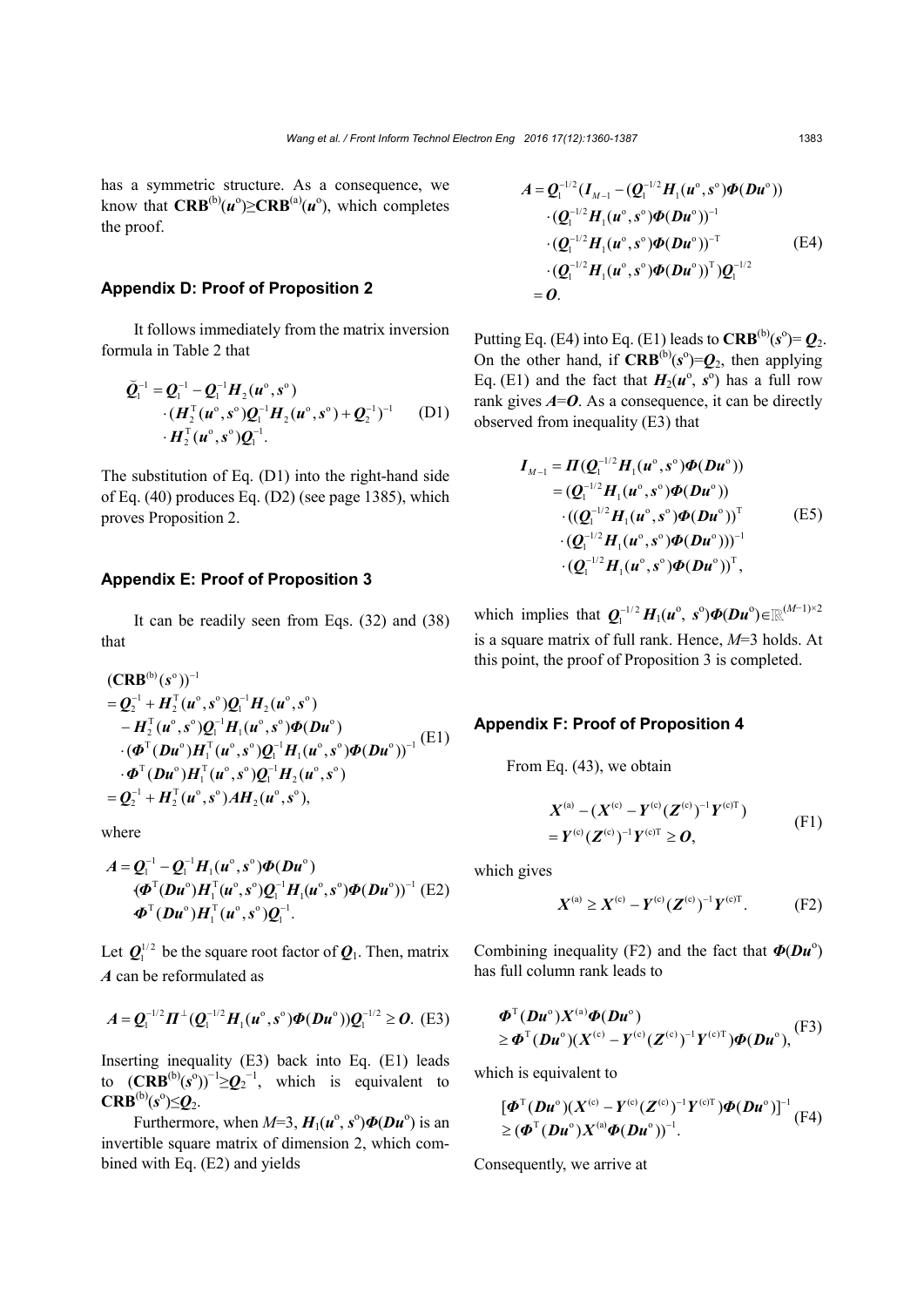$$
\mathbf{CRB}^{(c)}(\boldsymbol{u}^{\circ}) = \boldsymbol{\Phi}(D\boldsymbol{u}^{\circ})
$$
  
\n
$$
\{\boldsymbol{\Phi}^{T}(\boldsymbol{Du}^{\circ})(X^{(c)} - Y^{(c)}(\boldsymbol{Z}^{(c)})^{-1}Y^{(c)T})\boldsymbol{\Phi}(D\boldsymbol{u}^{\circ})\}^{-1}
$$
  
\n
$$
\boldsymbol{\Phi}^{T}(\boldsymbol{Du}^{\circ}) \geq \boldsymbol{\Phi}(D\boldsymbol{u}^{\circ})(\boldsymbol{\Phi}^{T}(\boldsymbol{Du}^{\circ})X^{(a)}\boldsymbol{\Phi}(\boldsymbol{Du}^{\circ}))^{-1}
$$
 (F5)  
\n
$$
\boldsymbol{\Phi}^{T}(\boldsymbol{Du}^{\circ}) = \mathbf{CRB}^{(a)}(\boldsymbol{u}^{\circ}).
$$

Also, it can be seen from Eq. (43) and the matrix inversion formula in Table 2 that

$$
(X^{(c)} - Y^{(c)} (Z^{(c)})^{-1} Y^{(c)T})
$$
  
\n
$$
- (X^{(b)} - Y^{(b)} (Z^{(b)})^{-1} Y^{(b)T})
$$
  
\n
$$
= Y^{(c)} ((Z^{(b)})^{-1} - (Z^{(c)})^{-1}) Y^{(c)T}
$$
  
\n
$$
= Y^{(c)} (Z^{(b)})^{-1} G_2^T (\nu^{\circ}, s^{\circ})
$$
  
\n
$$
(P_1 + G_2 (\nu^{\circ}, s^{\circ}) (Z^{(b)})^{-1} G_2^T (\nu^{\circ}, s^{\circ}))^{-1}
$$
  
\n
$$
\cdot G_2 (\nu^{\circ}, s^{\circ}) (Z^{(b)})^{-1} Y^{(c)T} \ge 0.
$$
  
\n(7.12)

Combining inequality (F6) and the fact that  $Φ(Du^{\circ})$ has a full column rank leads to

$$
\Phi^{T}(Du^{\circ})(X^{(c)} - Y^{(c)}(Z^{(c)})^{-1}Y^{(c)T})\Phi(Du^{\circ})
$$
  
\n
$$
\geq \Phi^{T}(Du^{\circ})(X^{(b)} - Y^{(b)}(Z^{(b)})^{-1}Y^{(b)T})\Phi(Du^{\circ}),
$$
 (F7)

which is equivalent to

$$
\begin{aligned} &\left[\boldsymbol{\Phi}^{\mathrm{T}}(\boldsymbol{Du}^{\mathrm{o}})(\boldsymbol{X}^{(\mathrm{b})}-\boldsymbol{Y}^{(\mathrm{b})}(\boldsymbol{Z}^{(\mathrm{b})})^{-1}\boldsymbol{Y}^{(\mathrm{b})\mathrm{T}})\boldsymbol{\Phi}(\boldsymbol{Du}^{\mathrm{o}})\right]^{-1}\\ &\geq [\boldsymbol{\Phi}^{\mathrm{T}}(\boldsymbol{Du}^{\mathrm{o}})(\boldsymbol{X}^{(\mathrm{c})}-\boldsymbol{Y}^{(\mathrm{c})}(\boldsymbol{Z}^{(\mathrm{c})})^{-1}\boldsymbol{Y}^{(\mathrm{c})\mathrm{T}})\boldsymbol{\Phi}(\boldsymbol{Du}^{\mathrm{o}})]^{-1}.\end{aligned}(\mathrm{F8})
$$

Then, we obtain

(b) o o T o (b) (b) (b) 1 (b)T o 1 To o T o (c) (c) (c) 1 (c)T o 1 T o (c) o () ( ) [ ( )( ( ) ) ( )] ()() [ ( )( ( ) ) ( )] ( ) ( ). − − − − = ⋅ − ⋅ ≥ ⋅ − ⋅ = **CRB CRB** *u Φ Du Φ Du X Y Z Y Φ Du Φ Du Φ Du Φ Du X Y Z Y Φ Du Φ Du u* (F9)

Combining inequality (F9) with Eq. (F5) completes the proof.

#### **Appendix G: Proof of Proposition 5**

Mathematically, to reduce  $CRB^{(c)}(u^{\circ})$  back to  $CRB^{(a)}(u^{\circ})$ , the second term on the right-hand side of the last equality in Eq. (48) must approach zero, which is equivalent to proving

$$
Z^{(c)} = H_2^T(u^{\circ}, s^{\circ})Q_1^{-1}H_2(u^{\circ}, s^{\circ})
$$
  
+ $Q_2^{-1} + G_2^T(v^{\circ}, s^{\circ})P_1^{-1}G_2(v^{\circ}, s^{\circ}) \to \infty.$  (G1)

Indeed, when  $G_2(v^{\circ}, s^{\circ})$  has a full column rank and  $P_1$ is near zero,  $\mathbf{G}_2^{\mathrm{T}}(\mathbf{v}^{\circ}, \mathbf{s}^{\circ})\mathbf{P}_1^{-1}\mathbf{G}_2(\mathbf{v}^{\circ}, \mathbf{s}^{\circ})$  tends to infinity, which leads to  $\mathbf{Z}^{(c)} \rightarrow \infty$ . Then, Proposition 5 holds true.

#### **Appendix H: Proof of Proposition 7**

In light of the results in Proposition 4, we need only to prove  $\mathbf{CRB}^{(d)}(u^{\circ}) \geq \mathbf{CRB}^{(c)}(u^{\circ})$  and  $\mathbf{CRB}^{(b)}(u^{\circ})$  $\geq$ **CRB**<sup>(d)</sup>( $u$ <sup>o</sup>).

First, applying the matrix inversion formula in Table 2 yields Eq. (H1), and *A* in Eq. (H1) is stated in Eq. (H2). Inserting Eq. (52) into Eq. (H2) produces Eq. (H3). Eqs. (H1)–(H3) are shown on page 1385.

In Eq. (H3) the last equality holds because of the matrix inversion formula in Table 2. From Eq. (H3), it follows that  $A > 0$  or, equivalently,  $A^{-1} > 0$ . Combining Eqs.  $(48)$ ,  $(57)$ , and  $(H1)$  leads to Eq.  $(H4)$  (see page 1385).

The term on the right-hand side of Eq. (H4) is the increase in CRB due to calibration source position errors. It is positive semidefinite, because it has a symmetric structure and  $A^{-1}$  is positive definite. As a result,  $\mathbf{CRB}^{(d)}(\boldsymbol{u}^{\text{o}})≥ \mathbf{CRB}^{(\text{c})}(\boldsymbol{u}^{\text{o}})$  holds true.

Second, it can be seen from Eq. (52) and the matrix inversion formula in Table 2 that

$$
Z^{(d)} - W^{(d)T} (T^{(d)})^{-1} W^{(d)}
$$
  
\n
$$
= Z^{(b)} + G_2^T (\nu^{\circ}, s^{\circ})
$$
  
\n
$$
\cdot P_1^{-1} G_2 (\nu^{\circ}, s^{\circ}) - G_2^T (\nu^{\circ}, s^{\circ}) P_1^{-1} G_1 (\nu^{\circ}, s^{\circ})
$$
  
\n
$$
\cdot (G_1^T (\nu^{\circ}, s^{\circ}) P_1^{-1} G_1 (\nu^{\circ}, s^{\circ}) + P_2^{-1})^{-1}
$$
  
\n
$$
\cdot G_1^T (\nu^{\circ}, s^{\circ}) P_1^{-1} G_2 (\nu^{\circ}, s^{\circ})
$$
  
\n
$$
= Z^{(b)} + G_2^T (\nu^{\circ}, s^{\circ}) (P_1 + G_1 (\nu^{\circ}, s^{\circ}) P_2 G_1^T (\nu^{\circ}, s^{\circ}))^{-1}
$$
  
\n
$$
\cdot G_2 (\nu^{\circ}, s^{\circ}).
$$
  
\n(H5)

Applying the matrix inversion formula in Table 2 again yields Eq. (H6) (see page 1385), where

$$
B = P_1 + G_1(\nu^{\circ}, s^{\circ}) P_2 G_1^T(\nu^{\circ}, s^{\circ}) + G_2(\nu^{\circ}, s^{\circ})
$$
  

$$
(Z^{(b)} - Y^{(b)T} \Phi(Du^{\circ})(\Phi^T(Du^{\circ})X^{(b)} \Phi(Du^{\circ}))^{-1} (H7)
$$
  

$$
\cdot \Phi^T(Du^{\circ})Y^{(b)})^{-1} G_2^T(\nu^{\circ}, s^{\circ}).
$$

It is straightforward to verify that *B*>*O* or, equivalently,  $\mathbf{B}^{-1} > 0$ . Combining Eqs. (37), (57), and (H7) produces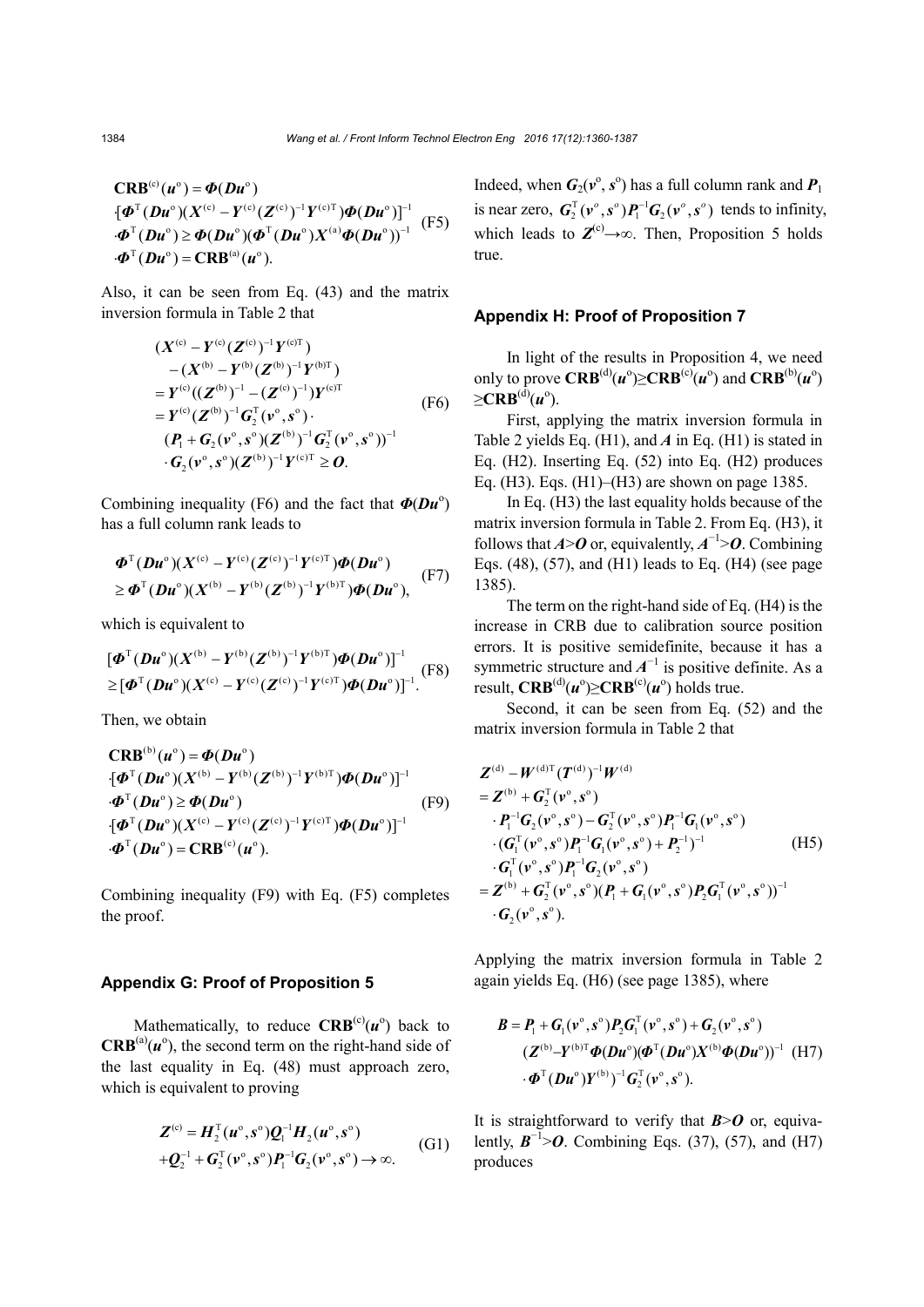| $A = P_2^{-1} + G_1^{T}(\nu^{\circ}, s^{\circ})$<br>$\cdot [P_1^{-1} - P_1^{-1}G_{2}(v^{\circ}, s^{\circ})(Z^{(d)} - Y^{(d)T}\Phi(Du^{\circ})(\Phi^{T}(Du^{\circ})X^{(d)}\Phi(Du^{\circ}))^{-1}]$                                                                                                                                                                                                                                                                                                                                                                        |      |
|--------------------------------------------------------------------------------------------------------------------------------------------------------------------------------------------------------------------------------------------------------------------------------------------------------------------------------------------------------------------------------------------------------------------------------------------------------------------------------------------------------------------------------------------------------------------------|------|
| $-\Phi^{T}(Du^{\circ})Y^{(d)}$ ] <sup>-1</sup> $G_{2}^{T}(\nu^{\circ}, s^{\circ})P_{1}^{-1})G_{1}(\nu^{\circ}, s^{\circ})$                                                                                                                                                                                                                                                                                                                                                                                                                                               | (H3) |
| $= P_2^{-1} + G_1^{T} (\nu^{\circ}, s^{\circ}) [P_1 + G_2(\nu^{\circ}, s^{\circ}) (\mathbf{Z}^{(b)} - Y^{(b)T} \boldsymbol{\Phi}(\mathbf{D} u^{\circ}) (\boldsymbol{\Phi}^{T} (\mathbf{D} u^{\circ}) X^{(b)} \boldsymbol{\Phi}(\mathbf{D} u^{\circ}))^{-1}]$                                                                                                                                                                                                                                                                                                             |      |
| $\cdot \boldsymbol{\Phi}^{T}(\boldsymbol{Du}^{\text{o}})Y^{(\text{b})}\]^{-1}\boldsymbol{G}_{2}^{T}(\boldsymbol{\nu}^{\text{o}},\boldsymbol{s}^{\text{o}}))^{-1}\boldsymbol{G}_{1}(\boldsymbol{\nu}^{\text{o}},\boldsymbol{s}^{\text{o}}).$                                                                                                                                                                                                                                                                                                                              |      |
| $CRB^{(d)}(u^{\circ})-CRB^{(c)}(u^{\circ})$                                                                                                                                                                                                                                                                                                                                                                                                                                                                                                                              |      |
| $= \boldsymbol{\Phi}(\boldsymbol{Du}^{\text{o}})(\boldsymbol{\Phi}^{\text{T}}(\boldsymbol{Du}^{\text{o}}))X^{(\text{d})}\boldsymbol{\Phi}(\boldsymbol{Du}^{\text{o}}))^{-1}\boldsymbol{\Phi}^{\text{T}}(\boldsymbol{Du}^{\text{o}})Y^{(\text{d})}$                                                                                                                                                                                                                                                                                                                       |      |
| $-(\boldsymbol{Z}^{(d)}-\boldsymbol{Y}^{(d)\text{T}}\boldsymbol{\Phi}(\boldsymbol{Du}^{\text{o}})(\boldsymbol{\Phi}^{\text{T}}(\boldsymbol{Du}^{\text{o}})\boldsymbol{X}^{(d)}\boldsymbol{\Phi}(\boldsymbol{Du}^{\text{o}}))^{-1}$                                                                                                                                                                                                                                                                                                                                       |      |
| $-\bm{\Phi}^{\rm T}(\bm{Du}^{\rm o})Y^{(\rm d)})^{-1}\bm{W}^{(\rm d)\rm T}\bm{A}^{-1}\bm{W}^{(\rm d)}(\bm{Z}^{(\rm d)}-\bm{Y}^{(\rm d)\rm T}\bm{\Phi}(\bm{Du}^{\rm o})(\bm{\Phi}^{\rm T}(\bm{Du}^{\rm o})X^{(\rm d)}\bm{\Phi}(\bm{Du}^{\rm o}))^{-1}$                                                                                                                                                                                                                                                                                                                    |      |
| $\cdot \boldsymbol{\Phi}^{T}(\boldsymbol{Du}^{\text{o}})Y^{(d)})^{-1}Y^{(d)T}\boldsymbol{\Phi}(\boldsymbol{Du}^{\text{o}})(\boldsymbol{\Phi}^{T}(\boldsymbol{Du}^{\text{o}})X^{(d)}\boldsymbol{\Phi}(\boldsymbol{Du}^{\text{o}}))^{-1}\boldsymbol{\Phi}^{T}(\boldsymbol{Du}^{\text{o}}).$                                                                                                                                                                                                                                                                                |      |
| $(\bm{Z}^{(\text{d})} - \bm{Y}^{(\text{d})T}\bm{\Phi}(\bm{Du}^{\text{o}})(\bm{\Phi}^{\text{T}}(\bm{Du}^{\text{o}})\bm{X}^{(\text{d})}\bm{\Phi}(\bm{Du}^{\text{o}}))^{-1}\bm{\Phi}^{\text{T}}(\bm{Du}^{\text{o}})\bm{Y}^{(\text{d})} - \bm{W}^{(\text{d})T}(\bm{T}^{(\text{d})})^{-1}\bm{W}^{(\text{d})})^{-1}$                                                                                                                                                                                                                                                           |      |
| $=(Z^{(b)} - Y^{(b)T} \Phi (Du^{\circ}) (\Phi^T (Du^{\circ}) X^{(b)} \Phi (Du^{\circ}))^{-1} \Phi^T (Du^{\circ}) Y^{(b)})^{-1}$<br>$-(\bm{Z}^{(\rm b)}-\bm{Y}^{(\rm b)T}\bm{\varPhi}(\bm{Du}^{\rm o})(\bm{\varPhi}^{\rm T}(\bm{Du}^{\rm o})\bm{X}^{(\rm b)}\bm{\varPhi}(\bm{Du}^{\rm o}))^{-1}\bm{\varPhi}^{\rm T}(\bm{Du}^{\rm o})\bm{Y}^{(\rm b)})^{-1}\bm{G}_{2}^{\rm T}(\bm{v}^{\rm o},\bm{s}^{\rm o})$<br>$-B^{-1}G_2(v^{\circ}, s^{\circ})(Z^{(b)} - Y^{(b)T}\Phi(Du^{\circ})(\Phi^{T}(Du^{\circ})X^{(b)}\Phi(Du^{\circ}))^{-1}\Phi^{T}(Du^{\circ})Y^{(b)})^{-1}.$ |      |

$$
(Z^{(d)} - Y^{(d)T} \Phi (Du^{\circ}) (\Phi^{T} (Du^{\circ}) X^{(d)} \Phi (Du^{\circ}))^{-1} \Phi^{T} (Du^{\circ}) Y^{(d)} - W^{(d)T} (T^{(d)})^{-1} W^{(d)})^{-1}
$$
  
\n
$$
= (Z^{(d)} - Y^{(d)T} \Phi (Du^{\circ}) (\Phi^{T} (Du^{\circ}) X^{(d)} \Phi (Du^{\circ}))^{-1} \Phi^{T} (Du^{\circ}) Y^{(d)})^{-1}
$$
  
\n
$$
+ (Z^{(d)} - Y^{(d)T} \Phi (Du^{\circ}) (\Phi^{T} (Du^{\circ}) X^{(d)} \Phi (Du^{\circ}))^{-1} \Phi^{T} (Du^{\circ}) Y^{(d)})^{-1} W^{(d)T}
$$
  
\n
$$
\cdot A^{-1} W^{(d)} (Z^{(d)} - Y^{(d)T} \Phi (Du^{\circ}) (\Phi^{T} (Du^{\circ}) X^{(d)} \Phi (Du^{\circ}))^{-1} \Phi^{T} (Du^{\circ}) Y^{(d)})^{-1}.
$$
 (H1)

 $A = T^{(d)} - W^{(d)} (Z^{(d)} - Y^{(d)T} \Phi (Du^{\circ}) (\Phi^{T} (Du^{\circ}) X^{(d)} \Phi (Du^{\circ}))^{-1} \Phi^{T} (Du^{\circ}) Y^{(d)})^{-1} W^{(d)T}$ . (H2)

$$
\Phi(Du^{\circ})(\Phi^{T}(Du^{\circ})H_{1}^{T}(u^{\circ}, s^{\circ})\tilde{Q}_{1}^{-1}H_{1}(u^{\circ}, s^{\circ})\Phi(Du^{\circ}))^{-1}\Phi^{T}(Du^{\circ})
$$
\n
$$
= \Phi(Du^{\circ})\{\Phi^{T}(Du^{\circ})[H_{1}^{T}(u^{\circ}, s^{\circ})Q_{1}^{-1}H_{1}(u^{\circ}, s^{\circ}) - H_{1}^{T}(u^{\circ}, s^{\circ})Q_{1}^{-1}H_{2}(u^{\circ}, s^{\circ})
$$
\n
$$
\cdot (H_{2}^{T}(u^{\circ}, s^{\circ})Q_{1}^{-1}H_{2}(u^{\circ}, s^{\circ}) + Q_{2}^{-1})^{-1}H_{2}^{T}(u^{\circ}, s^{\circ})Q_{1}^{-1}H_{1}(u^{\circ}, s^{\circ})]\Phi(Du^{\circ})\}^{-1}\Phi^{T}(Du^{\circ})
$$
\n
$$
= \Phi(Du^{\circ})(\Phi^{T}(Du^{\circ})(X^{(b)} - Y^{(b)}(Z^{(b)})^{-1}Y^{(b)T})\Phi(Du^{\circ}))^{-1}\Phi^{T}(Du^{\circ})
$$
\n
$$
= CRB^{(b)}(u^{\circ}).
$$
\n(D2)

$$
A^{-1/2}\begin{bmatrix} \boldsymbol{\Phi}(b) & \boldsymbol{0}_{n\times m} \\ \boldsymbol{0}_{m\times (n-1)} & \boldsymbol{I}_{m} \end{bmatrix} \begin{bmatrix} \boldsymbol{\Phi}^{T}(b) & \boldsymbol{0}_{(n-1)\times m} \\ \boldsymbol{0}_{m\times n} & \boldsymbol{I}_{m} \end{bmatrix} A^{-1} \begin{bmatrix} \boldsymbol{\Phi}(b) & \boldsymbol{0}_{n\times m} \\ \boldsymbol{0}_{m\times (n-1)} & \boldsymbol{I}_{m} \end{bmatrix} \begin{bmatrix} \boldsymbol{\Phi}^{T}(b) & \boldsymbol{0}_{(n-1)\times m} \\ \boldsymbol{0}_{m\times n} & \boldsymbol{I}_{m} \end{bmatrix} A^{-1/2}
$$

$$
= \left(A^{-1/2} \begin{bmatrix} \boldsymbol{\Phi}(b) & \boldsymbol{0}_{n\times m} \\ \boldsymbol{0}_{m\times (n-1)} & \boldsymbol{I}_{m} \end{bmatrix} \right) \left( \begin{bmatrix} A^{-1/2} \begin{bmatrix} \boldsymbol{\Phi}(b) & \boldsymbol{0}_{n\times m} \\ \boldsymbol{0}_{m\times (n-1)} & \boldsymbol{I}_{m} \end{bmatrix} \right)^{\mathrm{T}} \left( A^{-1/2} \begin{bmatrix} \boldsymbol{\Phi}(b) & \boldsymbol{0}_{n\times m} \\ \boldsymbol{0}_{m\times (n-1)} & \boldsymbol{I}_{m} \end{bmatrix} \right)^{-1}
$$
(B3)
$$
\cdot \left(A^{-1/2} \begin{bmatrix} \boldsymbol{\Phi}(b) & \boldsymbol{0}_{n\times m} \\ \boldsymbol{0}_{m\times (n-1)} & \boldsymbol{I}_{m} \end{bmatrix} \right)^{\mathrm{T}} = \boldsymbol{\Pi} \left(A^{-1/2} \begin{bmatrix} \boldsymbol{\Phi}(b) & \boldsymbol{0}_{n\times m} \\ \boldsymbol{0}_{m\times (n-1)} & \boldsymbol{I}_{m} \end{bmatrix} \right).
$$

*Wang et al. / Front Inform Technol Electron Eng 2016 17(12):1360-1387* 1385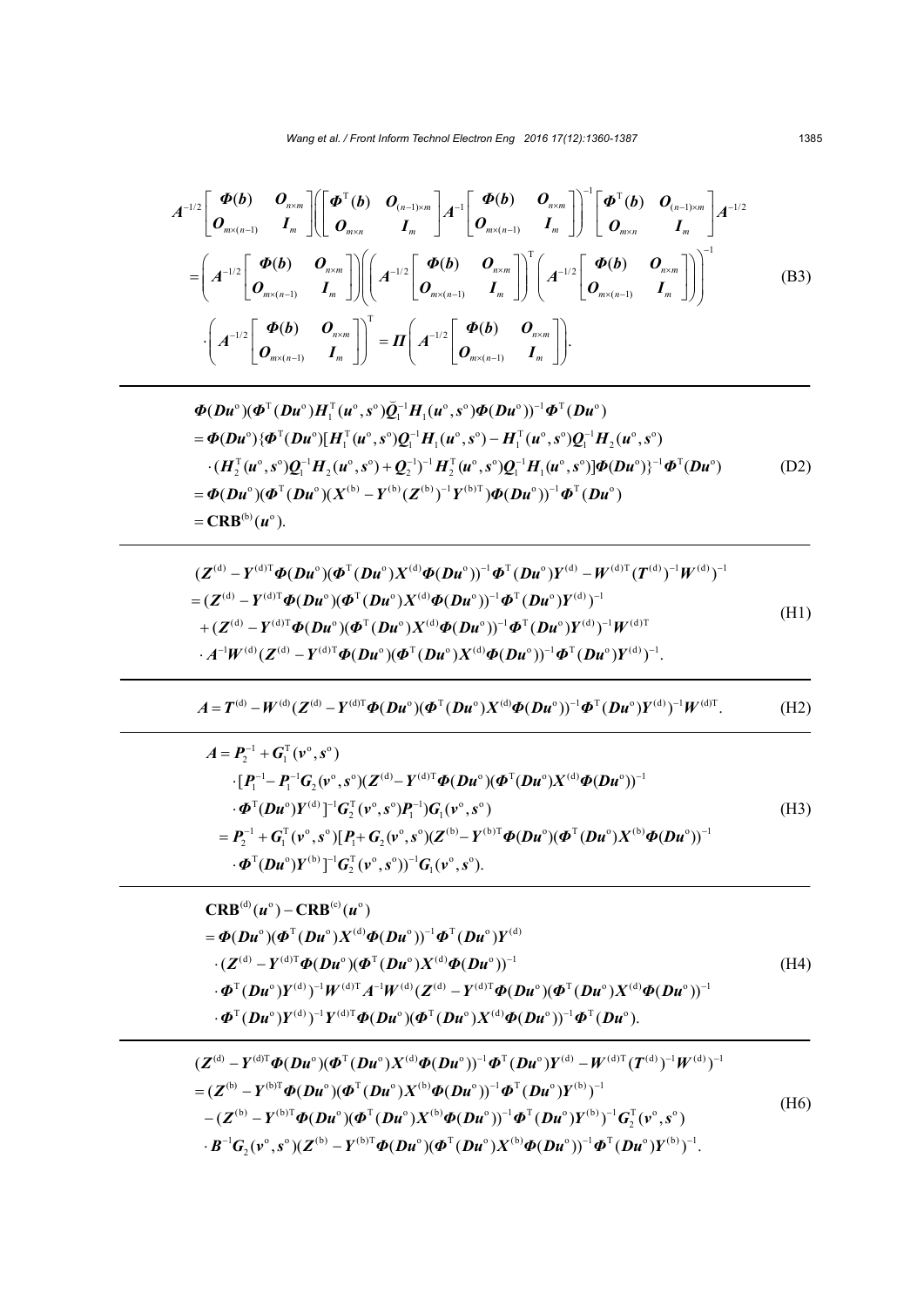$$
CRB(b)(u°) – CRB(d)(u°)= Φ(Du°)(ΦT(Du°)X(b)Φ(Du°))-1ΦT(Du°)Y(b)·(Z(b) – Y(b)TΦ(Du°)(ΦT(Du°)X(b)Φ(Du°))-1·ΦT(Du°)Y(b))-1G2T(v°, s°)B-1G2(v°, s°)·(Z(b) – Y(b)TΦ(Du°)(ΦT(Du°)X(b)Φ(Du°))-1·ΦT(Du°)Y(b))Y(b)T-1Φ(Du°)·(ΦT(Du°)X(b)Φ(Du°))-1ΦT(Du°). (H8)
$$

The term on the right-hand side of Eq. (H8) is the performance improvement due to the introduction of the calibration sources, although their positions are not known exactly. It is positive semidefinite because it has a symmetric structure and  $\mathbf{B}^{-1}$  is positive definite. As a consequence,  $CRB^{(b)}(u^{\circ}) \geq CRB^{(d)}(u^{\circ})$  holds true. At this point, the proof of Proposition 7 is complete.

#### **Appendix I: Proof of Proposition 10**

It can be readily seen from Eqs. (52) and (59) that

$$
(\mathbf{CRB}^{(d)}(\mathbf{v}^{\circ}))^{-1}
$$
  
\n
$$
=P_{2}^{-1}+G_{1}^{T}(\mathbf{v}^{\circ},\mathbf{s}^{\circ})P_{1}^{-1}G_{1}(\mathbf{v}^{\circ},\mathbf{s}^{\circ})
$$
  
\n
$$
-G_{1}^{T}(\mathbf{v}^{\circ},\mathbf{s}^{\circ})P_{1}^{-1}G_{2}(\mathbf{v}^{\circ},\mathbf{s}^{\circ})
$$
  
\n
$$
\cdot (G_{2}^{T}(\mathbf{v}^{\circ},\mathbf{s}^{\circ})P_{1}^{-1}G_{2}(\mathbf{v}^{\circ},\mathbf{s}^{\circ}) + Q_{2}^{-1}
$$
  
\n
$$
+H_{2}^{T}(\mathbf{u}^{\circ},\mathbf{s}^{\circ})Q_{1}^{-1}H_{2}(\mathbf{u}^{\circ},\mathbf{s}^{\circ}) - H_{2}^{T}(\mathbf{u}^{\circ},\mathbf{s}^{\circ})Q_{1}^{-1}
$$
  
\n
$$
\cdot H_{1}(\mathbf{u}^{\circ},\mathbf{s}^{\circ})\Phi(D\mathbf{u}^{\circ})(\Phi^{T}(D\mathbf{u}^{\circ})H_{1}^{T}(\mathbf{u}^{\circ},\mathbf{s}^{\circ})Q_{1}^{-1}
$$
  
\n
$$
\cdot H_{1}(\mathbf{u}^{\circ},\mathbf{s}^{\circ})\Phi(D\mathbf{u}^{\circ}))^{-1}\Phi^{T}(D\mathbf{u}^{\circ})H_{1}^{T}(\mathbf{u}^{\circ},\mathbf{s}^{\circ})Q_{1}^{-1}
$$
  
\n
$$
\cdot H_{2}(\mathbf{u}^{\circ},\mathbf{s}^{\circ}))^{-1}G_{2}^{T}(\mathbf{v}^{\circ},\mathbf{s}^{\circ})P_{1}^{-1}G_{1}(\mathbf{v}^{\circ},\mathbf{s}^{\circ}),
$$

from which  $(\mathbf{CRB}^{(d)}(\mathbf{v}^{\circ}))^{-1}$  can be rewritten as

$$
(\mathbf{CRB}^{(d)}(\mathbf{v}^{\circ}))^{-1}
$$
  
=  $P_2^{-1} + G_1^T (\mathbf{v}^{\circ}, \mathbf{s}^{\circ}) P_1^{-1} G_1 (\mathbf{v}^{\circ}, \mathbf{s}^{\circ}) - G_1^T (\mathbf{v}^{\circ}, \mathbf{s}^{\circ}) P_1^{-1} G_2 (\mathbf{v}^{\circ}, \mathbf{s}^{\circ})$   
•  $(\mathbf{G}_2^T (\mathbf{v}^{\circ}, \mathbf{s}^{\circ}) P_1^{-1} G_2 (\mathbf{v}^{\circ}, \mathbf{s}^{\circ}) + \mathbf{Q}_2^{-1} + \mathbf{H}_2^T (\mathbf{u}^{\circ}, \mathbf{s}^{\circ})$   
•  $\mathbf{Q}_1^{-1/2} \mathbf{\Pi}^{\perp} (\mathbf{Q}_1^{-1/2} \mathbf{H}_1 (\mathbf{u}^{\circ}, \mathbf{s}^{\circ}) \boldsymbol{\Phi} (\mathbf{D} \mathbf{u}^{\circ}))$   
•  $\mathbf{Q}_1^{-1/2} \mathbf{H}_2 (\mathbf{u}^{\circ}, \mathbf{s}^{\circ}) P_1^{-1} \mathbf{G}_1 (\mathbf{v}^{\circ}, \mathbf{s}^{\circ}),$  (12)  
•  $\mathbf{G}_2^T (\mathbf{v}^{\circ}, \mathbf{s}^{\circ}) P_1^{-1} \mathbf{G}_1 (\mathbf{v}^{\circ}, \mathbf{s}^{\circ}),$ 

which implies that

$$
(\mathbf{CRB}^{(d)}(\mathbf{v}^{\circ}))^{-1} \geq P_2^{-1} + G_1^{\mathrm{T}}(\mathbf{v}^{\circ}, \mathbf{s}^{\circ}) P_1^{-1} G_1(\mathbf{v}^{\circ}, \mathbf{s}^{\circ}) - G_1^{\mathrm{T}}(\mathbf{v}^{\circ}, \mathbf{s}^{\circ}) P_1^{-1} G_2(\mathbf{v}^{\circ}, \mathbf{s}^{\circ}) \cdot (G_2^{\mathrm{T}}(\mathbf{v}^{\circ}, \mathbf{s}^{\circ}) P_1^{-1} G_2(\mathbf{v}^{\circ}, \mathbf{s}^{\circ}) + Q_2^{-1})^{-1} - G_2^{\mathrm{T}}(\mathbf{v}^{\circ}, \mathbf{s}^{\circ}) P_1^{-1} G_1(\mathbf{v}^{\circ}, \mathbf{s}^{\circ}).
$$
\n(13)

In addition, using the matrix inversion formula in Table 2 yields

$$
(P_1 + G_2(v^{\circ}, s^{\circ})Q_2G_2^{T}(v^{\circ}, s^{\circ}))^{-1}
$$
  
=  $P_1^{-1} - P_1^{-1}G_2(v^{\circ}, s^{\circ})$  (14)  

$$
\cdot (G_2^{T}(v^{\circ}, s^{\circ})P_1^{-1}G_2(v^{\circ}, s^{\circ}) + Q_2^{-1})^{-1}G_2^{T}(v^{\circ}, s^{\circ})P_1^{-1}.
$$

Combining Eq. (I4) with Eq. (I3) yields

$$
(\mathbf{CRB}^{(d)}(\mathbf{v}^{\circ}))^{-1} \ge P_2^{-1} + G_1^{\mathrm{T}}(\mathbf{v}^{\circ}, \mathbf{s}^{\circ}) (P_1 + G_2(\mathbf{v}^{\circ}, \mathbf{s}^{\circ})
$$

$$
\cdot Q_2 G_2^{\mathrm{T}}(\mathbf{v}^{\circ}, \mathbf{s}^{\circ}) )^{-1} G_1(\mathbf{v}^{\circ}, \mathbf{s}^{\circ}) \qquad (15)
$$

$$
\ge P_2^{-1} \Leftrightarrow \mathbf{CRB}^{(d)}(\mathbf{v}^{\circ}) \le P_2.
$$

Then, Proposition 10 is proved.

#### **Appendix J: Proof of Proposition 11**

Substituting Eq. (28) into Eq. (37) produces

$$
CRB^{(b)}(u^{\circ}) = CRB^{(a)}(u^{\circ}) + CRB^{(a)}(u^{\circ})Y^{(b)}
$$

$$
\cdot (Z^{(b)} - Y^{(b)T}\Phi(Du^{\circ})(\Phi^{T}(Du^{\circ}))
$$

$$
\cdot X^{(b)}\Phi(Du^{\circ}))^{-1}\Phi^{T}(Du^{\circ})Y^{(b)})^{-1}
$$

$$
\cdot Y^{(b)T}CRB^{(a)}(u^{\circ}).
$$
(J1)

In addition, combining Eq.  $(C1)$  and inequality  $(C2)$ leads to

$$
Z^{(b)} - Y^{(b)T} \boldsymbol{\Phi}(Du^{\circ})(\boldsymbol{\Phi}^{T}(\boldsymbol{Du}^{\circ})X^{(b)}\boldsymbol{\Phi}(Du^{\circ}))^{-1}
$$
  
 
$$
\cdot \boldsymbol{\Phi}^{T}(\boldsymbol{Du}^{\circ})Y^{(b)} \geq \boldsymbol{Q}_{2}^{-1}, \qquad (J2)
$$

which is equivalent to

$$
(Z^{(b)}-Y^{(b)T}\Phi(Du^{\circ})(\Phi^{T}(Du^{\circ})X^{(b)}\Phi(Du^{\circ}))^{-1}
$$
  
 
$$
\cdot \Phi^{T}(Du^{\circ})Y^{(b)})^{-1} \leq Q_{2}.
$$
 (J3)

From Eqs. (J1) and inequality (J3) it can be readily obtained that